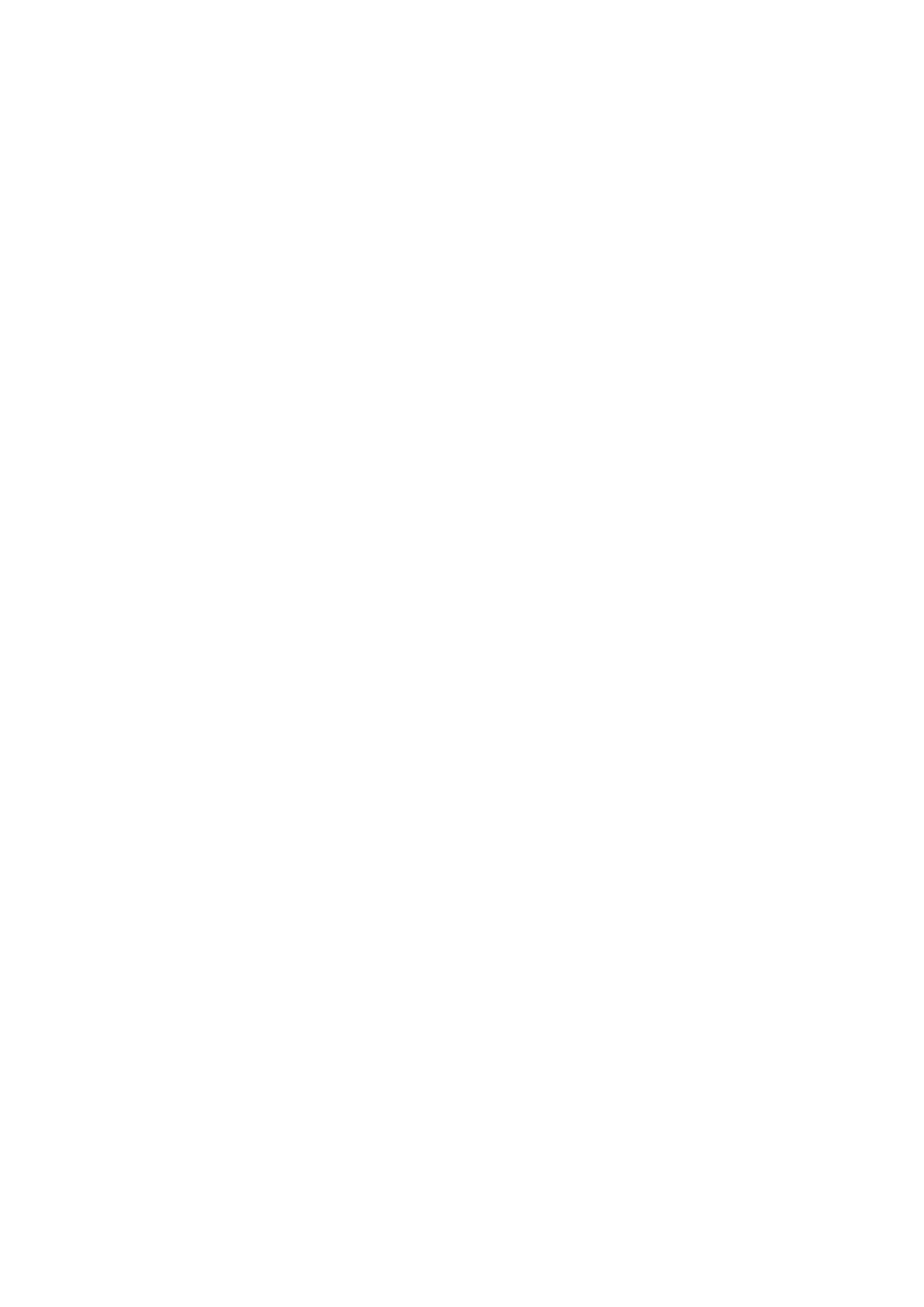## **S F E E C O D E O F E T H I C S**

## ON THE PROMOTION OF PRESCRIPTION-ONLY

MEDICINAL PRODUCTS

&

## DISCLOSURE OF TRANSFERS OF VALUE BY PHARMACEUTICAL COMPANIES TO HEALTHCARE PROFESSIONALS AND HEALTHCARE ORGANISATIONS

## TABLE OF CONTENTS

| 5<br><b>INTRODUCTION</b> |                                                                                                            |                  |
|--------------------------|------------------------------------------------------------------------------------------------------------|------------------|
| <b>CHAPTER A</b>         |                                                                                                            |                  |
|                          | CODE OF ETHICS ON THE PROMOTION OF PRESCRIPTION-ONLY MEDICINAL PRODUCTS                                    | 5                |
|                          | <b>Substantive Provisions</b>                                                                              | 5                |
| Article 1                | Scope of the Code                                                                                          | 5                |
| <b>Article 2</b>         | Discredit to, and Reduction of Confidence in, the Industry                                                 | 6                |
| Article 3                | Marketing Authorisation                                                                                    | 6                |
| Article 4                | Medical Information addressed to HCPs                                                                      | 6                |
| Article 5                | Advertisements                                                                                             | 9                |
| Article 6                | Information, Claims and Comparisons                                                                        | $\boldsymbol{9}$ |
| Article 7                | Disparaging references                                                                                     | 11               |
| Article 8                | <b>Disguised Promotion</b>                                                                                 | 11               |
| Article 9                | Distribution of Reprints                                                                                   | 11               |
| Article 10               | Distribution of Promotional Material                                                                       | 11               |
| Article 11               | <b>Certification of Promotional Material</b>                                                               | 11               |
| Article 12               | Medical Sales Representatives (Scientific associates)                                                      | 12               |
| Article 13               | <b>Medical Samples</b>                                                                                     | 13               |
| Article 14               | Informational and Educational Material and Medical Use Material                                            | 13               |
|                          | Article 15. Scientific Service Responsible for Information                                                 | 14               |
| Article 16               | Donations/Grants to Institutions, Organisations and Scientific Societies                                   | 15               |
| Article 17               | Eligibility of physicians to participate in scientific events                                              | 17               |
| Article 18               | Provisions on the organisation of Type A scientific events                                                 | 18               |
| Article 19               | General principles for organising conferences in Greece and abroad                                         | 20               |
| Article 20               | Promotion addressed to the public                                                                          | 23               |
| Article 21               | Fees for service                                                                                           | 23               |
| Article 22               | Provision of Consulting Services or similar collaborations between HCPs<br>and the Pharmaceutical Industry | 24               |
| Article 23               | <b>Patient Education and Support Programmes</b>                                                            | 25               |
| <b>Article 24</b>        | Market research                                                                                            | 26               |
| Article 25               | <b>Interventional Clinical Trials</b>                                                                      | 27               |
| Article 26               | Non-Interventional Trials / Pharmaco-Epidemiological Studies                                               | 27               |
| Article 27               | <b>Internet-Digital Applications</b>                                                                       | 28               |
| Article 28               | Compliance with the Principles of the Code                                                                 | 32               |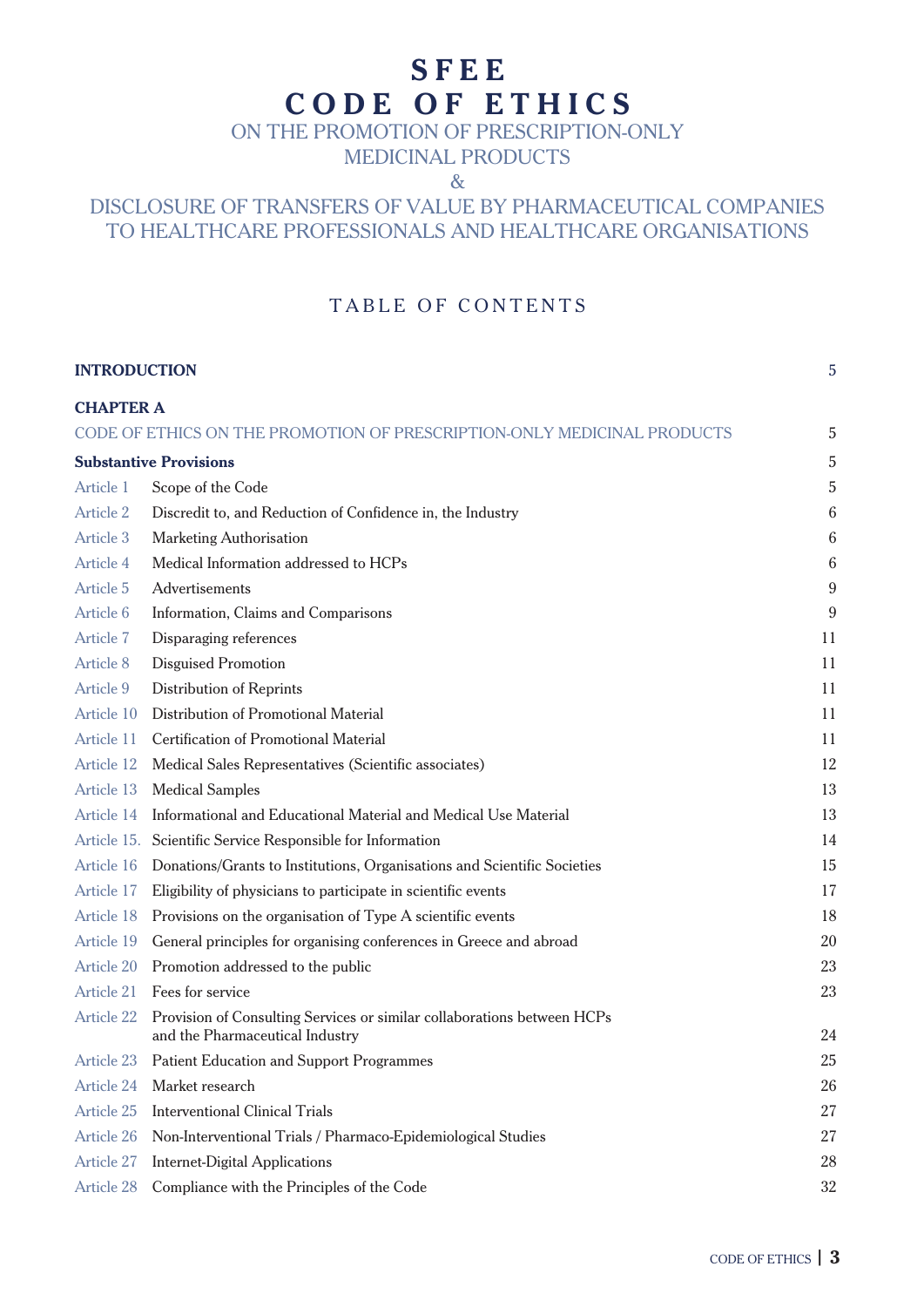|                                                                                                                                                                            | <b>CHAPTER B</b>          |                                                                            | 33 |  |
|----------------------------------------------------------------------------------------------------------------------------------------------------------------------------|---------------------------|----------------------------------------------------------------------------|----|--|
|                                                                                                                                                                            |                           | DISCLOSURE OF TRANSFERS OF VALUE BY PHARMACEUTICAL COMPANIES TO HEALTHCARE |    |  |
|                                                                                                                                                                            |                           | PROFESSIONALS AND HEALTHCARE ORGANISATIONS                                 | 33 |  |
| A.                                                                                                                                                                         | 33<br><b>INTRODUCTION</b> |                                                                            |    |  |
| B.                                                                                                                                                                         | <b>SCOPE OF THE CODE</b>  |                                                                            |    |  |
| Definitions used in Chapter B regarding the Disclosure of Transfers of Value by Pharmaceutical Companies to<br>C.<br>Healthcare Professionals and Healthcare Organisations |                           |                                                                            |    |  |
|                                                                                                                                                                            | Article 1.                | DISCLOSURE OBLIGATION                                                      | 34 |  |
|                                                                                                                                                                            | Article 2.                | <b>FORM OF DISCLOSURE</b>                                                  | 34 |  |
|                                                                                                                                                                            | Article 3.                | INDIVIDUAL AND AGGREGATE DISCLOSURE                                        | 35 |  |
|                                                                                                                                                                            | Article 4.                | <b>ENFORCEMENT</b>                                                         | 35 |  |
|                                                                                                                                                                            |                           |                                                                            |    |  |

## **CHAPTER C**

|    |                                                                                                                                                   | COMPLIANCE MONITORING PROCEDURE                                                                                                | 37 |
|----|---------------------------------------------------------------------------------------------------------------------------------------------------|--------------------------------------------------------------------------------------------------------------------------------|----|
|    | Article 1.                                                                                                                                        | Introduction                                                                                                                   | 37 |
|    | Article 2.                                                                                                                                        | Structure, Responsibilities and Complaints Procedure of the First Instance Committee                                           | 37 |
|    | Article 3.                                                                                                                                        | Hearing of allegations/complaints before the Second Instance Committee                                                         | 38 |
|    | Article 4.                                                                                                                                        | <b>Sanctions</b>                                                                                                               | 39 |
|    | Article 5.                                                                                                                                        | Failure to comply, or to properly comply, with a decision of the Second Instance Committee                                     | 39 |
|    | Article 6.                                                                                                                                        | Non-member pharmaceutical companies                                                                                            | 39 |
|    | Article 7.                                                                                                                                        | Annual report to EFPIA                                                                                                         | 39 |
|    | Article 8.                                                                                                                                        | <b>General Provision</b>                                                                                                       | 39 |
|    | <b>ANNEXES</b>                                                                                                                                    |                                                                                                                                | 40 |
|    | <b>ANNEX I</b>                                                                                                                                    |                                                                                                                                | 40 |
| 1. |                                                                                                                                                   | Indicative calculation of HCP fees calculation for services provided to pharmaceutical companies,<br>depending on status/rank: | 40 |
| 2. | Indicative calculation of HCP fees for services provided to pharmaceutical companies, depending<br>on time of involvement (in hours) per service: |                                                                                                                                |    |
|    | ANNEX II                                                                                                                                          |                                                                                                                                | 41 |
|    |                                                                                                                                                   | <b>Registry of Non-Interventional Trials</b>                                                                                   | 41 |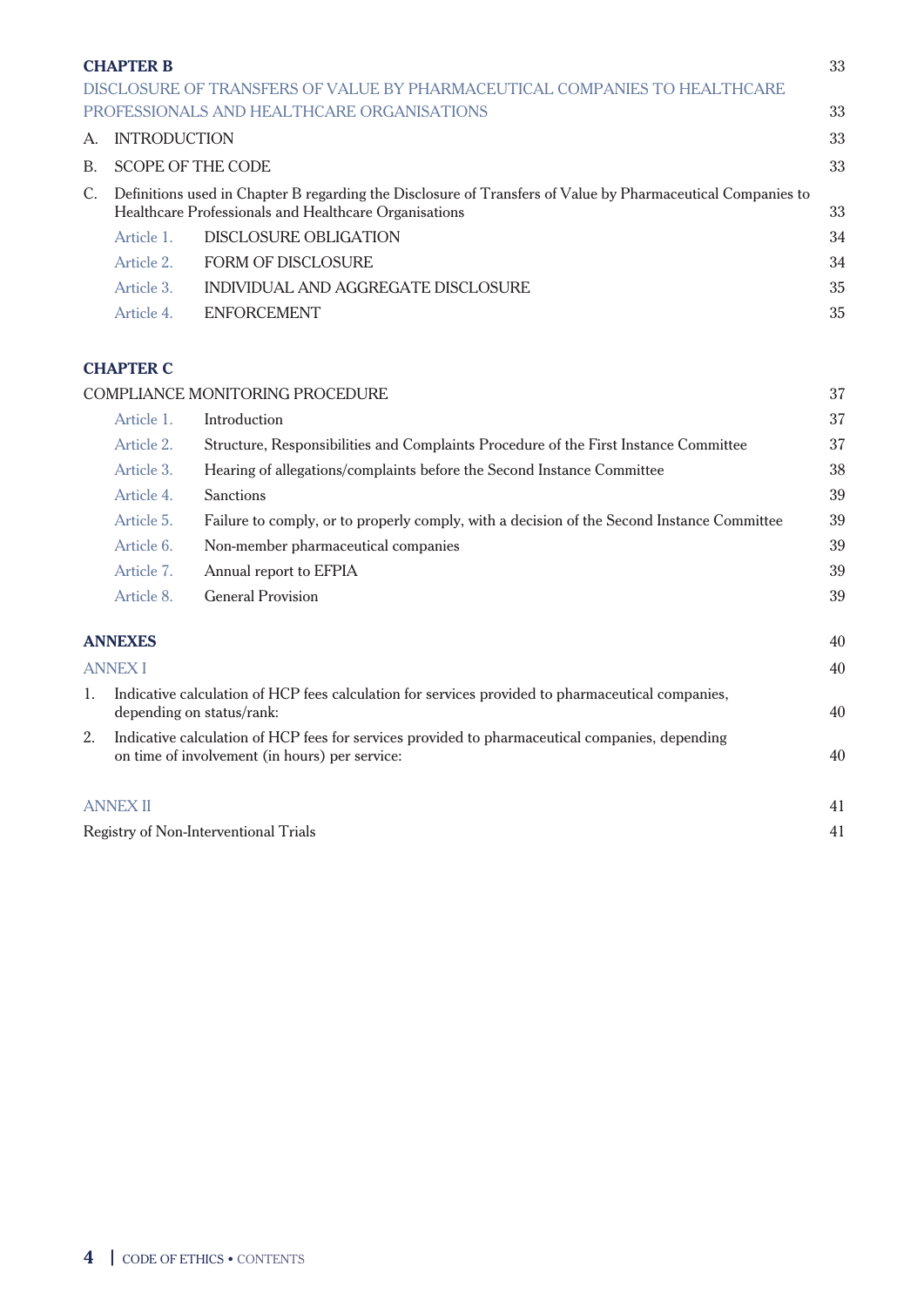## **INTRODUCTION**

The SFEE Code of ETHICS, hereinafter referred to as "the Code", covers the promotion of medicinal products supplied only with a physician's prescription. Promotion includes any activity undertaken, organised or carried out by a pharmaceutical company or with its authority, aimed to promote the prescribing, supply, sale, administration or consumption of the medicinal product(s) of a SFEE member company. The term "medicinal products", as used in this Code, has the meaning set forth in Article 2 of Ministerial Decision ∆ΥΓ3α/Γ.Π.32221 (Government Gazette 1049/Β/29.04.2013), which transposed EU Directive 2001/83/ΕC, as amended by Directive 2011/62/ EU, into national law.

The Code consists of three chapters and two annexes. Chapter A lays down the substantive provisions of the Code for the promotion of prescription-only medicinal products. Chapter B refers to the Disclosure of transfers of value by pharmaceutical companies to Healthcare Professionals and Healthcare Organisations, while Chapter C refers to the Code Compliance Monitoring Process. Annex I refers to the indicative calculation of Healthcare Professional (HCP) fees for services provided to pharmaceutical companies and Annex II refers to the registry of non-interventional clinical studies.

The text of the Code of Ethics is provided below (nonshaded text), along with guidance regarding compliance with the Code (shaded text).

The annexes and guidance constitute an integral part of this Code and must be complied with.

## CHAPTER A

## CODE OF ETHICS ON THE PROMOTION OF PRESCRIPTION-ONLY MEDICINAL PRODUCTS

#### **Substantive Provisions**

## **Article 1. Scope of the Code**

Chapter A of the Code of Ethics, hereinafter referred to as the "Code", lays down the principles and procedures that must be complied with in the promotion of prescription-only medicinal products to HCPs (such as physicians, pharmacists, nurses, etc.), as well as in the provision of information to the public on general health issues.

This chapter does not address promotion procedures in relation to non-prescription medicinal products which are aimed at raising public awareness of such medicinal products. The said procedures are described in the respective Code of Ethics of the Association of Greek Self-Medication Industry (E*f*EX).

- **1.1. Included in the scope of the Code are the following:**
- a. promotion of medicinal products directed at persons authorised to prescribe or supply medicinal products;
- b. medical sales representatives' visits to persons authorised to prescribe or supply medicinal products;
- c. the supply of samples;
- d. sponsorship of meetings for the promotion of medicinal products and/or scientific events directed at persons authorised to prescribe or supply medicinal products, including payment of travel and accommodation in connection therewith;; direct or indirect information of the general public advertisements in journals or by mail;
- e. activities of medical sales representatives, including any relevant material;
- f. provision of hospitality at professional or scientific events and meetings, for the purpose of promoting medicinal products;
- g. provision of medical information material, such as brochures, etc.;
- h. all other activities for the promotion of sales in any form whatsoever, such as participation in exhibitions, use of audio-visual material, films, disks, videos, electronic media, interactive data systems, etc.

**Note**: Radio, television and the daily and weekly press are not mentioned, since the promotion of prescriptiononly medicinal products to the general public through such media is prohibited.

- **1.2. Excluded from the scope of the Code are the following:**
- a. the Summary of Product Characteristics (SPC) or the abbreviated Summary of Product Characteristics, for which the relevant provisions apply;
- b. the labelling and the package leaflet of medicinal products, for which the relevant provisions apply;
- c. factual and informative announcements and reference material relating, for example, to pack changes, adverse reaction warnings in the context of pharmacovigilance, as well as trade catalogues and price lists that do not include no product claims;
- d. information on health or diseases, provided there is no reference, either direct or indirect, to any particular medicinal product;
- e. replies in response to individual enquiries from HCPs or to specific questions or comments;
- f. replies to letters published in scientific journals, provided these relate solely to the subject matter of the letter or enquiry, are accurate and do not mislead and are not promotional in nature.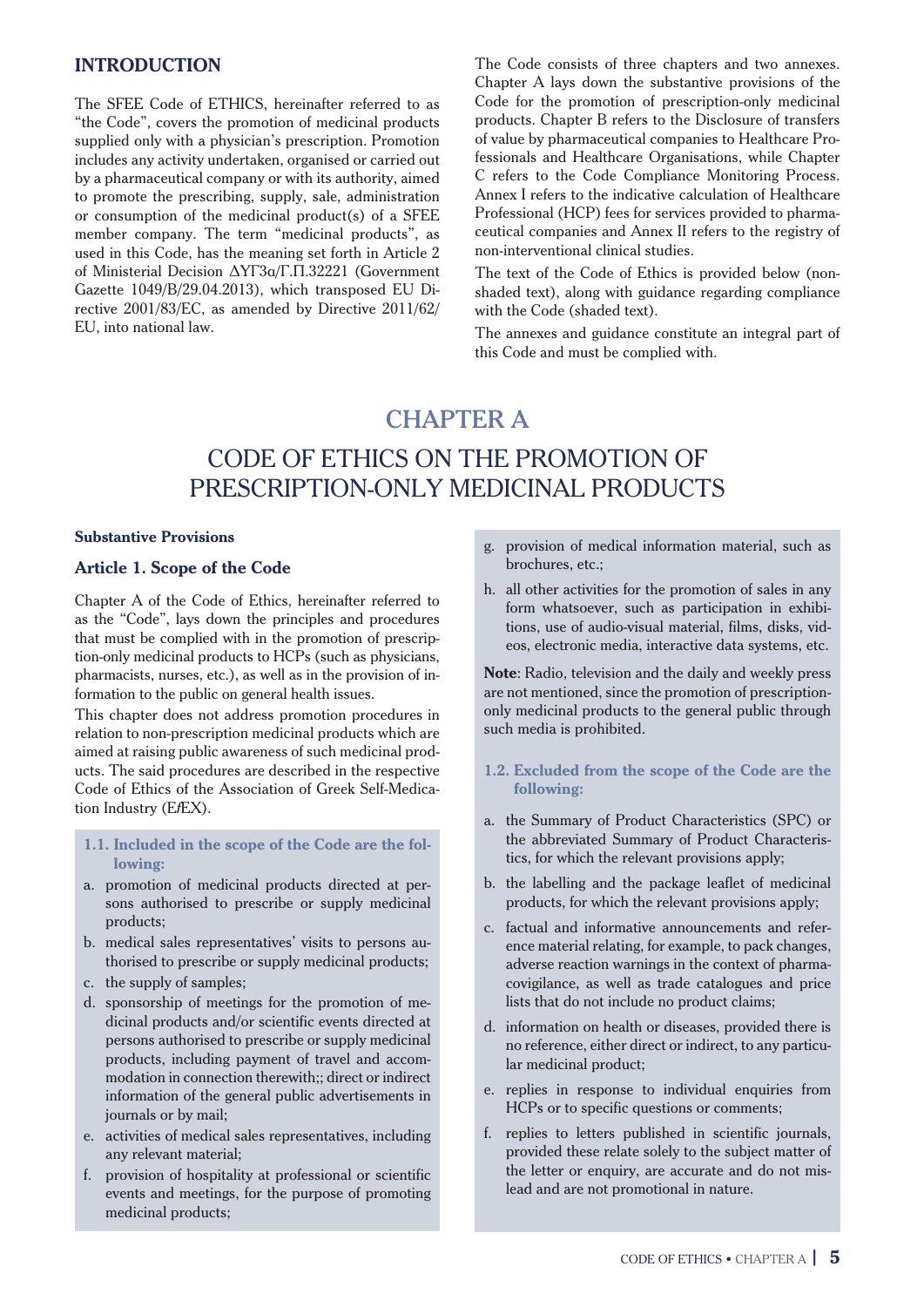### **1.3. Definitions**

For the purposes of this Code, the following definitions apply:

## **a. "Medicinal product"** means:

- ✓ any substance or combination of substances presented as having properties for treating or preventing disease in human beings; or
- $\checkmark$  any substance or combination of substances which may be used in or administered to human beings either with a view to restoring, correcting or modifying physiological functions by exerting a pharmacological, immunological or metabolic action, or to making a medical diagnosis.
- b. **"Summary of Product Characteristics (SPC)"** is the summary approved by the competent authorities that have granted the marketing authorisation in accordance with the legislation in force.
- c. **"Package leaflet"** is a leaflet containing information for the user which accompanies the package of medicinal products. It is approved by the competent authorities, along with the summary of product characteristics.
- d. **"Labelling"** is any indication on the outer and/or immediate packaging (i.e. vial label, outer box).
- e. **"Medical information"** (MI) is the provision of scientific information by pharmaceutical companies to healthcare scientists (e.g. physicians, dentists and pharmacists) with respect to the medicinal products marketed under their responsibility, aimed to ensure the proper use of such products, as authorised by the National Organisation for Medicines (EOF) or the European Medicines Agency (EMEA), with a view to protecting public health. Medical information may be provided orally, in writing or by audiovisual or other technological media.
- f. Medical information is regulated by the National Organisation for Medicines (EOF) and the present Code of Ethics.
- g. Medical information material, which shall be notified to EOF, is any material that exclusively contains scientific information and is addressed to healthcare professionals. Printed and/or digital material developed in order to be used by social security funds, procurement offices of hospital and other healthcare providers responsible for approving the procurement and/or pricing of medicinal products is not medical information material.
- h. The term **"Promotion"** encompasses any activity undertaken by a pharmaceutical company, or with its authority, which promotes the supply, sale or administration of its medicinal products.
- i. The term **"Healthcare Professional"** (HCP) includes the members of the medical, dental, pharmaceutical or nursing professions, as well as any other person authorised to prescribe, supply or administer medicinal products in the course of their professional activities.
- j. **"Over-the-Counter (OTC) medicine"** is a medicinal product which can be sold directly to the consumer without a medical prescription.
- k. **"Medical Sales Representative"** is a health scientist or other scientist or any person having the required general and specific knowledge to orally communicate concrete, responsible and accurate information on medicinal products.
- l. **"Medical press"** is any scientific or other journal addressed to HCPs.
- m. **"Donation"** is a gift to a third party with no exchange in return.
- n. **"Grant"** is a donation to a third party for educational or research purposes with no exchange in return, by which the donor does not acquire any formal advantage, i.e. notification after the name of the sponsor.
- o. **"Business Sponsorship"** is the funding of a third party in return for business promotion.

## **Article 2. Discredit to and Reduction of Confidence in the Industry**

Promotional activities or materials must never be such as to bring discredit upon, or reduce confidence in, the pharmaceutical industry in general or any specific pharmaceutical company.

## **Article 3. Marketing Authorisation**

It is prohibited to promote any medicinal product for which a marketing authorisation has not been granted. All medical information data with respect to a medicinal product must be consistent with the particularsinformation included in the summary of product characteristics (SPC).

The medical information with respect to a medicinal product:

- a. must promote the rational use of the medicinal product, presenting it objectively and without exaggerating its properties; and
- b. must not be misleading.

#### **Unauthorised indications**

c. It is prohibited to promote indications which are not covered by the marketing authorisation or have not yet been approved.

## **Article 4. Medical Information addressed to HCPs**

#### **4.1. Content of medical information**

Any medical information with respect to a medicinal product, addressed to persons authorised to prescribe or supply the medicinal product, must include:

- a. essential information consistent with the summary of product characteristics (SPC);
- b. the supply classification of the medicinal product (i.e. prescription-only or non-prescription);
- c. the Yellow Card, as required by EOF;
- d. the selling price or indicative price of the various presentations.
- e. The reimbursement rate by social security funds may also be included.

**4.1.1.** Medical information with respect to a medicinal product addressed to persons authorised to prescribe or supply medicinal products may include only the name of the medicinal product, or the international non-proprie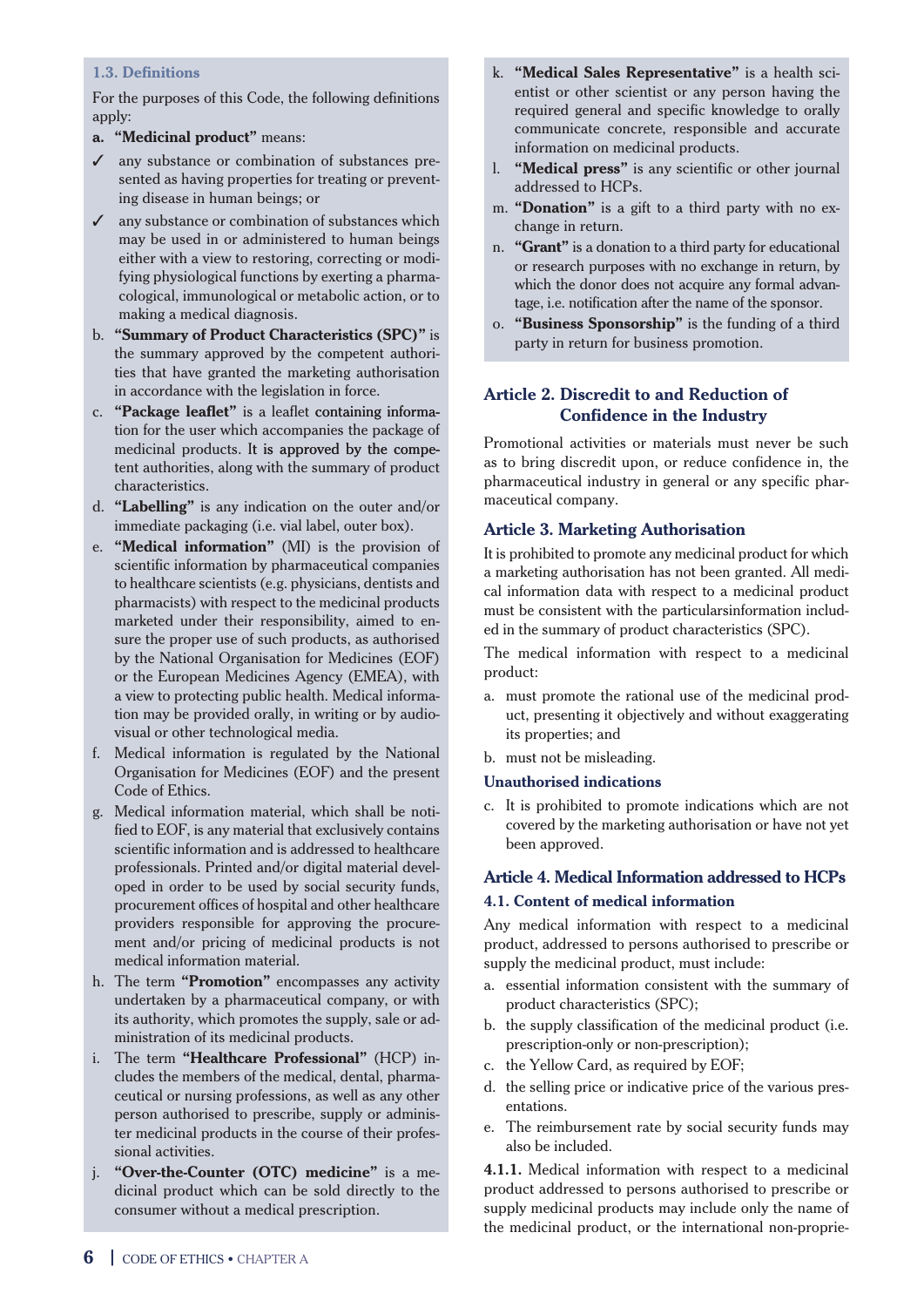tary name – if applicable – or the trademark, in case the communication is exclusively intended as a reminder.

**4.1.2.** Promotion must be accurate, balanced, fair, objective and complete, in order to enable the recipient to form his/her own opinion of the therapeutic value of the medicinal product concerned. It should be based on the up to date assessment of all relevant findings and reflect that evidence clearly. It must not mislead by distortion, exaggeration, undue emphasis, omission or in any other way. Promotion must be capable of substantiation, which must be promptly provided in response to reasonable requests from HCPs. In particular, promotional claims about sideeffects must reflect available evidence or be capable of substantiation by clinical experience. However, substantiation need not be provided with respect to the validity of elements approved in the marketing authorisation.

**4.1.3.** Promotion must encourage the rational use of medicinal products, presenting them objectively and without exaggerating their properties. Claims must not imply that a medicinal product or an active ingredient has some special merit, quality or virtue, unless this can be substantiated.

**4.1.4.** Quotations from medical and scientific literature (texts tables and graphs) used in the promotional material must be faithfully reproduced and the precise sources must be indicated.

**4.1.5.** Any promotional material on a medicinal product, transmitted or delivered to persons authorised to prescribe or supply medicinal products, must include at least the information set forth in Article 4.2 and specify the date on which it was generated or last revised. In the event of any amendment to the SPC, the previous version of the printed material may be made available for a period of six months following the last revision of the SPC, with the exception of cases where the Urgent Safety Restriction and/or any other serious restrictions apply.

- a. In particular, it is prohibited:
	- to delete a part of a graph or table in a way that the remaining part provides misleading information;
	- ii. to remove parts of a study or the results in other treatment sub-groups;
	- iii. to remove the results of other therapeutic treatments;
	- iv. to alter the scale, so that the differences appear smaller or higher than they actually are;
	- v. to omit the title, measurement units on the x/y axes and/or numbers in general.
- b. Changes in graphic elements from tables and figures of articles are only acceptable if:
	- i. the end result does not change the initial meaning of the original;
	- ii. clear reference is made to the fact that the original has been adapted; and
	- iii. changes concern dosage, indications etc. not approved and/or not marketed in Greece.
- c. Graphs and tables must always be accompanied by a brief description of the design of the trial, the number of patients, statistically significant data when comparisons are made, as well as the definition of primary and secondary end points

(especially if a graph/table/claim refers to secondary end points), e.g. a "multicentre, double-blind, with a duration of …. in n patients", etc.

- d. The presentation of the results of different studies in the same graph is not allowed, even if there are references to each study, because such graphs can be visually misleading.
- e. In the case of competitive products, comparison between different clinical studies is not allowed (in terms of targets, patients' characteristics, etc.).

## **4.2. Prescribing information and other mandatory information**

- a. Prescribing information must be included in a clear and legible manner in all promotional material, excluding abbreviated advertisements (up to one page, see Article 5).
- b. Prescribing information must constitute an integral part of the promotional material and must not be separate from it (see also Article 4.2.5).
- c. Mailing lists must be kept up-to-date. Mailing lists must be kept up-to-date. Requests by healthcare professionals to be removed from promotional mailing lists must be complied with.
- d. Subject to the applicable legislation, the use of faxes, e-mails, automatic calling systems, text messages and other electronic data communication methods is prohibited, except with the prior permission, or upon the request, of the recipient.

#### **4.2.1.** Prescribing information must comprise:

- a. the brand name and the common name of the medicinal product;
- b. the qualitative and quantitative composition in active substances;
- c. the trade name and the registered office of the pharmaceutical company which is responsible for marketing the medicinal product (the marketing authorisation holder);
- d. the approved indications;
- e. the side-effects, warnings and contra-indications related to the indications promoted;
- f. any warnings approved or additionally imposed by the National Organisation for Medicines or the authority that issued the marketing authorisation;
- g. the method in which the medicinal product is distributed (i.e. for hospital use, under medical prescription, etc.);
- h. the marketing authorisation number and the holder of the marketing authorisation;
- i. the registration data of the product in the List of Prescribed Medicinal Products (optional);
- j. dosage.
- k. Information provided with respect to the dosage, method of administration, adverse reactions, warnings and contra-indications, as well as any precaution which must be included in promotional documents or advertisements shall be presented in such a way as to enable the readers to assess their connection with the claims and indications of the product.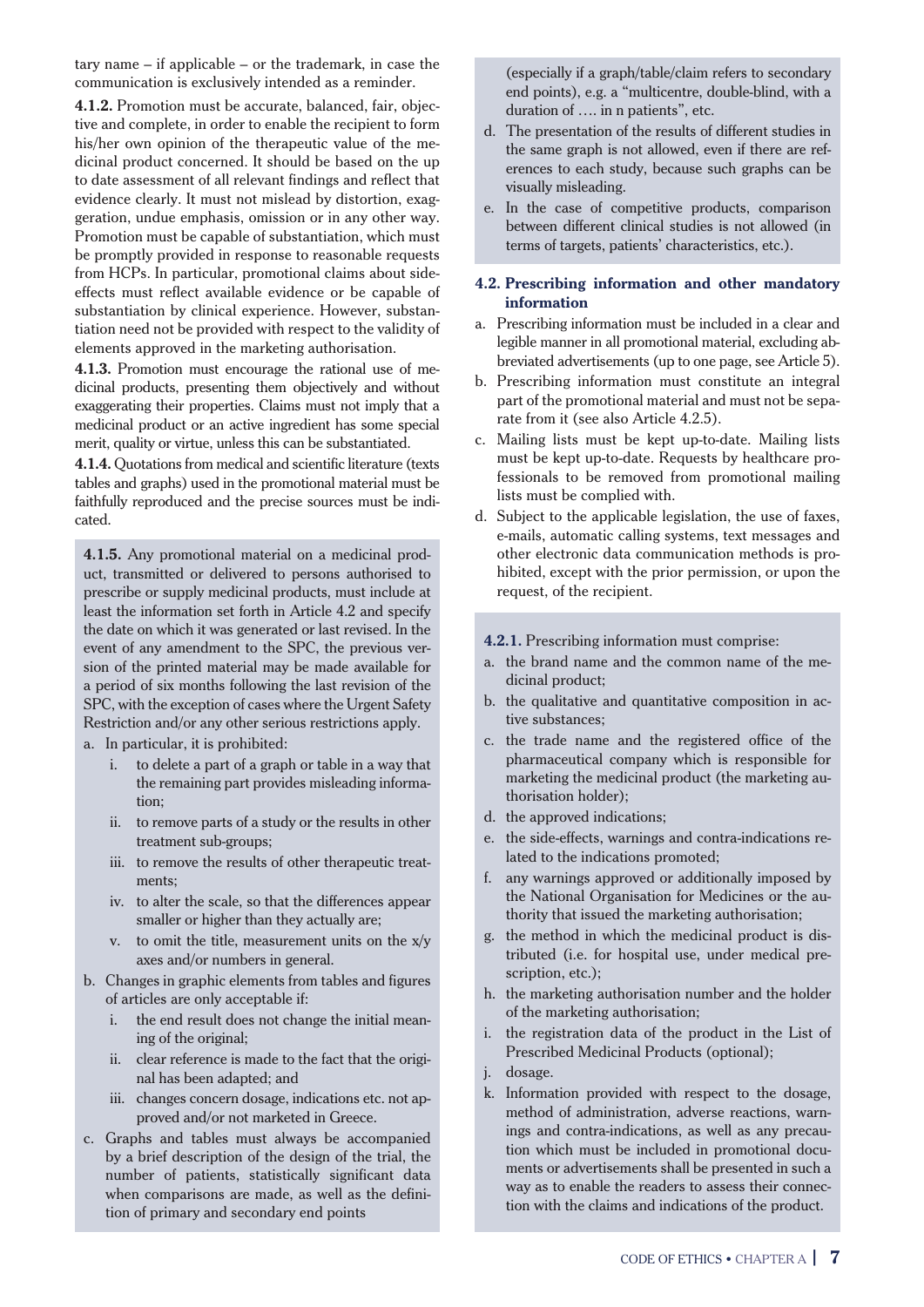**4.2.2.** Leavepieces may include the Summary of Product Characteristics (SPC) in an integrated case, provided that it is explicitly stated that the Summary of Product Characteristics (SPC) is enclosed.

In standard printed material, it is permitted to include the SPC (provided the SPC is extended) in a one-piece case, along with the printed material (e.g. last page/ pocket), provided it is explicitly stated that the Summary of Product Characteristics (SPC) is enclosed.

In digital promotional material, it is permitted to attach the Summary of Product Characteristics (SPC) as a link, provided the respective location is expressly stated, e.g. "For the Summary of Product Characteristics (SPC), please click here".

**4.2.3.** In the case of audio-visual material, such as films, videos, etc. and in the case of interactive data systems, the prescribing information may be provided:

- a. by way of a document which is made available to all persons to whom the material is shown or sent; or
- b. by inclusion in the audio-visual recording or in the interactive data system.
- c. When the prescribing information is included in an interactive data system, instructions for accessing it must be clearly displayed.

**4.2.4.** In the case of audio material, i.e. material which consists of sound only, the prescribing information must be provided by way of a document which is made available to all persons to whom the material is played or sent.

**4.2.5.** In the case of a journal advertisement where the prescribing information appears overleaf, a reference to where it can be found must appear on the outer edge of the first page of the other page of the advertisement.

**4.2.6.** In the case of printed promotional material consisting of more than four pages, a clear reference must be given to where the prescribing information can be found.

**4.2.7.** All promotional material other than abbreviated advertisements appearing in professional publications must bear on the lower edge of the last page a code number with the initials of the medicinal product, the series designation, and the month and year when the material was drawn up or last revised, and it must be certified in accordance with the principles specified in article 12 of the Code. Companies are obliged to keep all printed promotional material on record for three years.

Promotional material must be submitted by the issuing pharmaceutical companies to the National Organisation for Medicines (EOF) in accordance with the relevant provisions. Any submission of the material to EOF prior to its distribution shall not be interpreted as application for approval.

#### **4.2.8. Form of Medical Information printed material and protection of Health Scientists against possible offence**

**A)** All promotional material and activities must acknowledge the special nature of medicinal products and the professional standing of the addressees, who must be respected and protected from any offence. High ethical standards must be maintained at all times.

**B)** The name or photograph of a member of a health profession must not be used in any way that is contrary to the ethics of that profession.

**C)** The medical information material must not imitate the devices, copy, slogans or the general layout adopted by another pharmaceutical company in a way that is likely to mislead or confuse.

**D)** The medical information material must not include any reference to the National Organisation for Medicines (EOF), the European Medicines Agency (EMEA) and the committees operating under the responsibility thereof, or under the responsibility of the Ministry of Health, unless this is required by the competent authorities.

**E)** Reproductions of official documents may be used in the context of medical information, provided they are presented intact, unabridged andr without falsifications.

**F)** Extremes of format, size and cost of the promotional material must be avoided.

**G)** Postcards, other exposed mailings, envelopes or wrappers must not carry any text which could be considered by the general population as advertising, contrary to Article 20.

**H)** The telephone, text messages, e-mails and facsimile must not be used for promotional purposes except with the recipient's prior consent.

**I)** All material relating to medicinal products and their uses, distributed by a specific pharmaceutical company, must clearly indicate that it has been provided by that company.

**J)** The use of pictures, illustrations and, in general, artwork disorienting the readers or suggesting the superiority of a medicinal product is prohibited, if such superiority is not substantiated.

**K)** Reprints distributed on the pharmaceutical company's initiative constitute promotional material and must comply with the relevant provisions, i.e. be accompanied by the SPC quoting the respective code and by the yellow card. In addition, the copyrights of the authors must be respected.

**L)** The use of pharmacoeconomic studies in medical promotion material must be restricted, given that the goal of such material is to present data in relation to the treatment of patients and not provide information in general, or specifically economic information, which is more of relevance to the entities responsible for procuring and providing insurance coverage for medicinal products.

The use of pharmacoeconomic studies in promotional material is acceptable under the following conditions:

- i. the studies do not concern safety and efficacy issues;
- ii. cost-efficiency comparisons must primarily be based on Greek data drawn from articles published in reliable medical and/or pharmacoeconomic journals. The methodology (assumptions) must also be stated.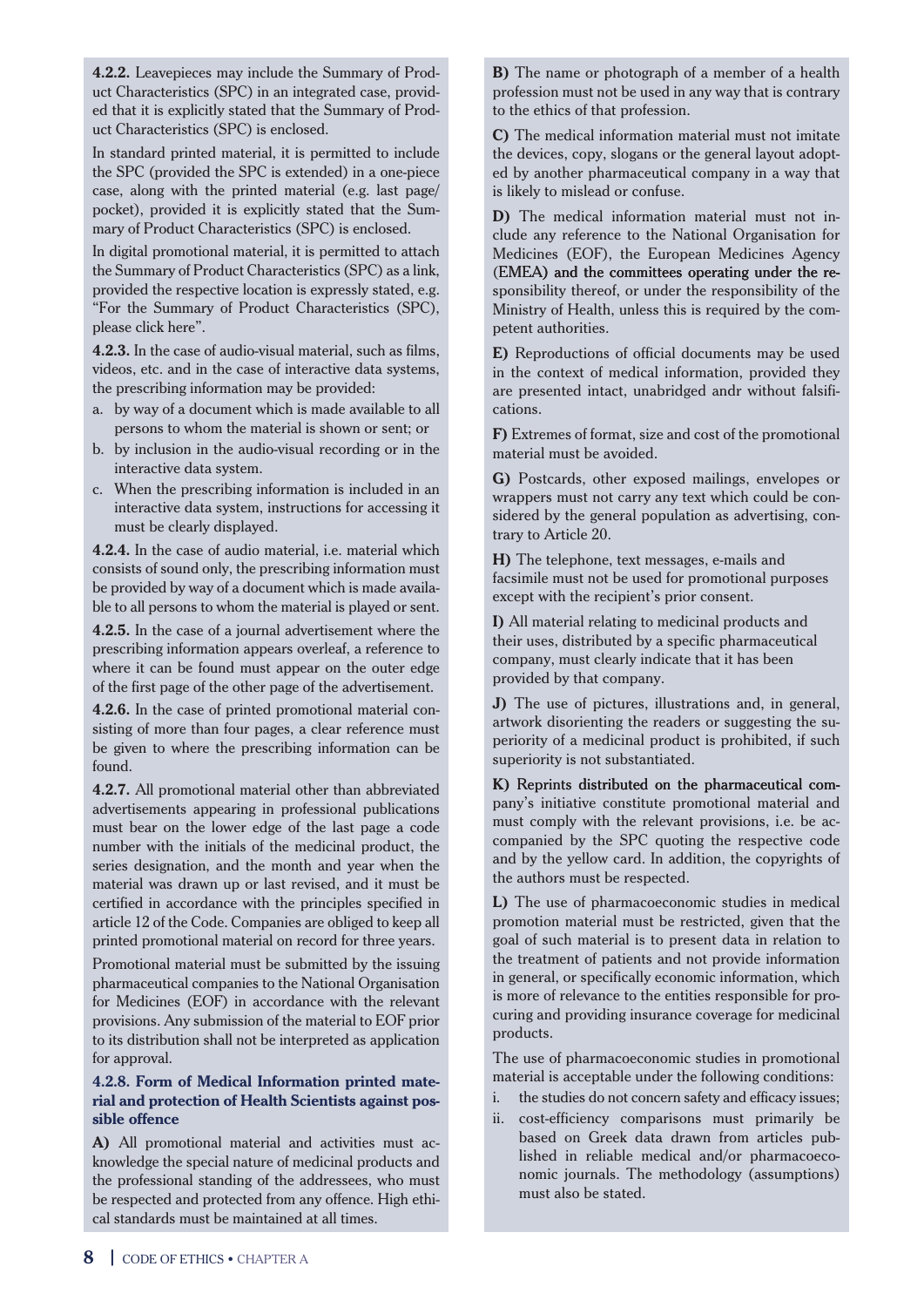- iii. The use of data from international studies, also published in reliable journals, must bear the disclaimer that no respective Greek data is available and that therefore the results must be interpreted with caution;
- iv. Ideally, such data should be in the form of processed information from organisations of internationally recognised standing (e.g. NICE, EU Guidelines etc.), with a clarification as to whether information on Greece is included;
- v. It must be pointed out that the information was drawn from published pharmacoeconomic studies (or, respectively, experimental studies).

## **Article 5. Advertisements**

#### **5.1. General Term**

- a. Advertisements may only appear in professional publications, namely publications sent or delivered exclusively to health scientists and nursing personnel. Scientific journals and publications of the health sector, printed material of positively evaluated conferences, medical/pharmaceutical books, etc. fall under this category.
- b. A loose insert in such a publication (for instance, separate leaflets distributed through the medical press) is not considered abbreviated advertisement.
- c. Advertisements are not permitted in audiovisual material or interactive data systems or on the Internet, including online journals. Systems and/or websites which cannot be accessed by HCPs without a password are exempted from this prohibition; in such advertisements that contain claims, the SPC may be attached in a link with a clear indication of where it can be found, e.g. "For the Summary of Product Characteristics, please click here".
- d. If two pages of an advertisement are not facing, neither of them must be misleading or false when read in isolation.

#### **5.2. Abbreviated advertisement**

Abbreviated advertisements are those exempted from the obligation to include the prescribing information of the medicinal product being promoted, provided they fulfil the requirements of this article.

Abbreviated advertisements must include the following information:

- a. the name of the medicinal product, which may be either a brand name or a non-proprietary name;
- b. the name and address of the marketing authorisation holder;
- c. the qualitative and quantitative composition in active ingredients;
- d. where additional information or claims are included, the contra-indications, warnings and adverse reactions must necessarily be stated;
- e. any warning issued by the National Organisation for Medicines (EOF) or the authority which issued the marketing authorisation, must be included in the advertisement,
- f. a statement that further information is available on request by the marketing authorisation holder or in the summary of product characteristics (SPC), the package leaflet and the monograph of the medicinal product.

## **Article 6. Information, Claims and Comparisons**

**6.1.** Pharmaceutical companies must provide to HCPs and appropriate administrative staff, upon request, accurate information on the medicinal products they market.

**6.2.** Information, claims and comparisons must be correct, accurate, objective and unambiguous and must be based on relevant and comparable aspects of the medicinal products, as well as on an up-to-date evaluation of all he evidence, reflecting that evidence clearly. They must not be directly or indirectly misleading and they must not distort the scientific facts.

Direct or indirect promotion of misleading indications of the medicinal product, reference to outdated scientific data, putting forward inaccurate or unsubstantiated claims, misleading comparison with other medicinal products and generalisation of isolated observations are prohibited.

**6.3.** Any information, claims or comparisons must be capable of scientific substantiation.

**6.4.** The substantiation of any information, claim or comparison must be provided without delay, upon request, to a HCP or appropriate administrative staff of the healthcare system. However, substantiation need not provided with respect to indications approved in the marketing authorisation.

**6.5.** If the promotional material refers to published studies, clear references to literature must be provided.

**6.5.1.** Scientific data and claims included in promotional material must be supported by **articles published in scientific books, journals and/or other printed and electronic publications.** 

Literature sources should include **articles published in scientific books and journals, mainly in the English language**. Exceptions may be publications in journals of acknowledged scientific value in other internationally recognised languages (e.g. French, German or Spanish), in which case the company is obliged to provide a Greek translation of the article, upon request.

Bibliographic references must be clear and sufficiently complete to enable the reader to track the source. References must indicate the author, the book or journal title, the publication year, the issue/volume and the page(s). It is recommended that the companies follow the internationally accepted citation styles (e.g. Vancouver style, Harvard system).

If web sources are used:

- i. the respective reference must accurately lead to the source of information;
- ii. the date of last access must be indicated;
- iii. the relevant print-out must be kept on record by the pharmaceutical company.

Data from conference papers, poster presentations or e abstracts may be used only if:

i. they have been presented in prestigious scientific conferences and have been approved by the scientific committee of the conference;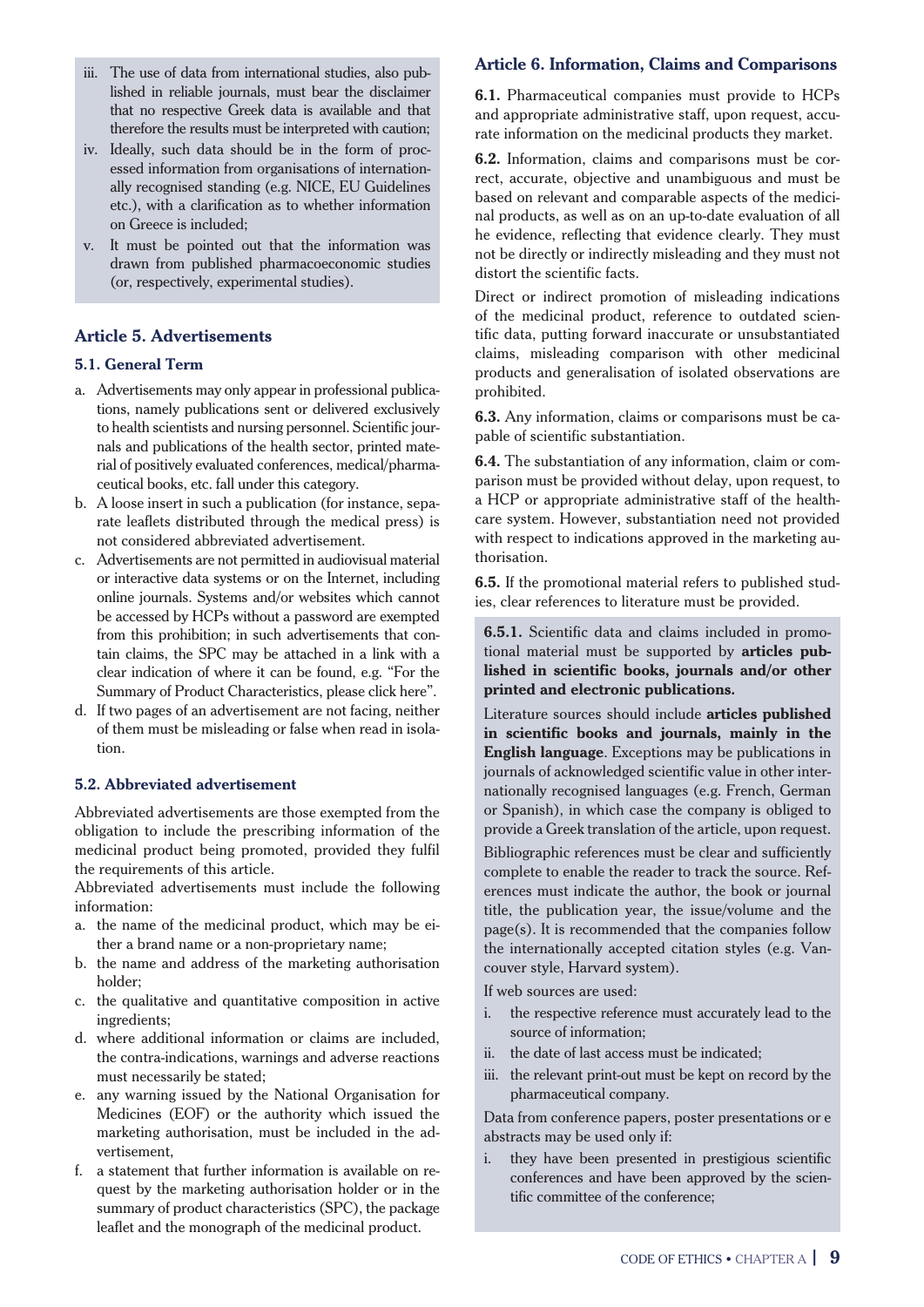- ii. the period that elapsed from the first presentation of the data in a conference does not exceed two years; if, two years after the conference the relevant study has not been published in full other than partial entries in publications, announcements or abstracts/ poster presentationss, the data in question shall not be used in any promotional material anymore;
- iii. they are available on the website or the abstract book of the conference;
- iv. they are accompanied by a clear bibliographic reference to the website or abstract book where it is published, and not just the name of the conference.

**6.5.2.** Articles that have been accepted for publication and are in the process of being published (**in press**) may be used in promotional material, as long as they are identified as such in the relevant bibliographic reference.

**6.5.3.** The use of unpublished data regarding the efficacy and safety of products (**data on file**) for promotional purposes is prohibited. Such data may constitute the subject-matter of discussions between HCPs and the scientific service of the pharmaceutical company, but cannot be included in promotional material. Only general data are acceptable, such as the total number of patients in clinical programmes where the medicinal product has been studied, the total duration of the clinical programme and financial data, i.e. data that only the company possesses and can provide upon request. Where a claim is based on *in vitro* studies or tests in

animals, the experimental nature of the data must be clearly stated.

**6.5.4.** Data derived from studies in animals, in healthy volunteers or *in vitro* studies and pharmacologic remarks of questionable clinical significance must not be presented as evidence of clinical value or. If it is decided that such data must be presented, the type of the relevant data must always be stated (e.g. in vitro trial, data from a study in healthy volunteers, etc.).

**6.6.** All artwork, including illustrations, graphs and tables, must conform to the letter and spirit of the Code. Graphs and tables must be presented in such a way as to provide a clear, fair and balanced view of the matters with which they deal, and must not be included unless they are relevant to the claims or comparisons being made. Medical information leaflets cannot bear illustrations irrelevant to the content thereof, misleading or implying any vague indications concerning the medicinal product.

**6.7.** Information and claims about side-effects must reflect available evidence or be capable of substantiation by clinical experience. It must not be stated that a product has no side effects, interactions with other medicinal products or toxic hazards. The word "safe" must not be used without detailed proper qualification.

**6.8.** Exaggerated or all-embracing claims must not be made and superlatives must not be used, except for those limited circumstances where they relate to a clear fact about a specific medicinal product. Claims should not imply that a medicinal product or an active ingredient has some special merit, quality or property, unless this can be substantiated.

**6.8.1.** Superlatives and similar expressions, e.g. "the best", "the strongest", "THE analgetic', "unique", etc. are not allowed.

Exaggerated or all-embracing claims, e.g. "the key to success", "works wonders", "the only choice etc.", are not allowed either.

Exaggerations as regards pharmaceutical properties, e.g. "only acts where needed", "hits the heart of the problem", "it only inhibits…", are not allowed.

- i. Any promotional material which contains claims must include at least one brief reference to significant safety downsides of the product and not only to its benefits, in order to provide a balanced view.
- ii. All claims in promotional material must be consistent with the approved indications of the product. Any claim for use of the product other than its approved indication, is prohibited. The use of data outside the approved indications in the SPC (e.g. clinical data under Article 5.1) is not allowed.
- iii. Safety and efficacy data which, according to the SPC, are subject to further post-authorisation study must not be used in promotional material unless this requirement is stated in the promotional material by way of a disclaimer. Class effects cannot justify the inclusion of indications not having been tested for the specific medicinal product.
- iv. Comparative claims of superiority or non-inferiority and the like are only permitted if they are arise from the level of statistical significance in Head to Head, specially designed randomised comparative trials, published in peer-reviewed scientific journals, aimed at comparing the safety/efficacy parameters and other properties of the medicinal product (primary or secondary end points of the trial).

Hanging comparisons such as "it is better", "better safety profile", etc. without stating what the medicinal product is compared with are not allowed.

Along with comparisons and/or statistical data, the following must always be stated:

- i. the statistical significance level (P/P value or confidence intervals) must be stated for data that are statistically non-significant;
- ii. further statistical data analysis, when such data have not been published (i.e. extrapolation of results by the company), is not allowed.

Where the clinical significance is not known, this must be stated on the same page.

#### All factors under comparison must be stated, accompanied by clarifications where and as necessary.

Data from patient registries must not be used as a basis for comparative claims. When such data are presented, the identity of the registry must be indicated and a clarifying notice to the following effect must be added: "The results shown here have been derived from a patient registry and not from a randomised trial involving direct comparison of therapeutic factors, therefore they do not suggest such comparison".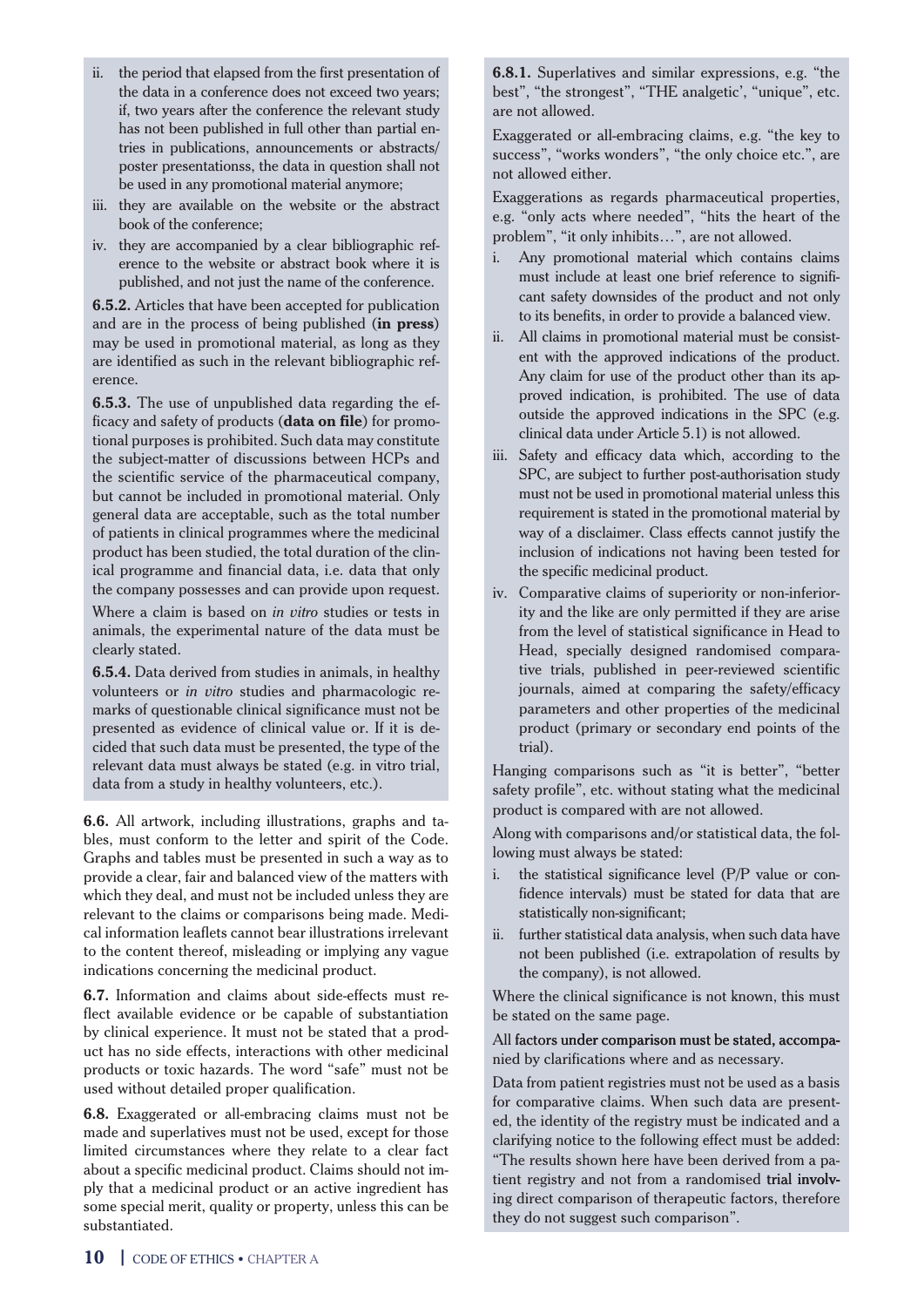- i. Reference to safety or efficacy data using a truncated quotation from a publication or presentation by an expert, e.g. "the medicinal product was effective and well tolerated", should be avoided when such data are not drawn from primary sources.
- ii. Generalisation of isolated remarks, e.g. data from case reports, is not permitted.
- iii. The use of off label data is not permitted, even if the data are indicated as such or are characterised as "more recent data".
- iv. Scientific data must be translated and presented unchanged and with absolute accuracy.
- v. Cutting a part of a sentence in a way to alter its overall meaning is not allowed. Footnotes (e.g. with the use of an asterisk) that in whole or in part cancel the meaning of a sentence are not permitted. Footnotes must only be of a clarifying nature.
- vi. The use of high validity studies, such as the following, is recommended:
	- a. randomised controlled trials (RCTs) (with concealed allocation, double-blind) or systematic postreview thereof (post-analysis);
	- b. properly designed non-randomised controlled trials.
	- c. controlled observational studies (prospective or studies in patients-witnesses);
	- d. uncontrolled observational studies;
	- e. expert opinion based on pathophysiological mechanisms, or laboratory evidence, or consensus opinion without specific reference to critical evaluation and methodology.

**6.9.** The word "new" must not be used to describe a product or presentation which has been generally available or any therapeutic indication that has been generally promoted for more than 12 months.

**6.10.** Trade names of products of other pharmaceutical companies must not be used without the prior consent of the marketing authorisation holder of the respective medicinal product.

## **Article 7. Disparaging references**

**7.1.** The medicinal products and activities of other pharmaceutical companies must not be disparaged.

**7.2.** The health professions and the clinical practice and scientific opinions of health professionals must not be disparaged.

## **Article 8. Disguised Promotion**

**8.1.** Promotional material and activities must not be disguised.

**8.2.** Clinical assessments, post-marketing surveillance, experience programmes and post-authorisation studies must not be disguised promotion. They must be conducted with a primarily scientific or educational purpose.

**8.3.** When a pharmaceutical company pays for or otherwise secures or arranges the publication of promotional material in a scientific journal, such material must not appear that constitute independent editorial material.

**8.4.** Any material relating to medicinal products and their uses, whether promotional or not, which is sponsored by a pharmaceutical company, must not in any case include misleading or inaccurate statements and must clearly indicate that it has been sponsored by that pharmaceutical company.

#### **Article 9. Distribution of Reprints**

**9.1.** Reprints and quotations from medical and scientific literature or from personal communications must accurately reflect the meaning of the author.

**9.2.** Ouotations relating to medicinal products which are taken from public broadcasts, for example on radio and television, and from occasions such as medical conferences or symposia, must not be used without the formal permission of the speaker.

**9.3.** Greatest care must be taken to avoid ascribing claims or views to authors, when these no longer represent the current views of the authors concerned.

**9.4.** Unsolicited reprints distributed on the initiative of the pharmaceutical company constitute promotional material and must conform with the relevant requirements i.e. be accompanied by the SPC stating the product code and by the yellow card. The copyrights of the author must also be respected.

## **Article 10. Distribution of Promotional Material**

**10.1.** Promotional material must only be sent or distributed to those categories of HCPs who need or are interested in the particular information.

**10.2.** Pharmaceutical companies must exercise restraint on the frequency of distribution and the volume of promotional material in a way to respond to the need for effective information.

**10.3.** Mailing lists must be kept up-to-date and conform with the data protection legislation. Requests from HCPs to be removed from promotional mailing lists must be complied with promptly and no name may be restored exept at the addressee's request or with their permission.

## **Article 11. Certification of Promotional Material**

**11.1.** Before printing/distribution, promotional material must be certified in accordance with the provisions of the legislation in force.

**11.2.** Pharmaceutical companies must have a scientific service which shall ensure the appropriate internal procedures for the certification of promotional material, thereby ensuring compliance with the legislation in force and the Code.

**11.3.** The scientific service personnel of the pharmaceutical company, including the members of staff involved in any way in the preparation or approval of promotional material, information to be provided to HCPs and to appropriate administrative staff or information to be provided to the general public, must fully observe the requirements of the Code.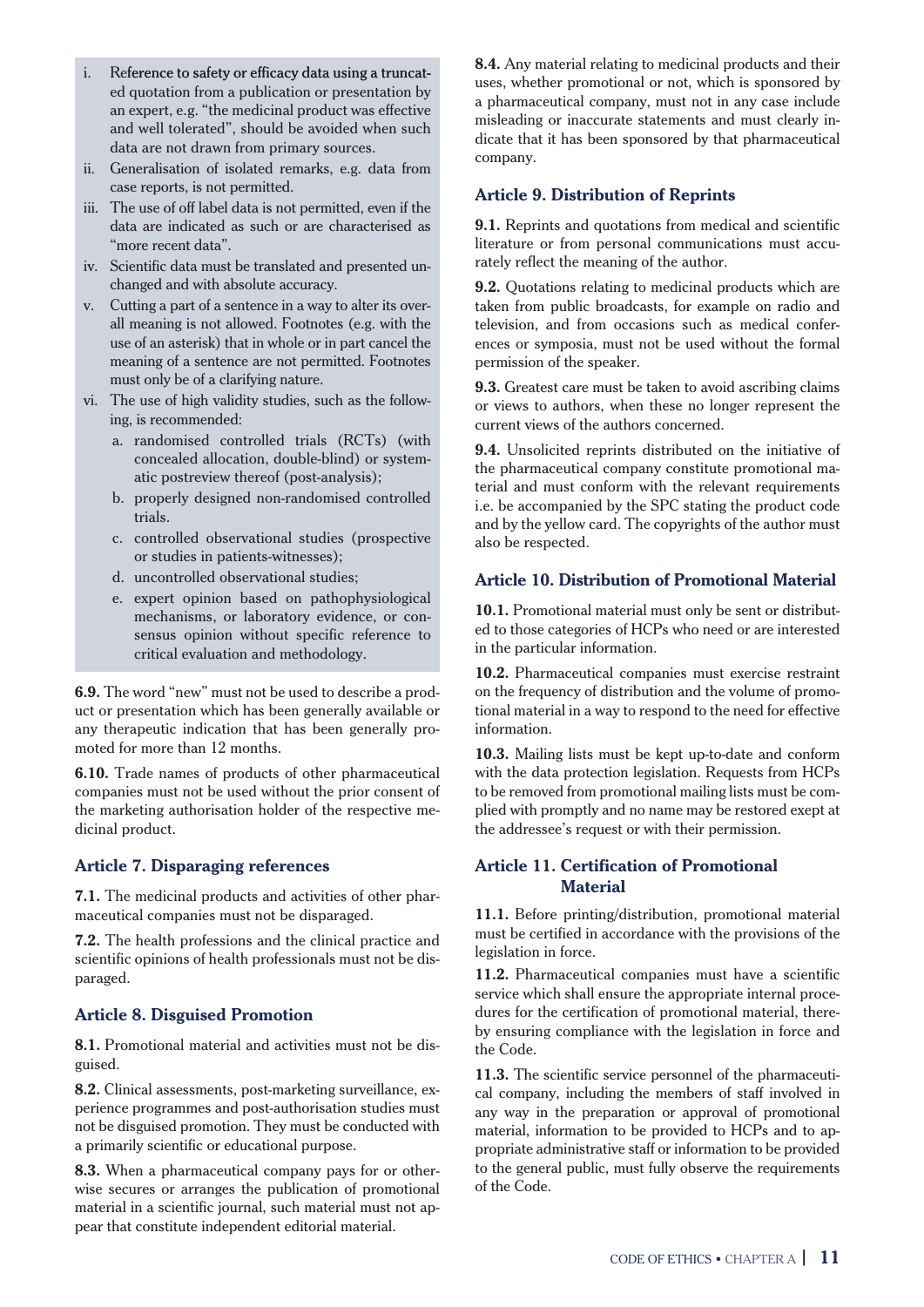**11.4.** It is recommended that the scientific service in charge of certifying the printed material be integrated into the medical affairs department of pharmaceutical companies, depending on the organisational structure of each company. The scientific service should preferably include a medical doctor or a pharmacist or other properly qualified HCP who will be responsible for approving all promotional material before release. Such person must certify that he/she has examined the final form of the promotional material and has found it to comply with the requirements of the law and the Code. The person in question cannot be a member of and/or report to the scientific information and promotion department and no conflict of interest must exist.

**11.5.** Materials prepared by pharmaceutical companies which relates to medicinal products in general but is not intended to provide medical information on particular medicinal products, such as corporate advertising, press releases, market research material, financial information to shareholders, the Stock Exchange, educational/information material for patients, etc., must be certified in order to ensure compliance with the Code and the legislation in force.*.*

**11.6.** Account must be taken of the fact that a nonpromotional text/material may be used for promotional purposes. In this case, the material would be subject to the provisions of the Code.

**11.7.** The pharmaceutical company personnel and any person who is in any way connected with the company and is concerned with the preparation or approval of promotional material or activities must be fully conversant with the requirements of the Code and the relevant laws and regulations.

- i. Pharmaceutical companies shall communicate to the First Instance Committee for Code Compliance the name and position of the person responsible for certifying the promotional material and to be contacted by the aforementioned Committee may contact on issues of compliance with the Code. Any change in this information must be promptly notified to the Secretary of the First Instance Committee.
- ii. Certification means that the signatories have examined the final form of the material and that, in their belief, it is in accordance with the requirements of the law and the relevant provisions of the Code, is consistent with the marketing authorisation and the summary of product characteristics (SPC) or the package leaflet, and is a fair and truthful presentation of the facts about the medicinal product.

**11.8.** Material used for a long time must be recertified at intervals of no more than two years, in order to ensure ongoing compliance with legislation in force and the Code.

i. The person responsible for marketing a medicinal product shall submit to the National Organisation for Medicines (EOF) a copy of all promotional material it issues, accompanied by the

 marketing authorisation and the summary of product characteristics (SPC). All material must include the date when it was drawn up or last revised.

ii. Pharmaceutical companies must preserve all certified material, along with the relevant accompanying information, in the form certified and information indicating the persons to whom the material was addressed and the method of dissemination, for at least three years after their use, and be ready to submit them, upon request, to the National Organisation of Medicines (EOF) or the Fist Instance and Second Instance Committees for Code Compliance.

**11.9.** It is very important to keep record of audio-visual material as well, which shall be submitted to the National Organisation for Medicines (EOF) as is the case with printed material.

## **Article 12. Medical Sales Representatives (Scientific associates)**

**12.1.** Medical sales representatives must perform their duties responsibly and ethically.

**12.2.** Medical sales representatives must be given adequate training by the employing company and have satisfactory scientific knowledge to be able to provide precise and complete information about the medicinal products they promote.

**12.3.** Medical sales representatives must comply with the Code and legislative provisions in force. Pharmaceutical companies shall ensure the compliance of medical sales representatives.

- i. During each visit to HCPs, medical sales representatives must provide to the persons visited or have available for them the summary of product characteristics (SPC) for each medicinal product they present, accompanied by information, under Article 4 of the Code, regarding price and reimbursement by social security.
- ii. Medical sales representatives must transmit to the pharmaceutical company's scientific service, which is provided for in Article 11 of the Code, any information they receive in relation to the use of the medicinal products they promote, in particular, reports of side effects, which must be promptly notified to the Pharmacovigilance Officer so that the appropriate legal steps can be taken, where required.
- iii. Medical sales representatives must ensure that the frequency, timing and duration of their visits to HCPs, together with the manner in which they are made, do not hinder the exercise of medical practice by the HCPs. The wishes of the persons on whom representatives wish to call and the time and place regulations and restrictions set by each hospital or clinic must be observed.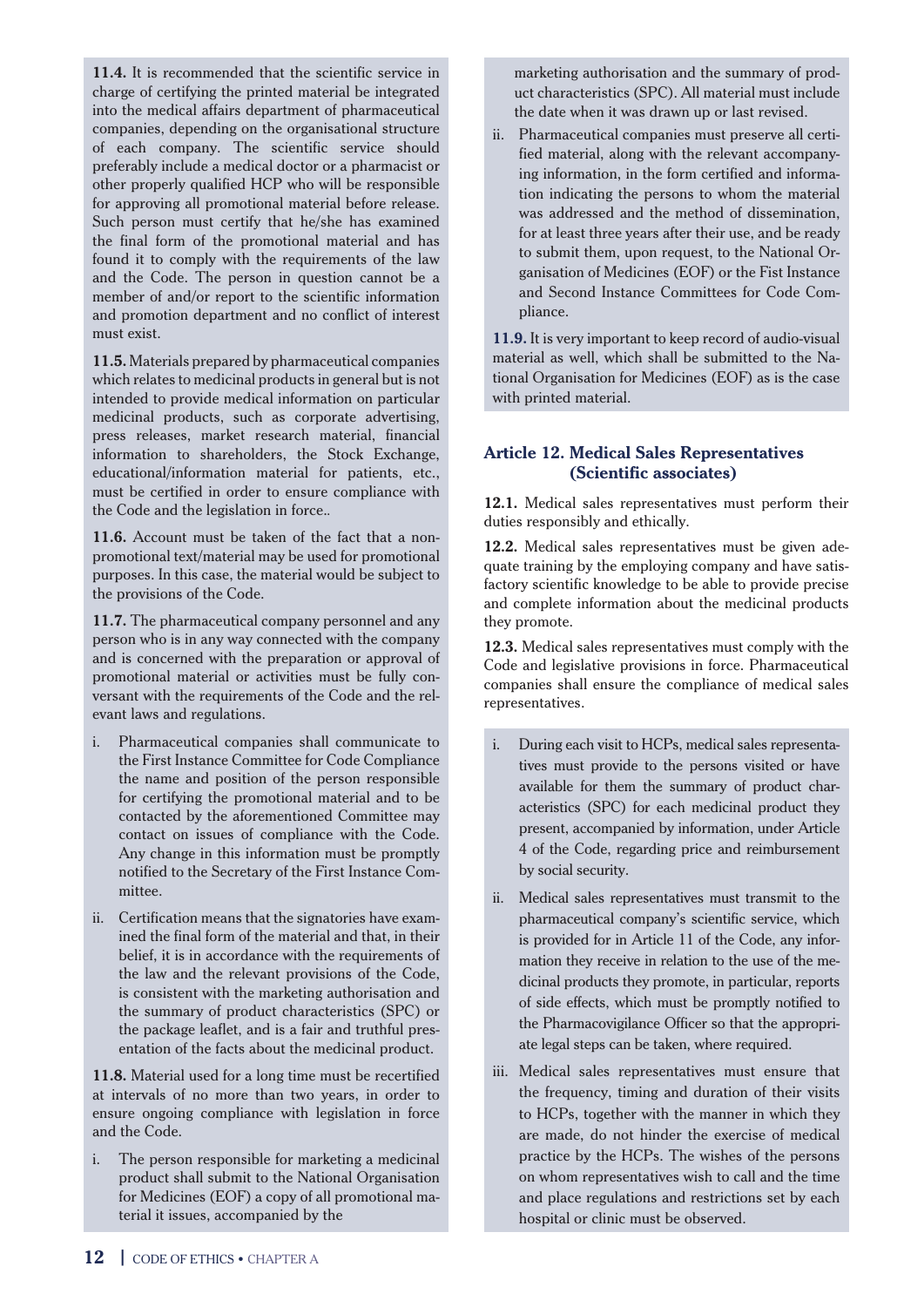- iv. During an interview or when seeking an appointment for one, medical sales representatives must take reasonable steps to ensure that they do not mislead as to their identity or that of the pharmaceutical company they represent.
- v. Pharmaceutical companies are responsible for the activities of their representatives, when such activities are performed within the scope of their employment.
- vi. Medical sales representatives must not employ any inducement or subterfuge to gain an interview with any HCP.
- vii. Medical sales representatives must, under the responsibility of the pharmaceutical company they work for, be taught the Code during their training period and periodically receive systematic training with respect to the products promoted.

#### **Article 13. Medical Samples**

**13.1.** The production, import and free distribution of medical samples, irrespective of packaging, to physicians and dentists for information purposes, is permitted only pursuant to a special permission from the National Organisation for Medicines (EOF) in accordance with the provisions in force. The permission, granted in exceptional cases, determines the packaging, the overall quantity, the time and mode of distribution and any other information as necessary.

**13.2.** Pharmaceutical companies must have suitable control and calculation systems for the samples they distribute and for all medicinal products they handle through their representatives.

**13.3.** A sample cannot be larger than the smallest presentation of the medicinal product on the market.

**13.4.** All samples must be marked "free medical sample - not for resale" or words to that effect and must be accompanied by a copy of the summary of product characteristics (SPC).

**13.5.** The provision of samples distribution is not permitted for the following medicinal products: (a) medicinal products containing substances which are defined as psychotropic or narcotic by international conventions, such as the 1961 and 1971 United Nations Conventions; and (b) any other medicinal product for which the provision of samples is considered inappropriate by the competent authorities.

#### **Article 14. Informational and Educational Material and Medical Use Material**

**14.1.** It is permitted to offer item medical/educational devices/applications of insignificant value, up to EUR15 (per item) VAT included, closely associated with daily HCP practice such as:

i. applications for mobile phones/computers which, due to their nature, are not characterised as medical technology products (e.g. they do not serve diagnostic or dosing purposes, etc.);

- ii. anatomy and/or physiology models (physical or electronic, e.g. CD/DVD/locked USB);
- iii. anatomy maps (physical or electronic, e.g. CD/DVD/ locked USB);
- iv. educational material for patients via the HCP in the form of supporting material, e.g. nutrition/exercise advice, or in the context of a disease awareness campaign approved by the competent authorities;
- v. printed or digital publications including guidelines from Scientific Societies – provided they do not describe outside the approved indications and dosage;
- vi. printed or digital publications of therapeutic protocols.

All the above informational and educational material for medical use is considered promotional and must therefore be notified to EOF. Such material must not use the product brand name and/or include a direct or indirect advertising message, but only the company's logo.

In addition, the provision of educational material to healthcare professionals is not permitted, except for the items referred to in Article 14.1. The provision of educational material is only permitted in the form of donation to a legal person or entity (Article 16.3). This subparagraph shall enter into force on 1 January 2015. Any outstanding orders may be filled and hard copies in stock may be distributed until 31 December 2014.

**14.2.** Any other donation, sponsorship or benefit in kind to HCPs is prohibited.

## **INDICATIVE LIST OF UNACCEPTABLE MEDICAL/EDUCATIONAL USE OBJECTS (effective from 1 January 2014)**

- Þ Antiseptic fluids
- Þ Surgical gloves/scrub hats/clothes
- Þ Catheters
- Þ Syringes/needles/tourniquets
- Þ Ultrasound gel
- Þ CPRs
- $-MP3s$
- Stethoscopes
- Prescription pads
- Þ ECG paper
- Any personal objects
- Þ Organisers, notebooks, etc.
- Stationery items
- PC accessories
- Other items

As from June 1, 2014 the provision of promotional aids bearing the logo of a company or of a product, such as bags, notepads, pens, memory sticks, stationery, mouse pads, PC mouses, etc. is not permitted. This sentence shall enter into force on 1 January 2014. Any outstanding orders may be filled and items in stock may be distributed until 1 June 2014.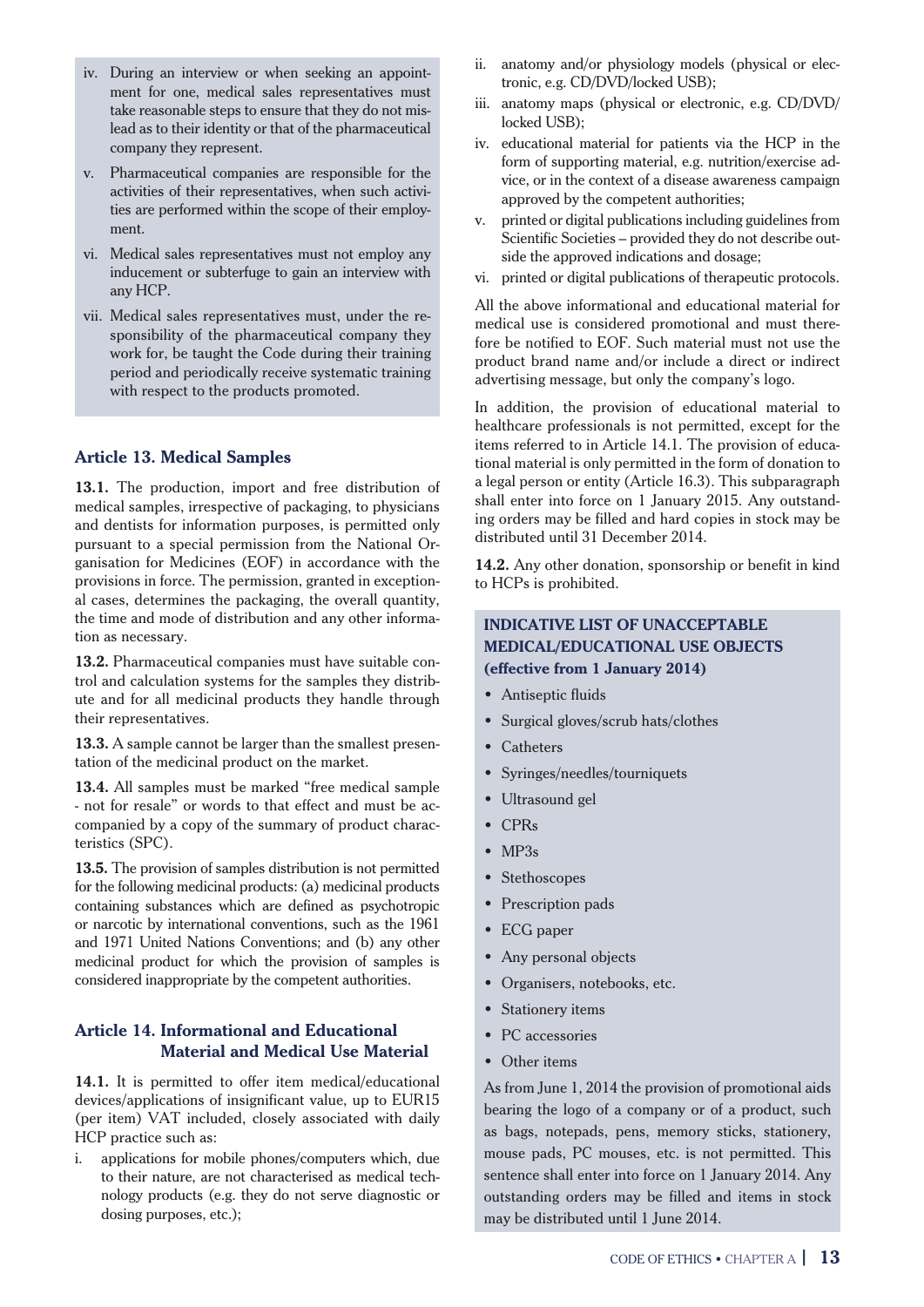## **Article 15. Scientific Service Responsible for Information**

**15.1.** Pharmaceutical companies are required to have a scientific service (HCPs Information Department) responsible for providing information on the medicinal products they market. This service shall reply to all queries from patients/ consumers, HCPs (physicians, pharmacists etc.), medical sales representatives or other sources (e.g. government agencies, scientific institutions, regulatory authorities).

**15.2.** Pharmaceutical companies are required to have an organised system to receive, log, process, respond to and keep record of requests for medical information. That system must be in compliance with the relevant Greek legislation on the prohibition of advertising to the public and on the handlingof sensitivepersonal data.

**15.3.** Health scientists working in pharmaceutical companies and entrusted with the tasks relating to the provision of medical, scientific and non-promotional information and scientific and research literature updates, pharmacovigilance, pre- and post-authorisation clinical research & development, the staffing of non-promotional medical stands in scientific conferences and communication of scientific information to competent authorities shall belong and report to the medical and scientific departments of the companies and not to the marketing departments, in order to ensure objectivity and independence in the performance of the above tasks and a segregation of roles and responsibilities.

A Medical Science Liaison belongs also to the same category of Health Scientists who may not report, even indirectly, to any departments other than the medical and may not have visit-frequency or volume-sales based targets.

**15.4.** Pharmaceutical companies are required to be prepared to receive queries by phone, post, or e-mails or fax at the telephone numbers, postal or e-mail addresses which they have made publicly known (e.g. indicated on the package of their products). Therefore, they are require to check such media on a daily basis for any incoming inquiries (incoming calls, electronic/printed mail). The personnel in charge of receiving such messages must be trained to recognise requests for medical information and promptly forward them to the relevant scientific service for processing and response.

**15.5.** It is recommended that the scientific service in charge of processing and responding to requests for medical information be integrated into the medical affairs department of the pharmaceutical companies, depending on the organisational structure of each company. Preferably, it should include a physician or pharmacist or other health scientist.

**15.6.** Properly trained front-office personnel could be in charge of addressing inquiries that can be answered by reference to the approved product documentation.

**15.7.** Unusual or rarely asked questions, the answers to which are not found in the approved product documentation, may be forwarded to the competent Medical Advisor who will refer to more specialised sources of information.

**15.8.** Furthermore, each company may employ specially trained personnel that will reply to queries regarding specialised products, e.g. medical technology products.

**15.9.** It is recommended that pharmaceutical companies operate a logging system, electronic or not, for the unsolicited queries they receive. Such systems should record at least the following:

- i. Query and relevant product
- ii. Contact details of inquirer
- iii. Date of receipt of query
- iv. Handler and response provided, with the precise reference source
- v. Date of response

**15.10.** Each pharmaceutical company is required to notify the Data Protection Authority of the creation, operation and process of a logger, indicating the following:

- i. full name, position, company name and address of handler;
- ii. address where the log file is located;
- iii. type of data, purpose of processing, retention period;
- iv. data recipients, access rights;
- v. system characteristics and security measures.

**15.11.** The approval of the Data Protection Authority is necessary for the operation of the logger.

Moreover, companies are required to notify callers of the existence of the logging and archiving system and the purpose thereof, as well as their right to access, and object to, the contact details they have provided.

**15.12.** The scientific service must be trained and have access to those files that will enable it to provide a scientifically substantiated response. Moreover, it must be informed of any relevant change in the files. Finally, the scientific service must be trained in the field of Pharmacovigilance and Medical Devices Vigilance, so that the respective safety issues and pharmaco-technical complaints can be referred to the competent company departments within the predetermined time-schedules.

It is recommended that the scientific service be available on a 24-hour basis.

**15.13.** Each pharmaceutical company is required to document the procedure followed, so as to ensure that all aforementioned stages of receipt, processing, response and logging of medical information requests are in place and followed properly.

**15.14.** Replies to medical queries must be substantiated in a neutral and objective manner with precise reference sources, without any direct or indirect promotion of medicinal products. Answers may be given orally or in writing, as the case may be, but in both cases must be documented by the medical affairs department.

Answers must concern specific unsolicited queries and be limited to the scope of each querys.

**15.15.** Answers may rely on different sources, depending on the capacity of the inquirer: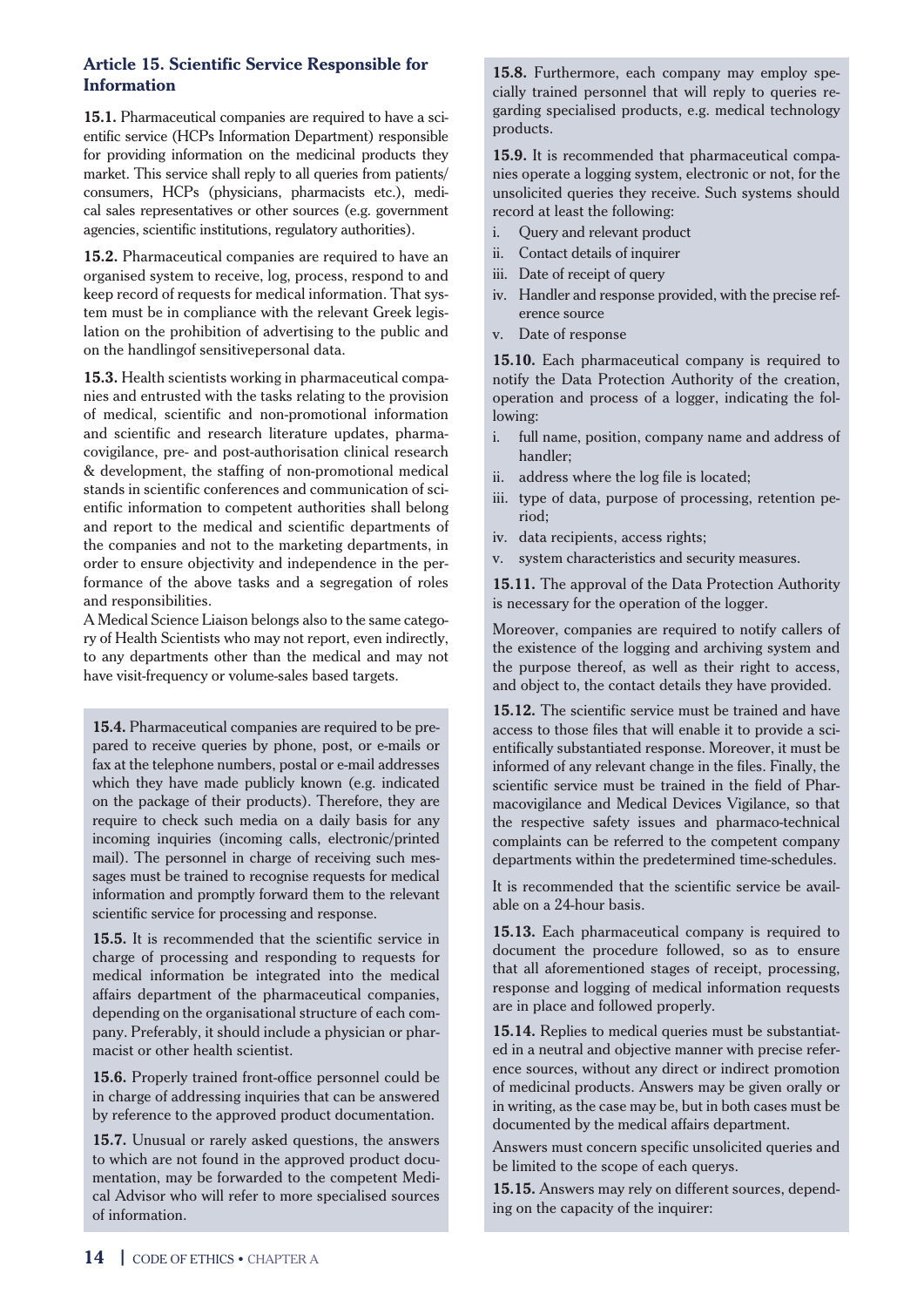## **A) Patients – Patients Associations – General Public**

Answers to queries from patients and their relatives, patient associations or the general public must be initially based on the Package Leaflet, while the Summary of Product Characteristics (SPC) can also be used for further clarifications. Answers to frequently asked questions (FAQs) from patients must similarly be based on the Package Leaflet and the SPC. FAQs must be up-to-date and approved.

The only documents that may be provided to patients/ consumers, upon request, are the package leaflets of the products.

By way of exception, the provision of further informational material to patients is permitted for prescriptiononly medicinal products, if this is provided for in the Risk Management Plan (RMP) approved by the Pharmacovigilance Department of EOF.

For queries concerning use outside indication, the patient must be referred to his/her treating physician and it must be made clear that the specific use is not envisaged by the approved product characteristics.

Finally, the answers, whether in writing or oral, must make clear that the information provided in response to the relevant query is intended for informational purposes and in no way can substitute advice from the treating physician or other qualified HCP.

## **B) Healthcare Professionals (HCPs)**

Answers to queries from HCPs must be based on the SPCs and the product monographs. Standard answers to FAQs must also be based on the SPCs and the product monographs.

If these are not sufficient to fully answer the query, the department in charge may refer to literature, published articles, and accessible and available conference abstracts. In this case, the source of information must be indicated and the copyrights to use such publications must be taken into account.

If the query cannot be answered by the already published literature and it is necessary to use unpublished data from the company's clinical trial records, this is possible, but it is recommended that such data be kept in the company concerned and be readily available upon request.

In exceptional cases and if so provided for, answers can be based on the product RMP and the respective training material.

For queries concerning a use outside indications, the answer must make clear that the use in question is not envisaged by the approved product characteristics and be accompanied by the SPC.

#### **C) Medical Sales Representatives/Sales and Marketing**

Answers to queries from by a company's Medical Sales Representatives to its medical affairs department must be exclusively based on the SPCs.

#### **D) Scientific Literature Update**

This is the provision of scientific literature (in printed or electronic format) in reply to an incoming question from a HCP aimed exclusively to enhance his/her scientific knowledge.

#### **a. Non-promotional activity**

Scientific literature must only be sent upon request (ad hoc) and not in advance or as promotional aid. Scientific textbooks must be sent individually and reproduced exactly, and their source must be precisely indicated.

The use of literature for promotional purposes is subject to the Code provisions on promotion.

#### **b. Addressees, special remarks**

Answering external queries by provision of scientific textbooks is permitted only in the case of HCPs, upon request.

If an HCP requests that scientific literature information on a non-approved indication of a medicinal product be sent to him/her, the provisions of article 15 herein.

For published research/clinical data on medicinal products that have not yet obtained a marketing authorisation, scientific information to HCPs may only be provided by the qualified staff of the Medical Affairs Department.

#### **c. Intellectual property rights (copyrights)**

It is the responsibility of each company, before reproducing and sending any scientific work (in printed or electronic format), to have demonstrable acquired from the owner of intellectual property rights permission to use such work.

The copyright applies even to databases, software applications and webpages (as to the form and content). The copyright owner must consent before:

I. a copyrighted work is photocopied;

II. a copyrighted work is reproduced or distributed;

III. a copyrighted work is converted (e.g. translated).

The mere acknowledgment of the copyright owner, without his/her proven permission to the use of his/ her work does not avoid a copyright infringement and incurs severe penalties.

## **Article 16. Donations/Grants to Institutions, Organisations and Scientific Societies**

**16.1.** Donations, grants and benefits in kind to foundations, institutions, organisations or associations that are comprised of HCPs or that conduct research are only allowed if: (i) they are made for the purpose of supporting healthcare, research, training, or the provision of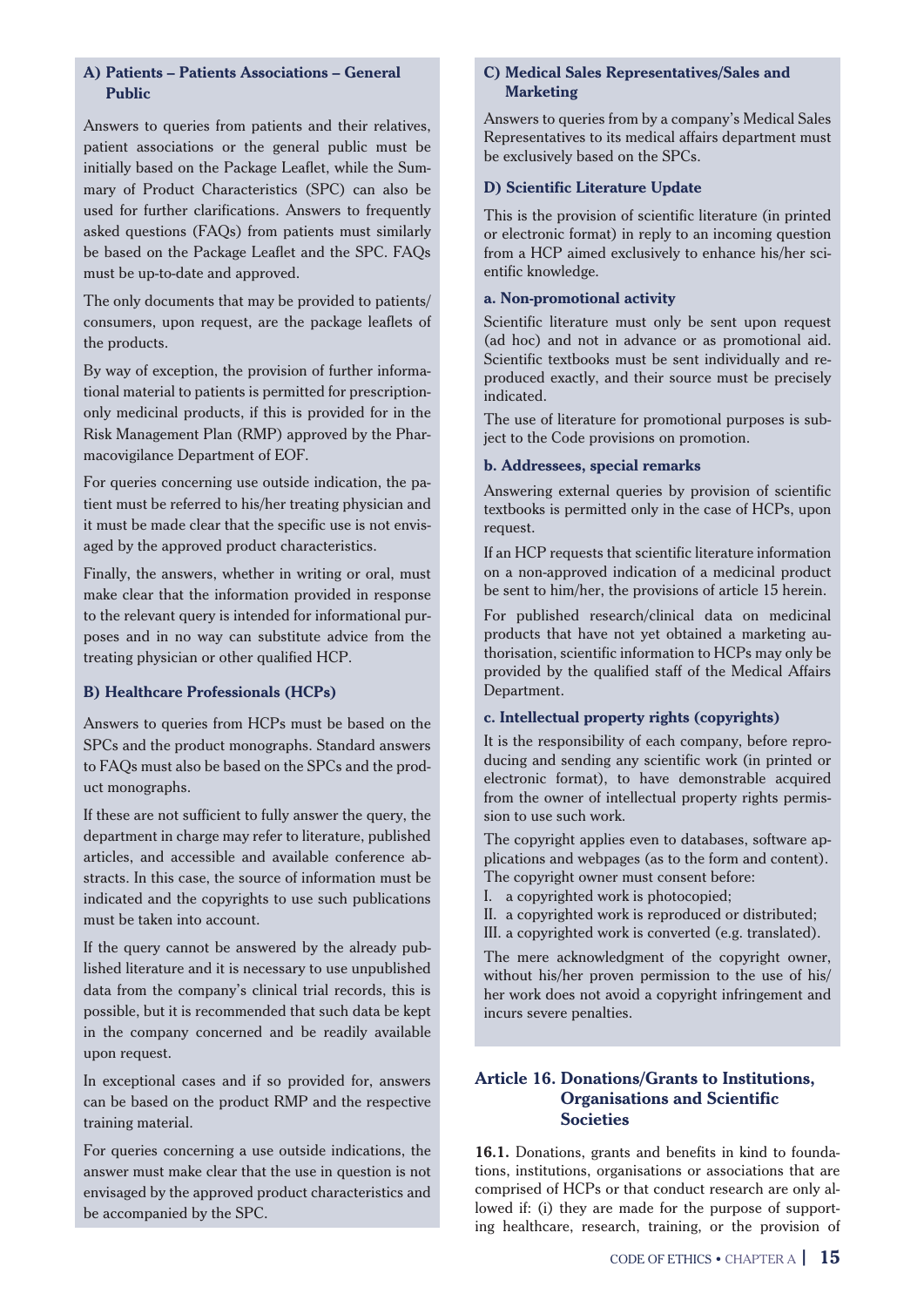better health services; ii) they are documented and kept on record by the company; iii) they do not constitute an inducement to prescribe, sell or purchase specific medicinal products.

**16.2.** Donations or sponsorships are also allowed to:

**16.2.1.** Hospitals established as legal persons in public law, NHS Health Centres and, in general Hospital Institutions which belong to the public sector and are supervised by the Ministry of Health or any other Ministry as appropriate, directly relate to the provision of health services, medical and educational goods and services that improve patient care and are to the benefit of patients and the National Health System, according to the legislation in force.

**16.2.2.** medical societies/institutions/associations/unions established by HCPs as not-for-profit legal persons in private law;.

**16.2.3.** patient associations, organised as civil society associations, not-for-profit associations and in accordance with the provisions of the Code of Ethics for Patient Associations.

**16.2.4.** Also permitted are grants to scientific and research programmes, of hospitals and universities, as well as to provide grants for awards and scholarships to health scientists.

**16.3.** Donations, where allowed, may be in kind or in money. A donation in money must serve a specific purpose. e.g. to finance a research programme, educate HCPs, patients and patient caregivers or facilitate the recipient to purchase medical equipment or part of it. Donations in kind may involve medical equipment (instruments, devices), consumables and reagents. For donations of computers and peripherals, detailed description and documentation shall be required. Donations for the construction/renovation of building facilities are not permitted. Donations in money cannot be aimed to serve the recipient's purposes "in general".

As of 1 January 2014 this category includes various medical or diagnostic instruments, scientific textbooks, electronic aids (mainly electronic connections to databases, supportive software and computers, books) exceeding  $\epsilon$  15 in value.

**16.4.** The provision of the items and services described in this paragraph must not be performed in a way to serve as an inducement to prescribe, supply, approve, price or reimburse a medicine. It is permitted to mark with the pharmaceutical company's name the items donated to hospital institutions, but not the name of any medicinal product.

Compliance with the present section presupposes adherence to all procedures envisaged for the specific type of each transfer of value (donation, sponsorship, etc.) in the context of full disclosure and transparency, as well as to the relevant applicable rules and the tax legislation, in particular the Code of Tax Books and Records.

**16.5.** Exempted from the scope of this article are hospitals established as legal persons in private law, as well as medical companies providing primary care services under Article 11 of Presidential Decree 84/2001, are excluded from the scope of the present article.

**16.6.** Donation/grant requests must be submitted by the requesting organisation/medical society/university department/hospital department/patient association, etc., along with a detailed description substantiating the need, purpose and method in which the donation will be used, including the requested amount/cost.

The donor company shall examine the request and reply in writing or orally to the requesting party.

**16.6.1.** In the case of a positive reply, the following shall be required:

**a. An agreement in writing**: an agreement must be prepared and signed by both parties (legal representative of the pharmaceutical company or other person authorised by the Board of Directors, Chairman of the medical society, Manager or Chairman of the Hospital, Vice-Dean/ ELKE of the University). For contracts concerning donations to patient associations, the relevant provisions of the SFEE Code of Ethics on the relationships between pharmaceutical companies and patient associations shall apply.

**b. Extract from a decision of the governing body** of the Medical Society, Patient Association, Hospital, NHS, or of the Rector's Council or Faculty (for Universities), etc., indicating the acceptance of the donation by the recipient.

Upon receiving the donation from the donor, the recipient must confirm the taking of delivery/purchase/procurement of the goods or services or the implementation/ progress of the research work, and, more generally, prove the use of the donation for the agreed purpose.

**16.7.** Pharmaceutical companies are required, on an annual basis and on SFEE's website, to disclose information about their donations, sponsorships, or benefits in kind. To this end, every year and by 31 March at the latest member companies must transmit data on the donations they made during the preceding year at donations@sfee. gr in order to be publicly disclosed.

**16.8.** Requests by the above institutions to pharmaceutical companies for a donation to a third party shall not be accepted or considered.

Donations of medicinal products within the context of corporate social responsibility actions undertaken by individual member companies or through SFEE are exempted from this donation procedure and must abide by the approval procedures provided for by the National Organisation for Medicines (EOF).

**16.9.** Donations/grants (educational or research grants or donations in kind) must not exceed 1% of the total annual turnover of a pharmaceutical company.

If such donations/grants are made on the initiative of the parent company of a multinational group, they shall be calculated in the expenses of the local subsidiary, subject to their approval by the Managing Director (legal representative) of such subsidiary.

**16.10.** Donations or grants in the above spirit that are offered directly to a HCP (natural person) or to a third party designated by a HCP are not allowed.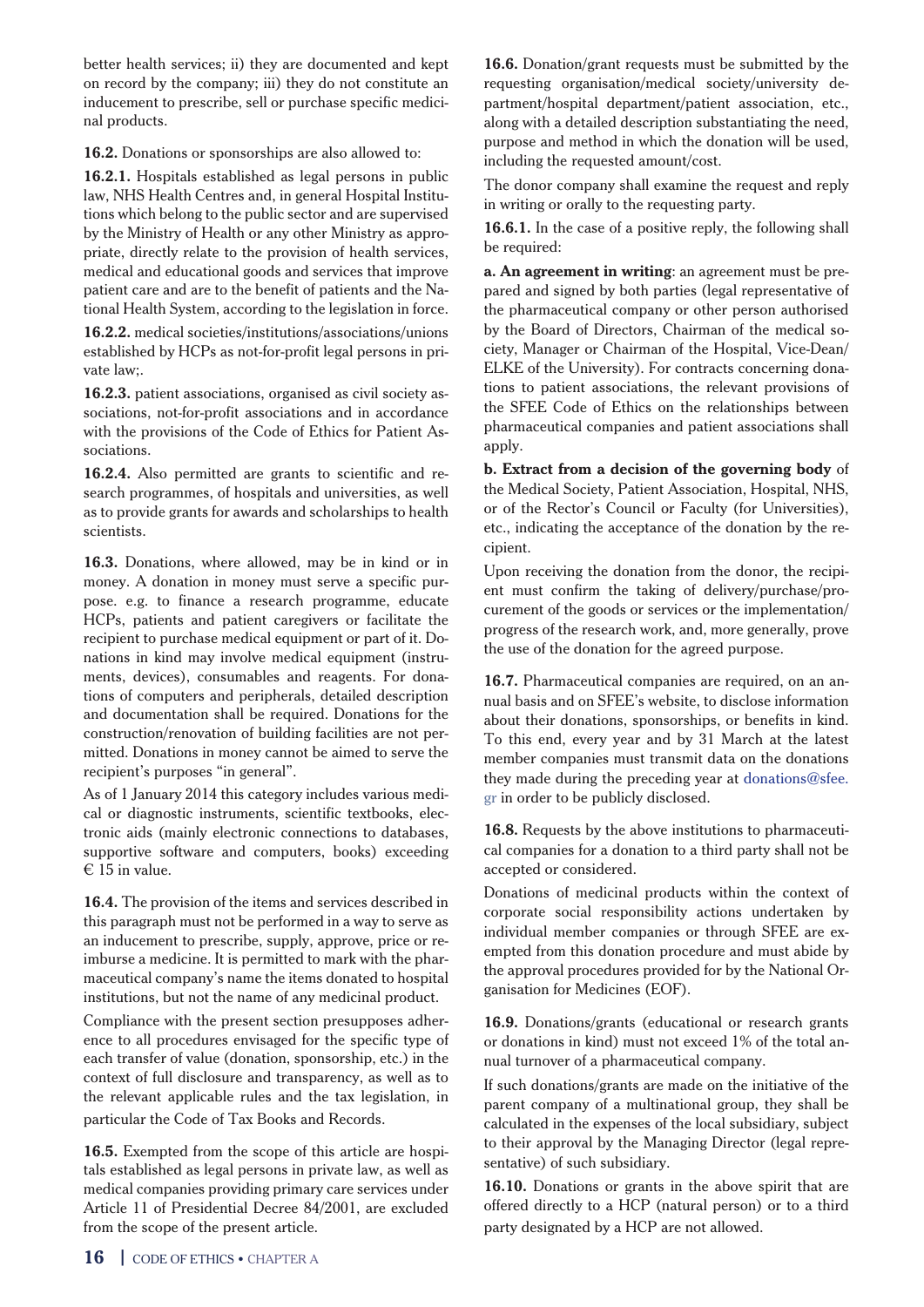## **Article 17. Eligibility of Healthcare Professionals to participate in scientific events**

**17.1.** Eligibility of physicians and other scientific staff of the NHS and university physicians employed in clinics of NHS hospitals or universities to participate in the events referred to in A, B, as well as C (via the internet), D (Group Detailing) and E (organized by advertinsing companies) below is regulated by currently applicable legislation and this present Code of Ethics.

**17.2.** Hospitality at events shall always be strictly limited to the main scientific objective of the event and must not be extended to persons other than HCPs who meet the requirements for participating in the said scientific events.

## **17.3. Definitions of Scientific Events**

## **Conferences of scientific content**

Conferences of scientific content are conferences, seminars and similar continuing education events held by state entities, including universities and public hospitals (clinics, laboratories, government agencies and social security organisations and health units), non-profit scientific associations, as well as non-profit scientific institutions, public or private law legal entities, associations of health scientists, and scientific unions, irrespective of legal form. These can be held in Greece or abroad and their entire programme is exclusively of scientific content (medical / dental / pharmaceutical / nursing / public health / health services).

Included in this category are all respective events which are held in Greece or abroad by foreign agencies and which are sponsored by companies with registered office in Greece.

## **Type A. Conferences of scientific content**

Conferences of scientific content are conferences, seminars and similar continuing education events held by state entities, including universities and public hospitals (clinics, laboratories, government agencies and social security organizations and health units), non-profit scientific associations, as well as non-profit scientific institutions, public or private law legal entities, associations of health scientists, and scientific unions, irrespective of legal form.

These can be held in Greece or abroad, their entire program is exclusively of scientific content (medical / dental / pharmaceutical /nursing / public health / health services) and have a minimum duration of four (4) hours.

#### **Type Β. Promotional Scientific Events organized by Companies under EOF's authority**

Events aiming to inform on pharmaceutical products

or other products falling under EOF's authority, within the framework of their promotion, are all events are organized by companies falling under EOF's authority, are held in Greece and their main program is aiming to inform Healthcare Professionals for products falling under EOF's Authority

Participants in these events are allowed to up to two overnight stays. Companies falling under EOF's

Authority, may not apply for the organization of Type B events in collaboration with foreign entities (Private Universities or Hospitals) for the training of Greek doctors and provide relevant certificates.

Healthcare Professionals practicing in University Clinics, NHS clinics, PEDY clinics etc. may not participate to promotional events (article 11 par. 18 L. 2889/2001 & article 36 L. 4272/2014).

Companies falling under EOF's Authority, established in Greece, may not organize events abroad.

Number of participants in type B events is unlimited and with unlimited participations. There is no time limitation as to the submission of applications for these events and there is no obligation for submission of final report data only when these events are organized by foreign companies.

Maximum number of these events is up to twenty four (24) per year (four/two months).

The subsistence and accommodation limits for Type A Domestic Conferences also apply in this case.

#### **Β.1. Scientific Specialized fora**

Scientific Events in Greece may be held by Companies falling under EOF's Authority with registered seat in Greece or abroad, that undertake the total cost of these events but have not promotional purposes, to the contrary their content is exclusively and strictly educational or research, are specialized fora have a complete scientific program and include highly estimated speakers. HP practicing in NHS hospitals or University clinics may also participates in these events.

Such events fall systemically under Type B events category due to the fact that they are organized by companies falling under EOF's authority and therefore, are held as such, without prejudice to expressly stated exemptions related to the particular nature of these events (specialized fora). Maximum number of these events per year is twenty four (24)-(four/two months).

#### **C. Granting of access to conferences and other scientific, educational and/or research events via the internet**

Given the widespread use of technology, SFEE encourages and supports the use of technology as an extension of the educational opportunities offered by its members.

**Individually**: Pharmaceutical companies may support HCPs, including NHS and University HCPs, by paying the cost of access codes that will allow them to attend conferences and other scientific, educational and/or research events through the internet from their personal computers.

**In groups**: Pharmaceutical companies may organise group attendances for HCPs, including NHS and University HCPs, in order to attend important conferences and scientific, training and/or research events via the internet.

With regard to domestic events, group attendance via the internet must be included from the beginning in the conference's programme as submitted to EOF by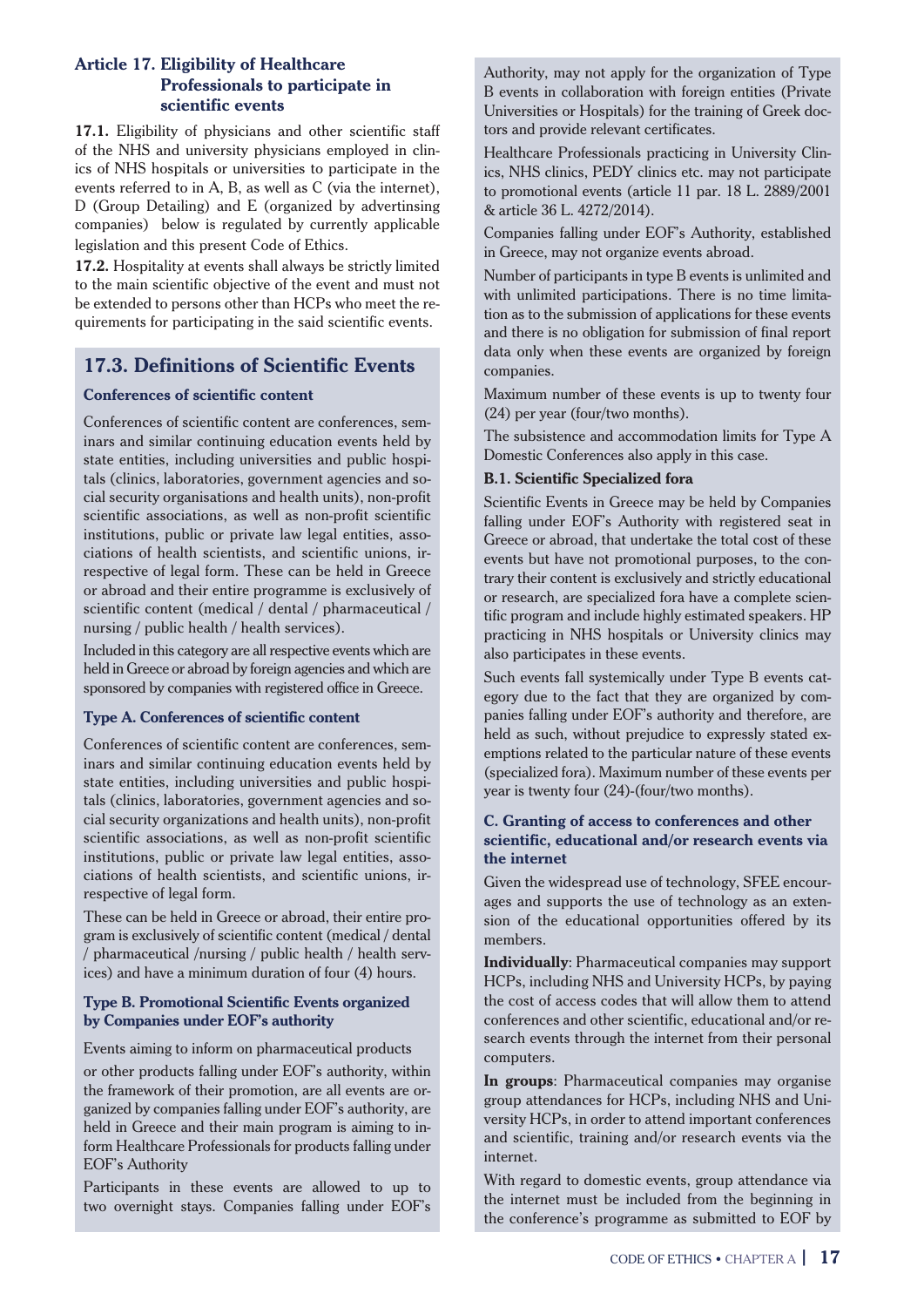the organising entity; thereby, it shall be authorised together with the scientific event itself and no separate permission by EOF shall be required. The costs of the venue and the facilities will be borne by the pharmaceutical company. Only coffee/refreshments may be offered in such group attendances. For the participation of HP through the web in Scientific Events held abroad, solely or in group, submission of relevant application is required with the indication "*web*" (reference to registration fee).

Promotional expenses do not include any HCP travel and registration costs for scientific events held in Greece or abroad, or any sponsorship for events held by entities whose object is not related with the supply or promotion of medicines.

#### **D. Events in which a pharmaceutical company organises a series of meetings (Group Detailing):**

- $\triangleright$  With a small number of private HCPs (up to 10)
- $\triangleright$  With strictly scientific topics
- $>$  With a short duration (approximately 1.5 hour) and without overnight stay
- $\triangleright$  Concerning the company's products
- $\triangleright$  The speaker is an internal associate of the company

Such meetings are not considered type B events and do not require approval from EOF, provided that their scientific aspect prevails over the social one. Promotional meetings held exclusively inside hospitals for hospital physicians are not considered type B events and do not require approval from EOF, only from the hospital. The speaker is always a member of staff of the company. These events require approval from the Clinic Director.

#### **E. Conferences on Health / Medicinal Issues organized by advertising or other services supply companies.**

Conferences organized in Greece by advertising or other services' supply companies, which undertake the whole cost of the organization, without promotional purposes, aiming through the participation of different stakeholders (i.e. HCPs, patients, members' of pharmaceutical companies, public officers), to the general information of the public and exchange of views about topical health and medicinal issues.

The organization of such conferences presupposes the EOF approval procedure in line with the current circular in force regulating scientific conferences.

The pecuniary level of the grants should be proportionate to the duration of the conference, according to the thresholds of type A conferences (N.B. article 19.1.).

## **17.4 Expenses for the promotion of medicinal products**

According to Article 123 of Ministerial Decision ∆ΥΓ3α/ Γ.Π 32221 (Government Gazette B 1049/29.4.2013), which transposed EU Directive 2001/83/EC, as amended by Directive 2010/84/EU, into national law, in conjunction with Ministerial Decisions Υ6α28403/2001 and Υ6α116328/2002 as currently in force, recipients of promotional actions funded out of the promotional budgets of pharmaceutical companies may only be the persons authorised to prescribe or supply medicinal products. For instance, based on the above legal framework, the following apply:

The promotional expenses of pharmaceutical companies include sponsorships for hosting events by scientific agencies the subject-matter of which exclusively or predominantly – relates to the supply or promotion of medicines. These expenses must concern the promotion of specific products through events, exhibitions, print material, stands, etc.

Promotional expenses also include the expenses for hosting the events (lease of venue, conference material, audiovisual equipment, hospitality for organising entities and guests, catering).

## **Article 18. Provisions on the organisation of Type A scientific events**

**18.1.** EOF is entitled to conduct inspections during conferences or events via its own staff or in co-operation with the competent tax authorities and, where it verifies that its approval has been infringed in case the approved provisions are not observed, may suspend the organising entity from future events for a period of two years. The same applies to cases where the ex post financial report reveals a serious overrun of the actual costs (over 25%) compared to the approved budget. Such decisions on the part of EOF may be appealed in accordance with the applicable procedures.

**18.2.** SFEE may conduct inspections in scientific Type A events via its authorised officials or external associates, in order to verify the compliance of member companies with the provisions of the present Code. The inspection results will be communicated to the SFEE First Degree Committee for the Observance of the SFEE Code of Ethics, which will take action in cases of non-compliance.

**18.3.** Domestic type A conferences are assessed by the SFEE committee for the evaluation of conferences and the results are posted on SFEE's e-platform (scientific. events.sfee.gr). The committee shall be set up by decision of the Board of Directors of SFEE and shall comprise the Compliance Officers of member companies and the Legal Advisor of SFEE, who will participate without the right to vote. The committee and its decisions shall be supervised by the Board of Directors of SFEE. Member companies are recommended to take into account the SFEE committee's evaluation for each conference before they decide to participate in any manner and consult the files posted on the platform (programme, sponsorships, etc.).

**18.3.1.** Scientific events are uploaded to SFEE's platform for evaluation, at least 45 days before the date of the event, to enable the timely commitment of companies with the organising entities.

**18.3.2.** The SFEE Evaluation Committee evaluates the conferences and having first applied the criteria of the Code, distinguishes the conferences by the following color distinction:

BLUE : Missing elements, cannot be evaluated.

GREEN: In full harmonisation with the code provisions.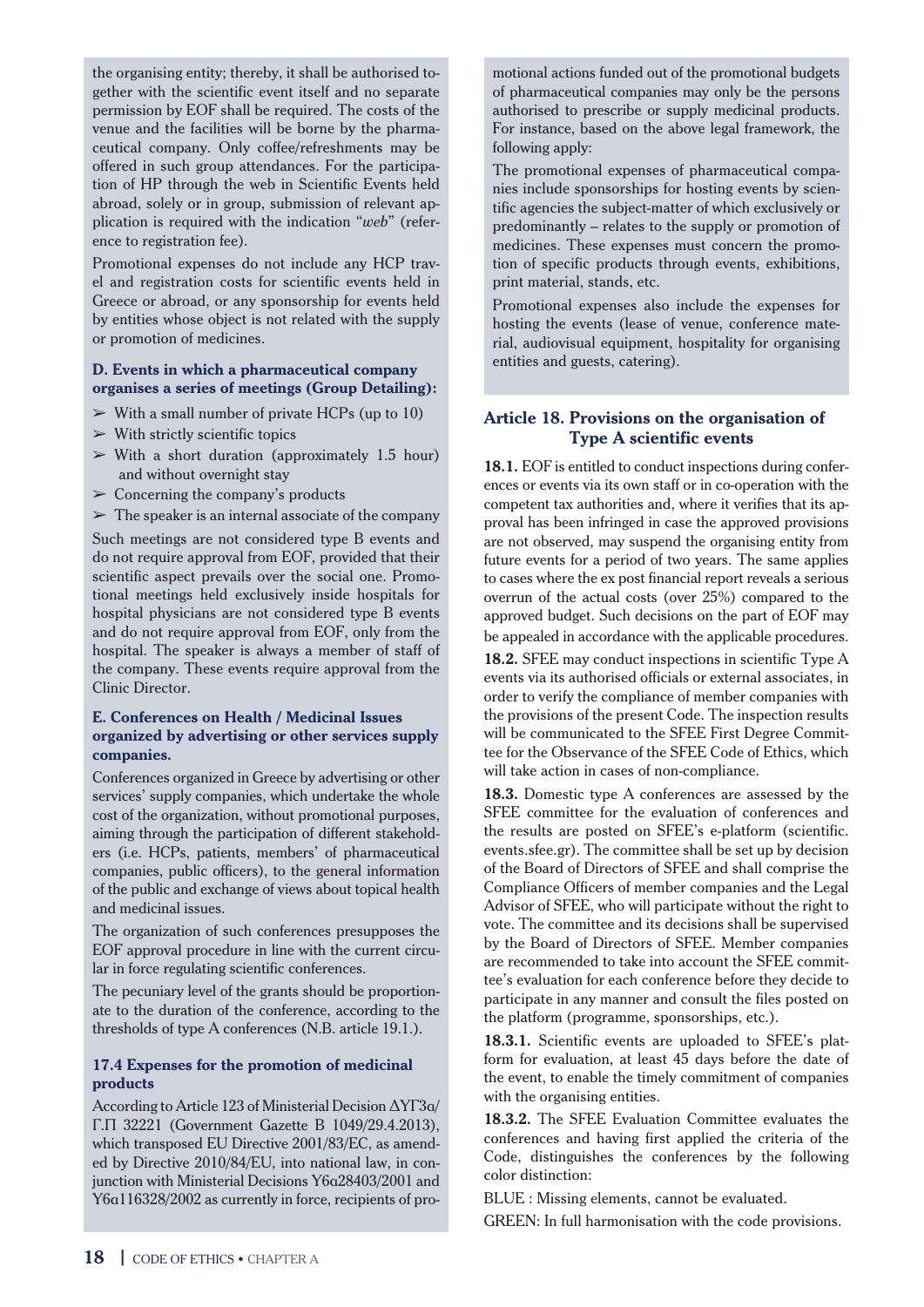WHITE: Infringes one or more of the code provisions, the company may participate at their own responsibility. PURPLE: Exclusively for international conferences, at the discretion of any pharmaceutical company.

**18.4.** All entitled entities interested in organising type A scientific events must submit a request to the National Organisation for Medicines (EOF) on the last working day of September, January, March, May and November, accompanied by the following:

- (a) name of organising entity;
- (b) name of the scientific project coordinator;
- (c) title and main topics;
- (d) time and place of the event;

(e) initial budget (revenue and expenses, sources of revenue and expenses)

In the case of a cycle of events held within the same 12-month period, a single application for all such events shall be submitted.

**18.5.** Every October, February, April, June and December, EOF will announce and publish its approvals for events to be held within the following 12 months in Greece and for international events.

Within four months of the end of a type A scientific event, the organising entity shall submit to the National Organisation for Medicines (EOF) the final programme of the event, the ex post financial review, the list with the sponsors and the amounts of sponsorship, the number of registered participants and a solemn declaration according to the law in force, by which they will declare that the revenue and expenses data stated in the financial report are true.

Moreover, they must submit to EOF certified copies of the supporting documents upon request.

The initial budget must not be exceeded by more than 25%, unless this is fully justified by a proportional increase in the magnitudes of the scientific event.

EOF will publish at its website the title of the event, the organising scientific entity and the amounts and sources of sponsorships.

**18.6.** An objection against a rejecting decision can be submitted to the Secretariat of EOF's Scientific Committee for the Evaluation of Conferences within 10 days of the date when the decision was notified.

**18.7.** As regards organisation of type A events abroad by Greek scientific entities or international bodies based in Greece, EOF will grant its approval only if there are sound scientific reasons (e.g. international obligations) and if there is a co-organising entity abroad sharing the expenses by at least 50%, excluding travel and accommodation expenses for Greek scientists. Events organized by Greek scientific entities with the participation of foreign speakers, shall not be considered International, but they shall be National events with International participation and the amounts of sponsorships shall be in accordance with the duration of the event.

**18.8.** Sponsorships shall be deposited in an account held by the beneficiary scientific entity, or in the Special Account for Research and Development (ELKEA)

of the relevant Y.PE. (Health Region) in the case of clinics and laboratories of state hospitals, or in the Special Account for University Research (ELKE) in the case of universities and higher education colleges, and a receipt shall be issued in the name of the sponsor. If the scientific organizing entity is competent or it is by nature of its legal form able to issue receipts and invoices, the invoicing of the full range of services related to the sponsorship package of the conference to the pharmaceutical company shall be done solely by the scientific organizing entity.

If the scientific organising entity is not competent or in view of its may not due to the nature of its legal form issue such receipts, it is entitled - under a valid contract signed with the Professional Conference Organiser, that should be explicitly mentioned in the EOF approval - to assign to the Professional Conference Organiser the entire financial management of the conference (collection of sponsorships, invoicing of the sponsors and issuance of the relevant tax documents for the sponsors). In this case, the invoicing of all services related to the sponsorship package for the conference to the pharmaceutical company will only be performed by the Professional Conference Organiser.

After the event, the contractor PCO must proceed to settlement, issue a respective report and return any surplus to the scientific entities involved.

The contract concluded between the two parties must include the following:

- i. Complete details of the contracting parties (registered office, name, VAT/Tax Registration Number, Tax Office, legal form, legal representation, etc.)
- ii. Accurate financial data (budget corresponding to the data of the application, PCO remuneration and any other data).
- iii. In general, the contract must be precisely depicted and described by the data.

**18.9.** The international or global scientific events organised in Greece by foreign entities:

(a) are not subject to any deadline for the submission of applications,

(b) the decisions approving these events shall be published within one month at the latest of the date when the application is submitted;

(c) the granting of honoraria to invited foreign speakers shall not be subject to the obligation of depositing them to the ELKE or ELKEA accounts;

(d) financial report data shall be submitted to EOF, if scientific bodies from Greece are co-organising entities and the scientific events are sponsored by pharmaceutical companies operating in Greece.

**18.10.** For scientific events providing information to the public, which are organised by scientific bodies, EOF's approval is not required, unless they are sponsored by pharmaceutical companies.

**18.11.** The coverage by pharmaceutical companies of accommodation expenses for physicians or other health professionals participating in type A scientific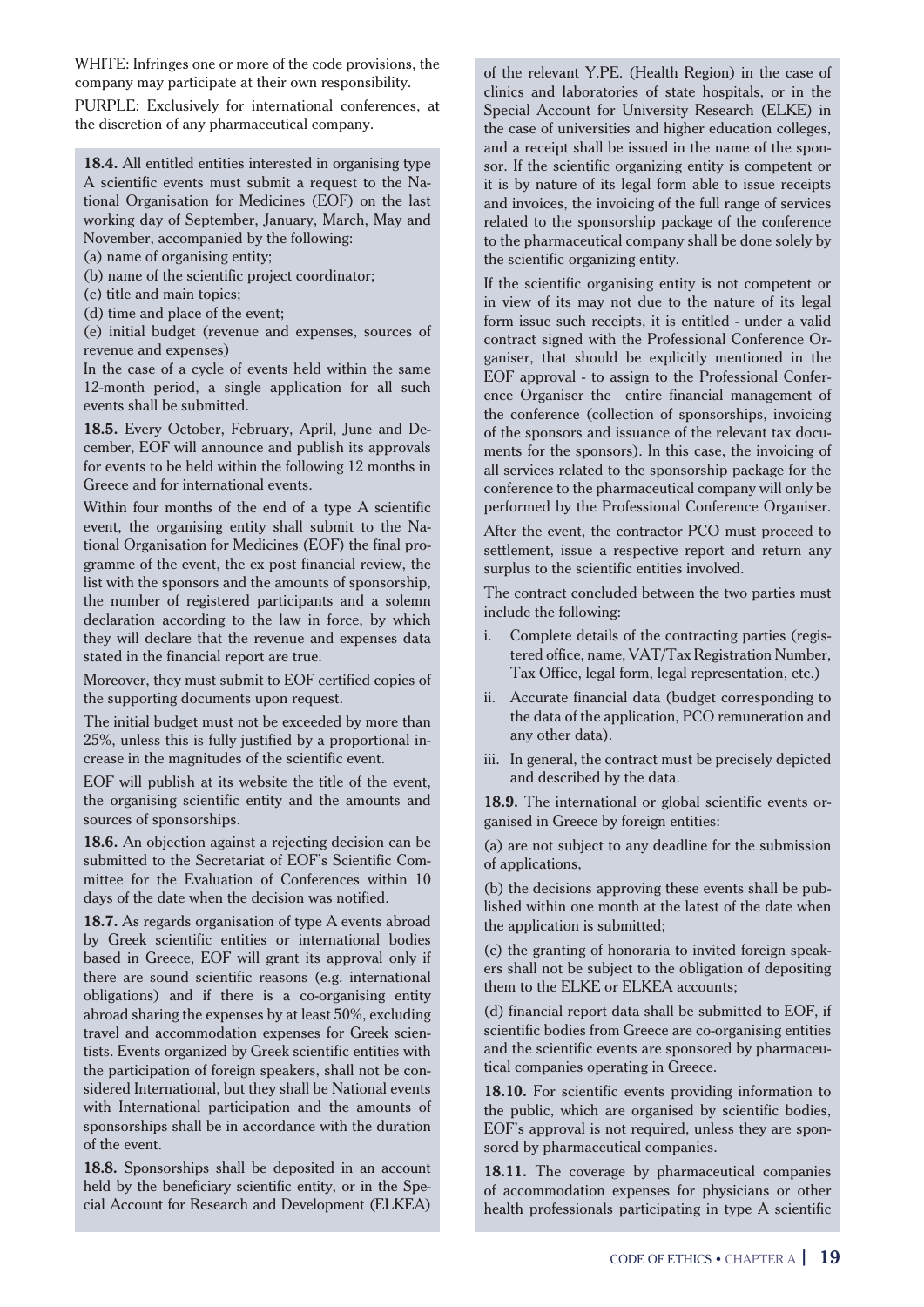events held abroad is permitted upon EOF's approval. To obtain approval for physicians' participation in such scientific events abroad, the sponsors must submit to EOF a special application form.

**18.12.** The applications for the participation of physicians or health care professionals to type A events (abroad/in groups or individually) shall be submitted to EOF during the first ten days of each calendar month (**not applicable for PCOs and individuals**).

**18.13.** Participation of physicians or health care professionals in scientific events in Greece

For the participation in scientific events in Greece, the sponsoring companies shall submit in the form of a report and within two (2) months after the scientific event is held, a list with the names and specialisations of the participants and the final cost per convener.

Hospitality costs include only registration fees, accommodation and subsistence costs and the travel costs for participants travelling from their place of practice to the venue of the event. Hospitality must be reasonable in terms of level and cost, in view of market prices and the main scientific objective of the event.

EOF sets limits to the costs of participation and the number of type A events in Greece and abroad which a company can sponsor for each health professional per year.

**18.14.** Pharmaceutical and other companies may offer remuneration (honorarium) to HCPs invited to speak or chair meetings at Type A scientific events, provided that the organising entities inform EOF of the full name, specialty, professional body and amount of the honorary fee per speaker. Any honorarium shall be deposited to the entities foreseen by the legislation in force, which shall transfer it to the beneficiary after the appropriate deductions and, at the end of the year, issue a relevant income certificate to be used by the beneficiary for tax purposes. Physicians and other health professionals who receive honoraria for a speech in an event must mention this fact in a conflict of interest statement submitted to the organising committee of the event and, for a period of two years, (a) at the beginning of their speech and (b) in any subsequent publication, in Greek or international journals, related to any products of the company that paid the honorarium.

**18.15.** The applications for all Type A, B and C scientific events and the applications for the participation of physicians or other health care professionals to scientific events abroad (Type A) must be submitted to EOF at least one month before the event takes place (for example, if an application is submitted in January, it may concern the scientific events which will take place at some time between 1 March and the end of the year).

**18.16.** It is mandatory for one-day events and scientific events other than conferences organised by departments of the NHS or University Faculties to offer free admission and to be held within the prefecture in which the organising entity is located.

## **Article 19. General principles for organising conferences and scientific events in Greece and abroad**

## **19.1. General principles applying both to conferences and scientific events held in Greece and abroad**

**19.1.1.** SFEE supports and encourages the participation of increasingly more resident physicians in all categories of training and scientific events sponsored by its members, ensuring that the continuing education it already provides can be an effective investment for the future.

**19.1.2.** Failure to comply with the following rules entails the imposition of sanctions in accordance with the SFEE Code enforcement procedure (see Chapter C).

**19.1.3.** Pharmaceutical companies are permitted to cover the participation costs of HCPs, including travel, registration, accommodation and meals, subject to approval from EOF and from their employers.

**19.1.4.** Physicians employed in NHS hospitals and Health Centres are required to obtain permission from the hospital or Health Centre; university physicians must obtain permission from the supervising authority; physicians contracted with a Social Security Organisation (paid employment) must obtain permission from the Directorate of the Social Security Organisation. For the approval of such permission, the following are needed:

Stamp, signature and date by the immediate supervisor: (for teachers Coordinators, Directors, Directors signature and stamp from the Deputy Director or the Director of the Medical Directory, for the Doctors-trainee specialists, signature, stamp from the Director of the Clinic, for the doctors employed by EOPPY etc. from the Supervisor of their Office).

**19.1.5.** The sponsorship package for the conference offered by the pharmaceutical companies must not include the participation and hospitality costs of participant HCPs and speakers (air travel or other travel, registration fee, accommodation), nor any honoraria to persons invited to speak or chair meetings. Also, the sponsorship package shall not include: bags, notebooks, pens, badges, lanyards etc. according to the provisions of Article 14 of this Code.

**19.1.6.** Upon completion of the event, pharmaceutical companies must request from the sponsored HCP a copy of the participation certificate.

**19.1.7.** An essential prerequisite for the participation of a HCP in scientific events/conferences is the submission of a certificate issued by his/her employer, certifying that the HCP has been granted leave for educational purposes, and the completion of the special EOF form indicating the number the HCP's participations sponsored by any pharmaceutical company during the current year.

**19.1.8.** If the scientific event/conference is held on a weekend, the HCP is required to notify the employment agency of his/her participation.

**19.1.9.** HCPs are entitled to participate only in conferences related to their specialty or similar specialties.

**19.1.10.** It is not allowed to use venues that are renowned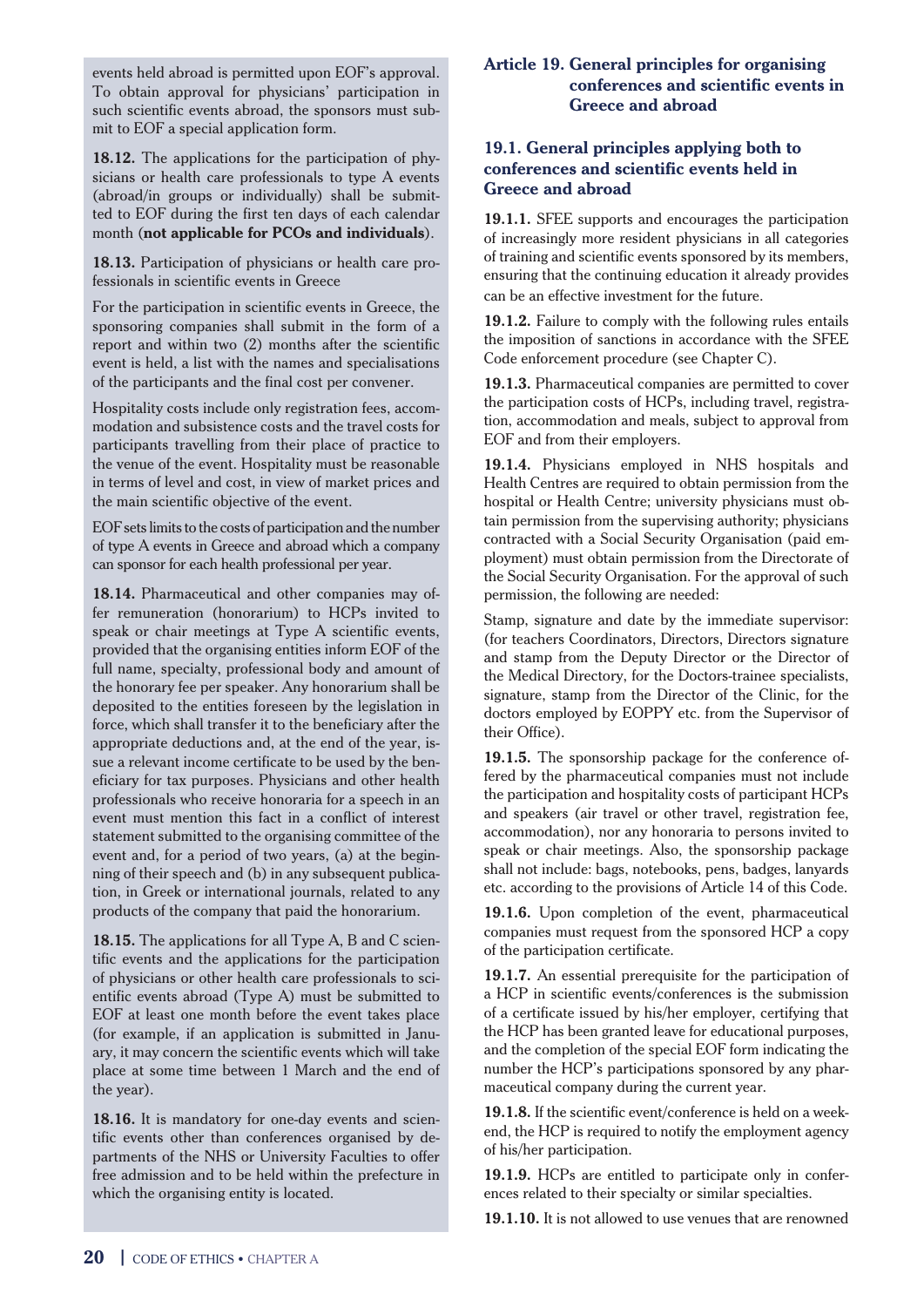for their entertainment facilities or are extravagant (e.g. spas, resorts, casinos, etc.).

**19.1.11.** It is prohibited to organise or participate in entertainment events (excursions etc.) in connection with a scientific event

**19.1.12.** The participation of accompanying persons in any activity of the pharmaceutical company is not allowed, even if they pay for themselves. (An accompanying person means any person other than HCPs who qualify as participants in their own right).

**19.1.13.** The following cases are excluded from the said restriction concerning the maximum number of annual participations of HCPs in conferences held in Greece and abroad:

a. HCPs in the capacity of "speaker", "chair at meetings", "member" of the organising committee or "author" of a work (listed first, second or last on a paper or poster presentation), already approved as such and announced in the event. If the speech or the announcement is a product of collaboration of more than one clinic or more than one laboratory, then the exemption in above also includes the third and the one before last author (1<sup>st</sup> -2<sup>nd</sup> -3<sup>rd</sup> one before last and last author).

b. HCPs participating in international clinical trials approved by EOF (the head of the programme and the physician conducting the trial). Investigator meetings are excluded.

In all the above exceptional cases, the HCP must fill in a special application form in order to obtain special permit (EOF form). The application must include the following: full name, specialty, employer and social security number of the sponsored HCP, title and place of the activity in question, the supporting evidence of his/her participation in the activity. For participation in international clinical trials, the approving decision of EOF must also be attached.

The above information must be submitted to EOF by the pharmaceutical company undertaking to sponsor the applicant(s).

Þ Financing of scientific events by pharmaceutical and other companies must take the form of a deposit in an account held with an accredited bank, as per the applicable Code of Tax Books and Records. This account must be opened by the Conference's Hosting Committee or by the BoD of the Scientific Society or by another institution – where applicable – in accordance with its statute, in its name. If there is written assignment to a Professional Conference Organiser (this should be mentioned in EOF's permission or, if the assignment is subsequent to the permission, it should be notified to the financing pharmaceutical companies), the deposit may be made to the account of the PCO.

#### **19.2. Limits on hospitality to HCPs at scientific events held in Greece or abroad**

**19.2.1.** Hospitality for HCPs in scientific events held in Greece and abroad must be strictly limited to the main scientific objective of the event, which supersedes the social one.

**19.2.2.** For air travel, economy class tickets must be offered, and business class tickets may be offered only if flights exceed 4 hours, if there is such a possibility.

**19.2.3.** The cost of meals per participant should not exceed EUR 70 (excluding VAT) per day abroad and EUR 70 (including VAT) per day in Greece. The same cost of meal applys also for foreign HCPs who participate in scientific events held in Greece. Accommodation costs must not exceed EUR 250 (excluding VAT) per day in 4-star hotels abroad and EUR 150 (including VAT) in Greece. In this price (EUR 150) breakfast is included. The above mentioned meals' and accommodation limits apply also for foreign HCPs who participate in scientific events held in Greece. The hospitality cost (meals and accommodation) of scientific events held abroad, should follow the limits of the hosting country of the event, on the condition that the cost of meals does not exceed 70€ (excluding VAT) per day and the cost of accommodation does not exceed 250€ (excluding VAT) per day in 4\*star hotels. The final amount charged by the Professional Conference Organiser or the scientific society to the pharmaceutical company cannot exceed the above-mentioned amounts. The venue must be suitable for professional events and a conference hall for these events is complulsory. For conferences held in Greece, the use a venues, and accommodation of HCPs in, 5-star hotels is prohibited. It is permitted to hold a conference:

- a. all 5-star hotels located in the capitals in the prefectures of Greece, which have a conference hall, provided they meet the cost requirement under the Code as to the daily cost of accommodation (including VAT and breakfast) and subject to the provisions of seasonality;
- b. all 4-star hotels which fulfil the cost requirement under the Code and have a conference hall, subject to the provisions on seasonality.
- c. in exceptional cases, hotels located outside the capital of a prefecture, if they meet the needs of the conference and following the positive opinion of the Conferences Committee of SFEE.

**19.2.4.** In order to justify the overnight stay of the participants, a scientific programme of at least 4 hours is required. In addition, the number of stays per conference must be justified by the duration and allocation of the scientific programme.

**19.2.5.** Scientific events cannot be held in touristic destinations during the respective high seasons, i.e. during the summer season (1/7 to 31/8) and during the winter season  $(15/12$  to  $15/1)$ , and under no circumstances in skiing destinations for the period from 15/12 to 15/3.

**19.2.6.** The same restrictions apply for Type B and C events.

**19.2.7.** The maximum financing amount per pharmaceutical company with registered office in Greece and per event may not exceed the following limits: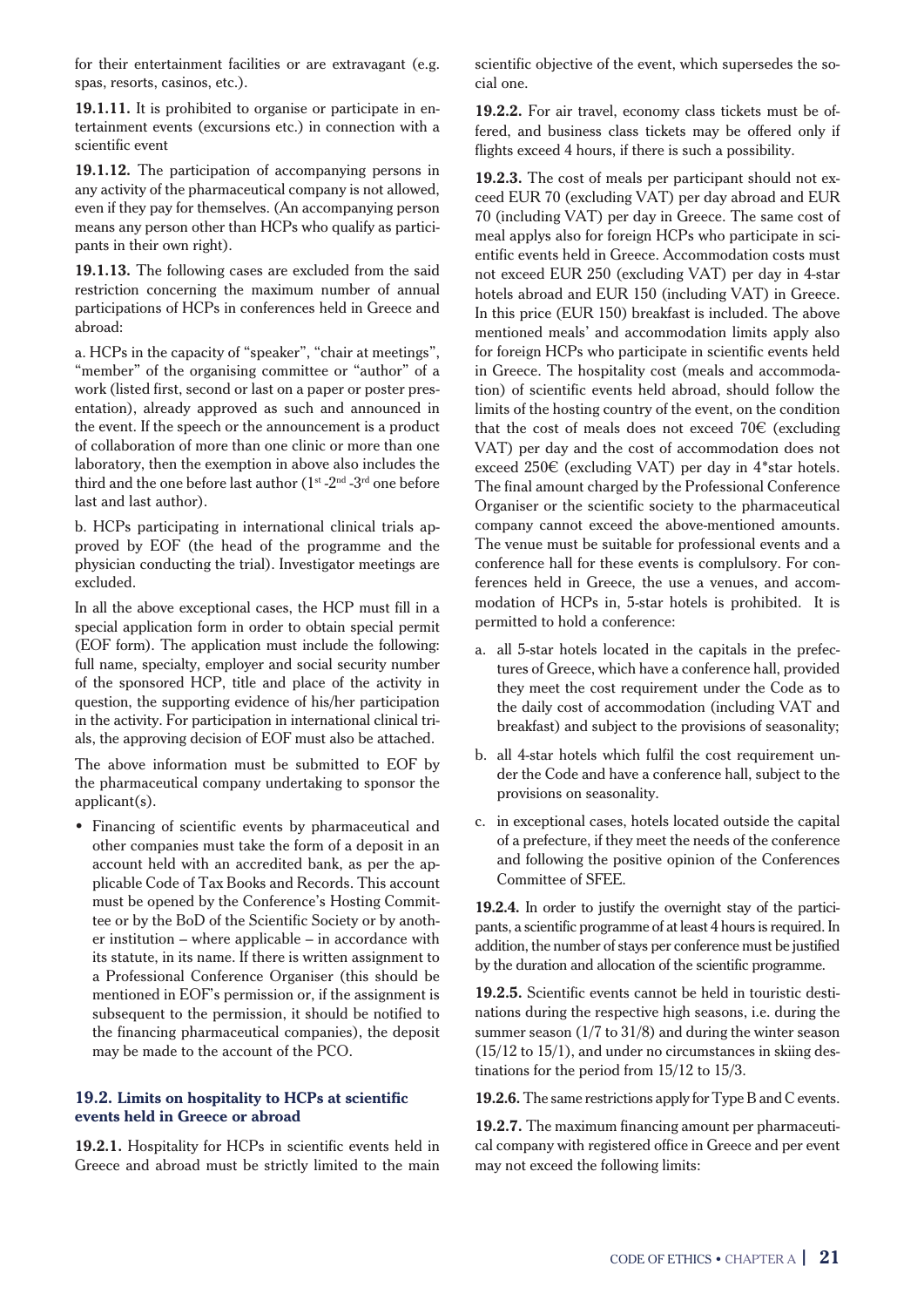| <b>Type of conference Type held</b><br>in Greece                                                                                                                                                                                                       | <b>Maximum limit</b><br>(including VAT)                                                                                                          |
|--------------------------------------------------------------------------------------------------------------------------------------------------------------------------------------------------------------------------------------------------------|--------------------------------------------------------------------------------------------------------------------------------------------------|
| Worldwide/International*                                                                                                                                                                                                                               | Up to $\epsilon$ 30,000                                                                                                                          |
| PanHellenic Conferences (One<br>per acknowledged specialty of<br>the Central Health Council with<br>a three days/8h programme for<br>each day)                                                                                                         | Up to $€30,000$                                                                                                                                  |
| Regional Conferences (two days/<br>8h programme for each day)                                                                                                                                                                                          | Up to €20,000                                                                                                                                    |
| <b>One-day Scientific Events</b><br>(scientific programme of at least)<br>4 hours)                                                                                                                                                                     | Up to $\epsilon$ 5,000                                                                                                                           |
| Scientific events held by<br>Hospitals, University Clinics,<br>NHS clinics, Scientific events<br>held by Hospitals, University<br>Clinics, laboratories, NHS clinics,<br>private hospitals and clinics (a<br>programme of at least<br>4 hours per day) | Up to $\epsilon$ 2,500<br>(VAT included)<br>per company, with<br>a maximum limit<br>of $€10,000$ (VAT<br>included) in total for<br>all companies |

\* International/ Worldwide scientific events that take place in Greece organized by a foreign scientific institution/ association or co-organized with a Greek scientific institution/ association (not when the organizer is a Greek scientific institution/ association acting under the auspices of a foreign institution).

The above maximum limits concern support to scientific events/congresses by pharmaceutical companies in the form of stands, satellite symposia, lectures, advertisement etc., as well as overall funding. These amounts do not include speaker fees or accommodation for participants. Furthermore, the conference registration fee may not exceed the historical registration fee and, in any case, for domestic conferences the registration fee should not exceed the amount of EUR 200 (excluding VAT). The EUR 200 limit does not apply for worldwide/European conferences held in Greece.

**19.2.8.** The registration fee must include at least: admission, certificate of attendance and conference material (e.g. bags, notebooks, pens, CDs, books, programme, badges, lanyards). The above cannot be included in the sponsorship package.

The participation and accommodation package for healthcare professionals may include the registration fee, the cost of accommodation and meals and, optionally, the cost of travel and insurance.

**19.2.9.** All entities involved in hosting scientific events are recommended to prepare the relevant budgets with due prudence.

#### **19.3. Conferences held abroad**

Healthcare Professionals may participate to Scientific Events held abroad (art. 11 para. 18 L. 2889/2001 & art. 36 of L. 4272/2014).

- Þ World Congresses
- Þ European Congresses
- Þ Events specialized seminars held in European countries in N. America, of high scientific interest and international spectrum –participation and speakers from

different countries (accompanying documents of application: short CV and a letter justifying the interest for participation).

Events for rare diseases, as defined in article 24 of L. 4213/2013 (FEK 261A/9..12.2013), organized by a Scientific Entity (not just under its auspices).

**19.3.1.** SFEE supports and encourages participation in conferences held in Europe only, except for certain international conferences held outside Europe that have been acknowledged by the international scientific community and are well-established in a specific field (e.g. oncology).

**19.3.2.** International conferences are those held in the US and Canada), and the number of participants per company and conference may not be larger than five (5). Participation in big worldwide conferences of recognised scientific standing held to countries other than the US and Canada is permitted. In these cases, the maximum number of participants per company and per conference may not be larger than five (5).

**19.3.3.** As regards to held abroad conferences, pharmaceutical companies must abide by this Code of Ethics, which has been harmonised with the respective EFPIA Code of Ethics, as well as by the Code of Ethics of the hosting country, taking under consideration the principle that "in case of conflict, the stricter rule applies".

**19.3.4.** a) The maximum number of HCPs participating in international conferences held in Europe may not exceed 10 per conference per company. b) 10% of the participants shall be trainees in the last and the one before last year of speciality as well as trainees presenting research work. c) In case total number of HP is 5-10, one trainee shall obligatory be included. d) Pensioners Doctors may not be sponsored by companies with products falling under EOF's authority for their participation in scientific events held abroad, unless their active participation to said events may be proven. e) HP may participate to conferences of their speciality or relevant specialities or other specialities due to relevance with main speciality (in this case express justification is required).

**19.3.5.** Pharmaceutical companies must state the following in the application form submitted to EOF for the approval of HCP participation in a scientific event/conference held abroad: full name, specialty, employer, social security number, email address and a solemn declaration of the applicant stating the number of his/her participations sponsored by any pharmaceutical company during the current year.

**19.3.6.** HCPs may be sponsored by pharmaceutical companies for participation in a conference or a scientific event held abroad up to three times per year ( of which at least two times within Europe), subject to exceptions (a) and (b) of paragraph 19.1.13 of the present article. Companies falling under EOF's Authority may not sponsor the participation of a HP more than twice per year.

**19.3.7.** It is not permitted to participate in conferences held abroad when a 5 star accommodation is provided.

## **19.4. Conferences held in Greece**

**19.4.1.** The annual number of sponsored HCP participations in Type A scientific events/conferences held in Greece may not exceed three (3) subject to exceptions (a) and (b) para. 19.1.13. of Section A of the present article.

**19.4.2.** Certification of attendance of HCPs for events held in Greece: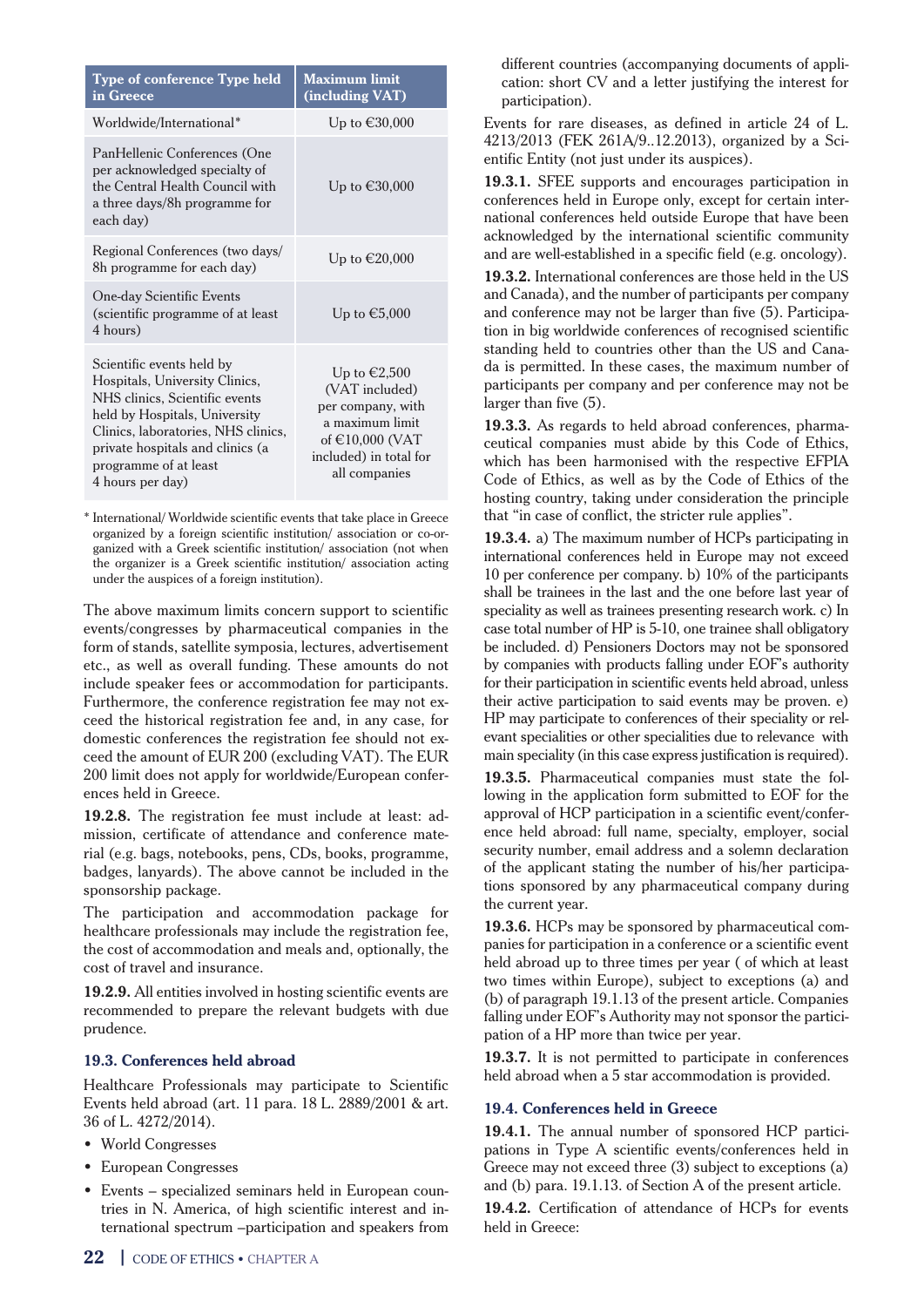- a. The conference organising entity offers computers, name lists and participant barcodes.
- b. Upon arrival, participants register themselves and receive an access card (e.g. full name/capacity/country and bar code).
- c. At the entrance of each hall there is card reader.
- d. If CMEs are foreseen, these are credited to the participants accordingly.
- e. Upon conclusion of the conference, the participant obtains a certificate of attendance, after having completed at least 60% of the total programme hours and the CME credits according to attendance. Workshops and scientific events with less than 100 participants are excluded. The HCP is responsible for submitting the certificate of attendance.

**19.4.3.** Satellite conferences sponsored by pharmaceutical companies do not entail credits.

Sponsorship of HCP participation and domestic conferences in general are permitted, provided that the event has been approved by EOF, the venue is appropriate for business purposes, has a conference hall for the event and is in line with the seasonality criterion, the daily accommodation cost does not exceed EUR 140 and the Conferences Committee of SFEE has issued a positive opinion on the conference.

Each company is recommended to draw up a list of acceptable hotels based on the above criteria. With regard to domestic conferences, the Committee of Conferences Evaluation provided in Article 18 in this present Chapter of the Code issues an opinion and posts on SFEE's website a list similar to the one issued by EFPIA: (scientific.events.sfee.gr).

#### **19.5. Business meals with HCPs**

It is permitted to organise business meals outside the scope of scientific events in places appropriate for the purpose of the meeting. In any case, the daily cost per meal and per person cannot exceed EUR 70, including VAT.

#### **19.6. Provisions on the organisation of Type B and C scientific events**

**19.6.1.** All agencies eligible for, and interested, in hosting Type B events should submit an application for approval to EOF within the first ten days of every odd -month and before the event is held. The application must include:

(a) Name of the company (and partner scientific entity for Type B events)

- (b) Programme of the event
- (c) Time and place of the event
- (d) Initial budget

**19.6.2.** Number of participants in Type B events is unlimited and with unlimited number of participations. There is no time restrictions for these events, no submission of any application or final date report is required solely when they are organized by companies registered abroad.

An essential prerequisite for the approval of Type B events requiring overnight stay is that their educational programme includes daily sessions with total duration of at least 4 hours per day, provided that there is an overnight stay of the participants, for each day of the event. The maximum number of these events is up to twenty four (24) per year (four every two months). Participants to these events are allowed up to two overnight stays.

**19.6.3.** The specialty, field or clinical practice of participating physicians must be relevant to the subject of the event.

**19.6.4.** Type B, events must not be held abroad by pharmaceutical companies established in Greece.

**19.6.5.** Hospitality for participants should not include purely entertainment events. Venues should be selected carefully and based on their conference facilities rather than recreation or entertainment facilities.

**19.6.6.** The participation of HP in Type Β events is only allowed in the cases foreseen by the legislation in force.

**19.6.7.** Pharmaceutical companies may grant honoraria to HCPs invited to speak or chair meetings at nonpromotional Type B, scientific events according to the terms specified in the applicable Circular of EOF on Type A events.

Pharmaceutical companies may grant honoraria to HCPs invited to speak or chair meetings at Type A scientific events, subject to the obligation to notify EOF of the full name, specialty, employer, social security number (AMKA) and honorarium amount of each speaker.

Any honorarium shall be deposited to the entities foreseen by the legislation in force, which shall transfer it to the beneficiary after the appropriate deductions and, at the end of the year, issue a relevant income certificate to be used by the beneficiary for tax purposes.

**19.6.8.** After the end of the scientific event and within 2 months, the pharmaceutical company must submit to EOF the final programme of the event, the number of participants, the final budget and copies of expense vouchers upon request.

## **19.7. SFEE Auspices**

SFEE may offer their auspices to any scientific event of whatever nature, as long as it fulfils the code harmonization requirement and the specific scientific event generally promotes the interests of the pharmaceutical sector. In cases of doubt, the SFEE BOD will issue the final judgement.

## **Article 20. Promotion addressed to the public**

**20.1.** It is prohibited to address promotions to the public for medicinal products supplied with medical prescription only.

This prohibition does not apply to information campaigns approved by the competent authorities.

**20.2.** If individual members of the general public ask for advice on personal medical issues, they must be advised to consult an HCP.

## **Article 21. Fees for service**

Contracts between pharmaceutical companies and institutions, organisations or HCP associations under which the institutions, organisations or associations provide to pharmaceutical companies any kind of services or any kind of sponsoring not covered by Article 16 or otherwise by the present Code, are permitted only if such services (or any other sponsorship): (i) are provided with the aim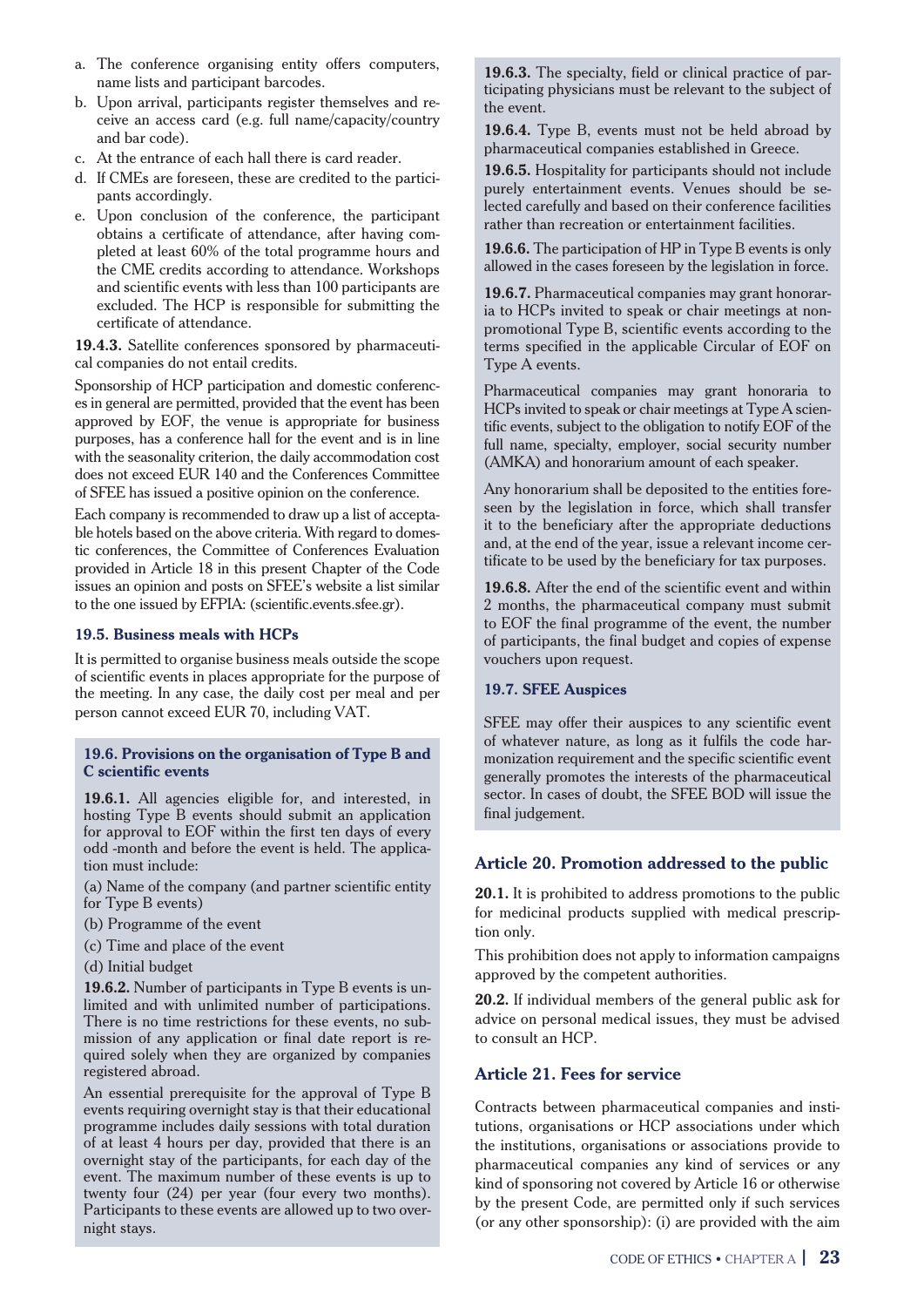to support healthcare or research; and (ii) do not constitute an inducement for the parties involved to prescribe or supply specific medicinal products.

#### **Article 22. Provision of Consulting Services or similar collaborations between HCPs and the Pharmaceutical Industry**

**22.1.** Subject to the relevant provisions that apply to NHS physicians and university physicians, and also subject to Article 6, paragraph 4 of lLw 3418/2005 (Government Gazette 287/A/2005) on the Code of Medical Ethics, pharmaceutical companies may request from physicians the provision of advisory services or expert services or other similar services that are directly related with their specialty.

**22.2.** The provision of such services must not jeopardise the clinical independence of the advisor or of the collaborating physician, who must always be bound by the ethical obligation to take independent medical decisions and exercise the medical profession for the benefit of patients. The service provided by the HCP must cover a verified scientific/research need for the pharmaceutical company.

**22.3.a.** The collaboration/service shall be governed by an agreement between the pharmaceutical company and the collaborating HCP. Any honorary fee shall be deposited to the entities foreseen by the legislation in force, which shall transfer it to the beneficiary after the appropriate deductions and, at the end of the year, issue a relevant income certificate to be used by the beneficiary for tax purposes or (the honorary fee) could be directly deposited to the beneficiaries' (HCP) account as long as the latter is entitled by the law, as currently in effect, to invoice directly. In any case, HCP fees must be paid as described above and not through third parties (e.g. scientific societies).

**22.3.b.** a) The meetings held in Greece consisting of a small number of participants in order them for advise on scientific issues (advisory boards), get informed about new facts, or contribute with their acknowledged experience on scientific issues, elaborate epidemiological facts, i.e. diseases and therapeutic accesses etc (consultant meetings) and which are organized by the Medical Affairs' department of a company, do not need EOF's approval to the extent that the scientific element prevails over the sociable element.

b) For the participation of HCP in advisory boards held abroad, the following is required:

- Þ Invitation from the organizer to the experts.
- Þ Cover of the expenses by the scientific entity or the pharmaceutical company registered abroad.
- Þ Submission of document with the description of his scientific work and justification of his expertise to the specific subject matter of the advisory board.

2. Each pharmaceutical company may submit applications for two (2) Advisory Board meetings per year per therapeutic category with maximum (per year) limit of ten (10) for approved or under research medicines and therapies.

Maximum number per mission shall not exceed 3 experts and each expert may participate up to twice (2) per year per pharmaceutical company.

**22.3.c.** Sponsorships packages may not include speaker's fees (fees for speeches as well as travel and accommodation expenses). In addition, the sponsorship package of the event sent to the pharmaceutical companies shall not include speakers' participation and hospitality expenses (airplane tickets and other transport, registration to the conference, accommodation) as well as honoraria for HPs invited to speak and chair at meetings.

**22.4.** When the physicians-advisors present views or results to third parties concerning the medical/ pharmaceutical part of their advisory services, a declaration of interest/conflict of interest statement must be presented, in order to ensure transparency towards all parties involved.

**22.5.** Pharmaceutical companies may engage HCPs as experts or scientific advisors either individually, for services such as lectures and chairmanship at scientific meetings, employment in medical/scientific studies, clinical trials or educational services, participation in meetings of advisory bodies and participation in market research, where such participation includes remuneration and/or coverage of travel expenses.

For market research among HCPs, Article 24 of the present Code shall apply.

**22.6.** The arrangements for those advisory services must meet all the following criteria:

- **(a)** Prior to the commencement of services, a written contract must be signed, specifying the nature of the services to be provided, subject to point (g) below, the basis for payment of those services.
- **(b)** Before services are requested and respective agreements are signed with the experts, a legitimate need for those services must have been clearly identified.
- **(c)** The criteria for selecting experts must be directly related with the identified need, and the persons responsible for selecting the experts must have the experience necessary to assess whether the particular HCPs meet those criteria.
- **(d)** The number of HCPs who will provide services must not be greater than the number that is reasonably necessary to achieve the identified need.
- **(e)** The contracting pharmaceutical company must keep records of the services provided by the experts.
- **(f)** The payment of a fee to the HCP in return for the service provided must not constitute an inducement to prescribe, sell or supply a specific medicinal product; and
- **(g)** The compensation for the services must be reasonable and correspond to the level that is usual for those services (see Annex I concerning the indicative calculation of HCPs' remuneration for services provided to pharmaceutical companies). Therefore, token consultancy arrangements must not be used to justify any amounts paid to HCPs for unlawful purposes. Pharmaceutical companies are invited to use internal processes and establish scales of fair market value for payments made with regard to standard services and HCP categories, considering the status/rank of the HCP, the time of engagement (preparation and participation) and the type of service provided.
- **(h)** HCPs must be selected on the basis of their qualifications and capacity to provide the service required. The criteria for selecting a HCP may include:
	- Þ Clinical experience in the treatment, in the product and/or in the relevant scientific issue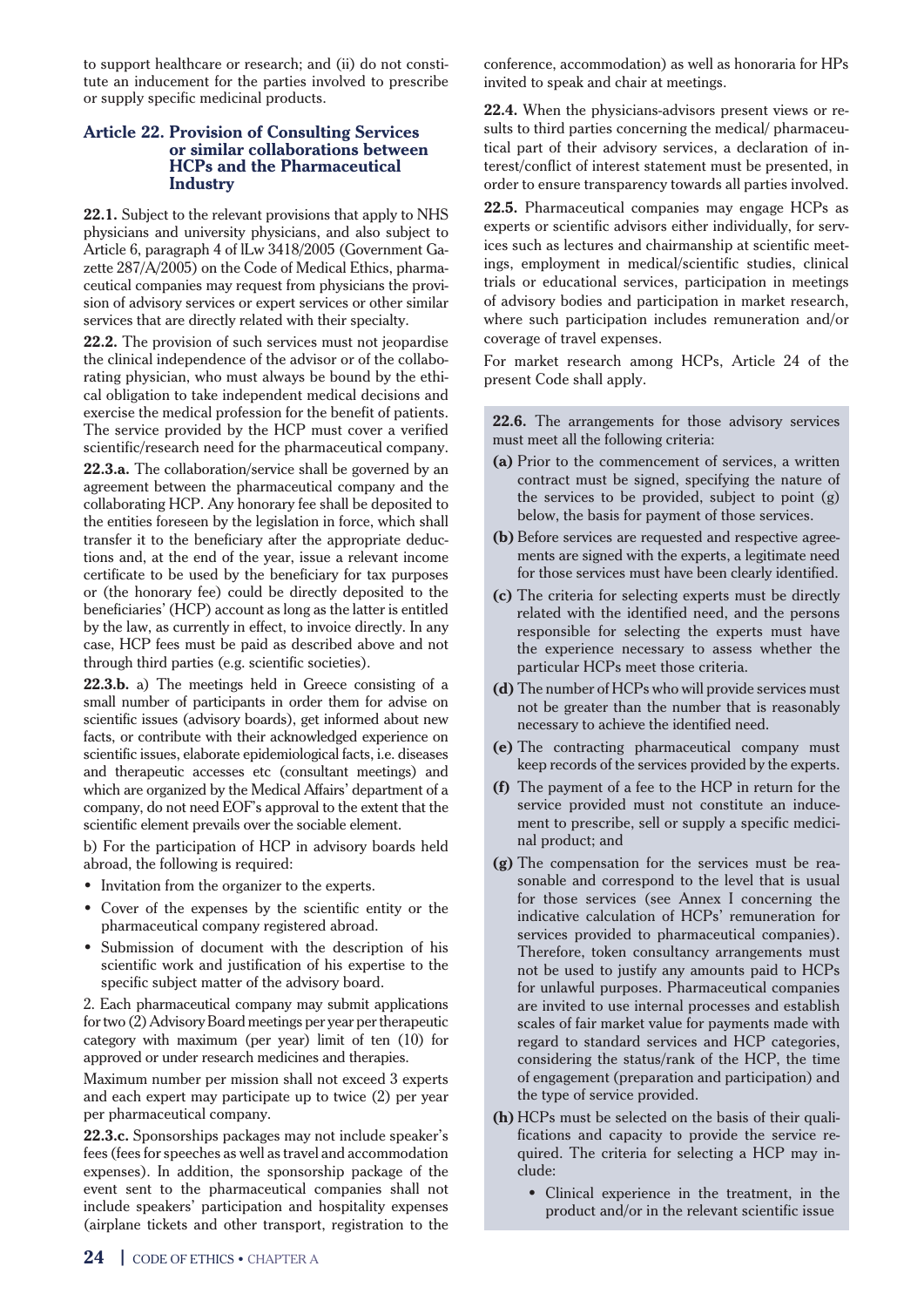- Scientific reputation
- Þ Academic work
- Publications
- **(i)** A maximum annual limit is set per HCP for the provision of services to a pharmaceutical company. The maximum annual fee may not exceed EUR 5,000, excluding VAT and further deductions. Any amounts concerning payments for the conduct of clinical research are not included. The above limit does not include fees for services rendered abroad and paid for by foreign companies.
- **(j)** In their written contracts with the experts, pharmaceutical companies are strongly encouraged to include provisions regarding the obligation of experts to declare their contractual relationship with the pharmaceutical company whenever they write or speak in public about a matter that is the subject
- **(k)** matter of the agreement with the pharmaceutical company or any other issue related to that company. Similarly, pharmaceutical companies employ, on a part-time basis, HCPs who continue practising their profession, are strongly encouraged to ensure that those persons are obliged to declare their employment arrangement with the pharmaceutical company whenever they write or speak in public about a matter that is the subject of the a of the employment or any other issue related to that company.
- **(l)** Meetings held with a small number of physicians, in order to provide their opinions on scientific issues (scientific advisory boards), get updated on newer data about clinical trials in which they participate as investigators (investigator meetings) and/or contribute their acknowledged experience on scientific issues, i.e. illnesses, epidemiological data, etc. (consultant meetings) and are organised by the medical affairs department of a company do not require approval from EOF, provided that the scientific aspect supersedes the social one.

**22.7.** Pharmaceutical companies are strongly encouraged to include in their written contracts with experts, provisions with regard to the expert's obligation to declare that he has signed a service agreement with the pharmaceutical company, whenever he is the author or speaks publicly about an issue, that is the object of the agreement with the pharmaceutical company, or any other issue related. Accordingly, pharmaceutical companies that employ part time, healthcare professionals that still practice their profession are strongly encouraged to ensure that these persons are obliged to declare such professional relationship, every time he/she writers or speaks publicly about an issue that constitutes the object of its employment or any other issue related to this pharmaceutical company.

**22.8.** Meetings between a small number of doctors in order for them to be informed about new data with regard to clinical trials that have participated as investigators (investigator meetings) and are organized by the medical department of a company are not subject to the approval of EO, under the condition that the scientific character prevails over the social character.

## **Article 23. Patient Education and Support Programs**

#### **a. Definition-Purpose- Framework**

A Patient Education and Support program aims to the Patient's support, under the directions of the treating doctor. These programs aim at enhancing information, to education and the compliance of a patient to his/hers prescribed therapy, having as a final objective the reduction of difficulties related to the implementation procedure of the therapy. Patient Education and Support programs are not clinical trials, - have a purely educational and supportive role- and no collection of patients' personal data is collected, further to the necessary information for the compliance with the legislative framework on pharmacovigilance.

These programs aim at enhancing the compliance of a potential patient to his/hers prescribed therapy and they are applicable mainly to special medicines which entail the need for specific handling either during the setting title procedure, the use of accompanying medical devices, or instructions at the manual use and in general in cases where patient's compliance to his/hers therapy is necessary.

The systematic performance of medical/ nursery actions, pursuant to the implementation of the patient's treatment, including the medicines' allowance at home, is not allowed under the scope of this present provision.

Such programs are implemented by companies providing health services contracted by the sponsoring pharmaceutical company of the program and fulfill the procedures provided by relevant legislation in order to ensure independent and correct provision of support and/or education services.

Provision of support services by healthcare services companies serves a social need and at the same time contributes to the correct and as safe as possible therapy of the patents.

Any direct or indirect communication between a patient and his familiars and the pharmaceutical company dealing with the trade/ allocation/ promotion of a drug, is forbidden within the framework of these education programs – as described above, apart from cases of reporting side effects in line with the relevant provisions of the law.

The patients' programs, defined in above, are not allowed to be applied by companies dealing with the trade/ allocation/ promotion of drugs for human use. Pharmaceutical companies that are involved in the trade/allocation/promotion of a medicinal product may solely finance these programs. Execution of such programs is exclusively assigned to Health Services' companies.

Programs entailing medical technology products are explicitly excluded from this present.

## **b. Conditions- Methodology**

The patients' education and support programs aim at:

- The Education of the patients/ or those nursing them to the use of the drug within the framework of the SPC and the product information leaflet (PIL)
- Þ Education on the typical instructions in relation to the management of the disease
- Þ Provision of materials and services within the framework of compliance with the therapy, as for instance,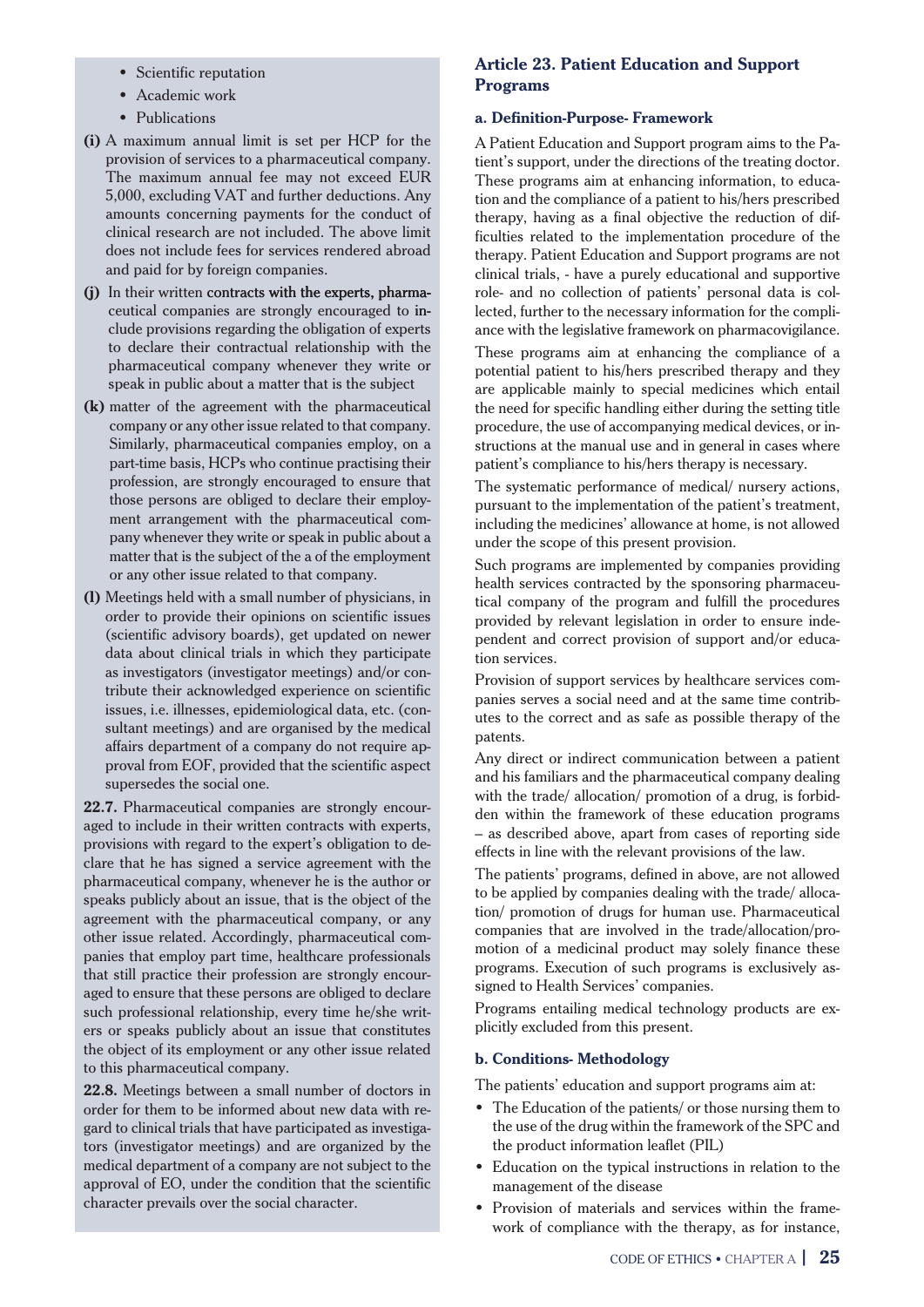leaflets and or reminder programs for the uptake of the drug.

- The replacement of the drug either reminder or facilitation to its delivery at home. The patient may ask and authorize the third party (healthcare services provider) for this procedure.
- Þ Phone Centers for patients' information
- Þ All the above must be advised by the therapist doctor.
- Þ For the initiation of the of the program, the patient's or its authorized person's written consent is mandatory.

Goods and Services of medical and educative character delivered to the patient must bear the company name of the grantor pharmaceutical company.

-Availability and possibility of patients participation to an education and support program and the role of a pharmaceutical company to its activation shall be made available to the interested HCP and/or the administrative staff participating in the service.

In addition patients may also be fully informed through their written singed consent for the support of the pharmaceutical company on the services provided to them.

The consent is collected by the provider company during the first visit. The consent forms and the patients' data are kept by the provider in a way compliant with the provisions of the law concerning sensitive

personal data.

The consent form may be retired at any given time and unconditionally, by the patient's initiative.

The contract between the provider and the pharmaceutical company should contain the provisions of the laws about the protection of sensitive personal data and pharmacovigilance.

The pharmaceutical company and their employees should not have access to personal data and files which may lead to the reveal of the identity of specific patients or be associated with specific patients, apart from the case of reporting side effects.

The curating doctors who advise the participation of the patient to such a program do not receive any fee or any other indirect grant.

The rest of the HCPs (i.e. nurses, dieticians, pharmacists etc) acting by the grant of a pharmaceutical company are not allowed to be involved in the promotion of specific products. The HCPs and the HCOs and in particular providers of support/education and training should safeguard that all the information referring to patients must be at all times kept confidential and in compliance with the legislation of personal data. All the printed materials drafted to be used for education purposes should not be used for promotional reasons. It is not acceptable that these materials promote prescription, sales or allocation of the drugs of the grantor company. Nor is it as well acceptable that these materials make critical judgments about competitive products, as this might be

deemed as a promotional activity. All the relevant materials addressed to the public should be approved by the Supervisory Committee of Medicinal Information and Advertisement Printed Materials distributed by pharmaceutical companies, along with the provisions of the existing legal framework.

#### **c. Competences:**

HCPs acting on behalf of an institution/ or health services' provider company, that could be granted by a pharmaceutical company are competent to substantiate these programs.

The education programs are advised by the curating doctor to his/her patient. They cannot be substituted by financial remuneration or other reward in kind.

The participation to these programs is not obligatory for the patients and it is not a prerequisite for the patients' social security coverage nor relevant to the level of the coverage care and the drugs for the confrontation of the disease.

These programs, as well as any other supportive documentation of these programs, are subject to the approval of the division of pharmacovigilance of EOF, in case they consist part of the distribution license of the drug and they are included in the risk management program of the product. In no other circumstances are they subject to EOF approval.

The HCO providing these services according to their articles of association, the organization of their personnel, their education and their quality control procedures should have a license issued by the

competent authority or collection, elaboration, use and retain of sensitive personal data as well as any other form of accreditation (i.e. ISO 9001). Moreover, their personnel should be consisted by Health Practitioners or individuals with relative to the program specialties (nurses, dietitians, psychologists e.t.c.) Before the setting off of any of such programs, the grantor company must keep a file containing the following documents:

1. In depth description of the program with the relevant scientific documentation, either from the SPC or from the disease and bibliography, or by the technical/social need.

2. Cooperation contract with the company providing the program services. The contact will include an analytical description of each party obligations.

3. Compliance with the legislation about protection of personal data of those participating in the program.

4. All the supportive documents that will be used during the application of the program.

## **Article 24. Market research**

**24.1.** Market research refers to any organised effort to collect information about the market and consumers of products or services.

**24.2.** Market research is a valid method for recording the data and characteristics of the pharmaceutical market.

**24.3.** Market research can be conducted:

- i. either through questionnaires to which subjective answers are given by a sample that is representative of the reference population, i.e. the HCPs;
- ii. or through questionnaires given to groups comprising a representative sample of the population under exami-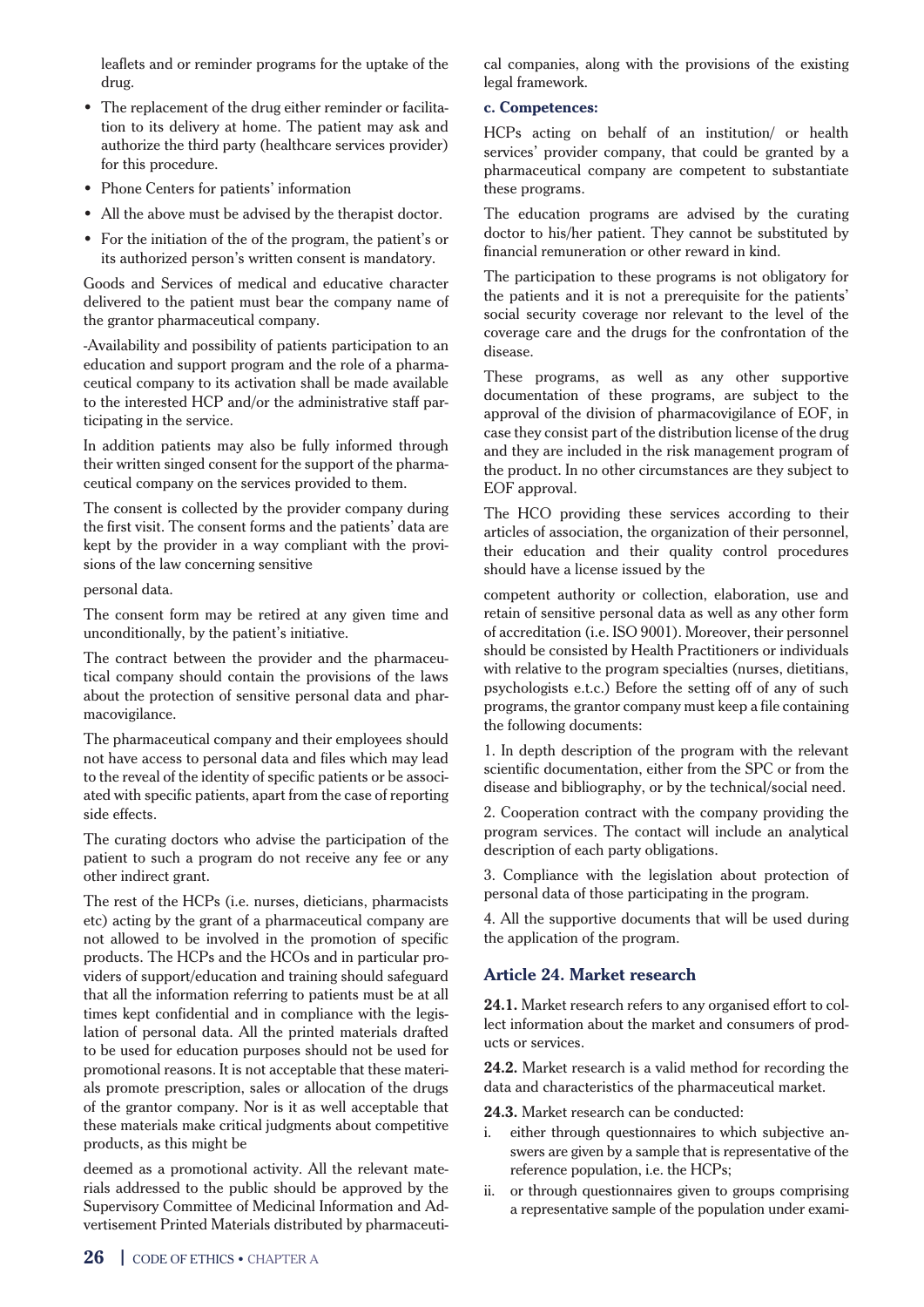nation (focus groups - qualitative market research), i.e. the HCPs, in order to obtain a synthesis of answers.

**24.4.** Market research must be unbiased, must not be focused on promoting sales, and must not aim at influencing the opinion of the participating HCPs.

**24.5.** In each market research, care must be taken to ensure the random and representative selection of the participating HCPs.

**24.6.** The data collected from HCPs and referring to patients must be in aggregate form. No personal patient data must be collected during market research, since this is regarded as a non-interventional/pharmaco-epidemiological study, governed by the rules described in Article 26 of the present Chapter of the Code.

**24.7.** Market research does not include any patient enrolment and/or randomisation.

24.8. Market research cannot be retrospective/prospective; it is a snapshot.

**24.9.** Information and statistical results of market research may be used for promotional purposes, provided that the identity of the research (who, when, where, which sample) is clearly stated. In any case, the collection and the use of research data must be clearly distinct processes.

**24.10.** Market research must be conducted in a manner that does not affect the credibility and reputation of the pharmaceutical industry.

**24.11.** Market research is usually conducted by certified market research companies, which must abide by the principles of ESOMAR/ EphMRA (European Society of Market Research, http://www.ephmra.org).

**24.12.** When the collection of data in the context of market research is conducted by a pharmaceutical company, the principles of ESOMAR/EphMRA should be followed. In this case, no fee is provided for HCPs participating in the research.

**24.13.** Medical sales representatives may not be involved in the conduct of market research.

**24.14.** When pharmaceutical companies enter into contracts with market research companies, they may grant to Healthcare Professionals a reasonable compensation with regard to the time spent, which may not in any case exceed two hours.

## **Article 25. Interventional Clinical Trials**

**25.1.** Collaboration between the pharmaceutical industry and physicians in carrying out clinical interventional trials is of crucial importance for the development of medicinal products, thorough knowledge of their properties and their optimal use in the best interest of patients.

**25.2.** In interventional clinical trials, the following principles must be applied:

**a**) All persons participating must respect the ethical and professional principles and guidelines, such as the Helsinki Declaration and ICH guidelines for Good Clinical Practice.

**b**) Each interventional clinical trial must have a relevant scientific and therapeutic purpose. It must not be performed with a view to increasing sales or prescribing. The purpose of the trial must always be the improvement of therapeutic, diagnostic methods and/or medical knowledge in the best interest of patients.

**c**) The purpose of the interventional trial must be declared in advance. Trial protocols must be compiled in such a way as to ensure achievement of the objective of the trial and valid conclusions.

**d**) Interventional clinical trials are carried out only upon approval by the competent authorities (National Organisation for Medicines - EOF) and the National Ethics Committee.

**e**) The sponsor must be known to patients participating in the trial.

**f**) The physician must not receive any remuneration or compensation for the mere inclusion of patients in interventional clinical trials.

**g**) The physician may receive remuneration for his/her work in the interventional trial. Remuneration must be given in connection with the work provided and must be notified to the National Ethics Committee and the National Organisation for Medicines (EOF) supervising the trial. Remuneration must not be connected with the expected outcome of the trial. Remuneration shall be effected either by means of special ELKE or ELKEA accounts or by means of legal invoices for the provision of services, where applicable.

**h**) All data on safety and efficacy with respect to medicinal products must be truthfully published on the internet - at least in summary - irrespective of the trial outcome, within one year following trial completion. Other important clinical results must also be published in the same way.

**i**) In publications, lectures and other presentations, the identity of the sponsor must be known.

**j**) The physician may receive remuneration for lectures relating to the interventional clinical trial and the results thereof.

**k**) When presenting interventional clinical trials, the physician must make known his connections to all pharmaceutical companies of the therapeutic area covered by his/ her lecture.

**25.3.** A necessary condition for the acknowledgement of any clinical trial or investigation is documentation through corresponding scientific results or findings.

## **Article 26. Non-Interventional Trials / Pharmaco-Epidemiological Studies**

**26.1.** A non-interventional/pharmaco-epidemiological study of a marketed medicinal product is a trial in the course of which the medicinal product is prescribed in the usual way according to the terms of the marketing authorisation. The allocation of patients to a specific therapeutic strategy is not decided a priori by the trial protocol, but falls under the current practice, and the prescription of the medicinal product is clearly distinct from the decision to include a patient in the trial. No further diagnostic or follow-up procedure will be applied on the patients, and epidemiological methods will be used to analyse the data collected according to the principles of Vol 9A.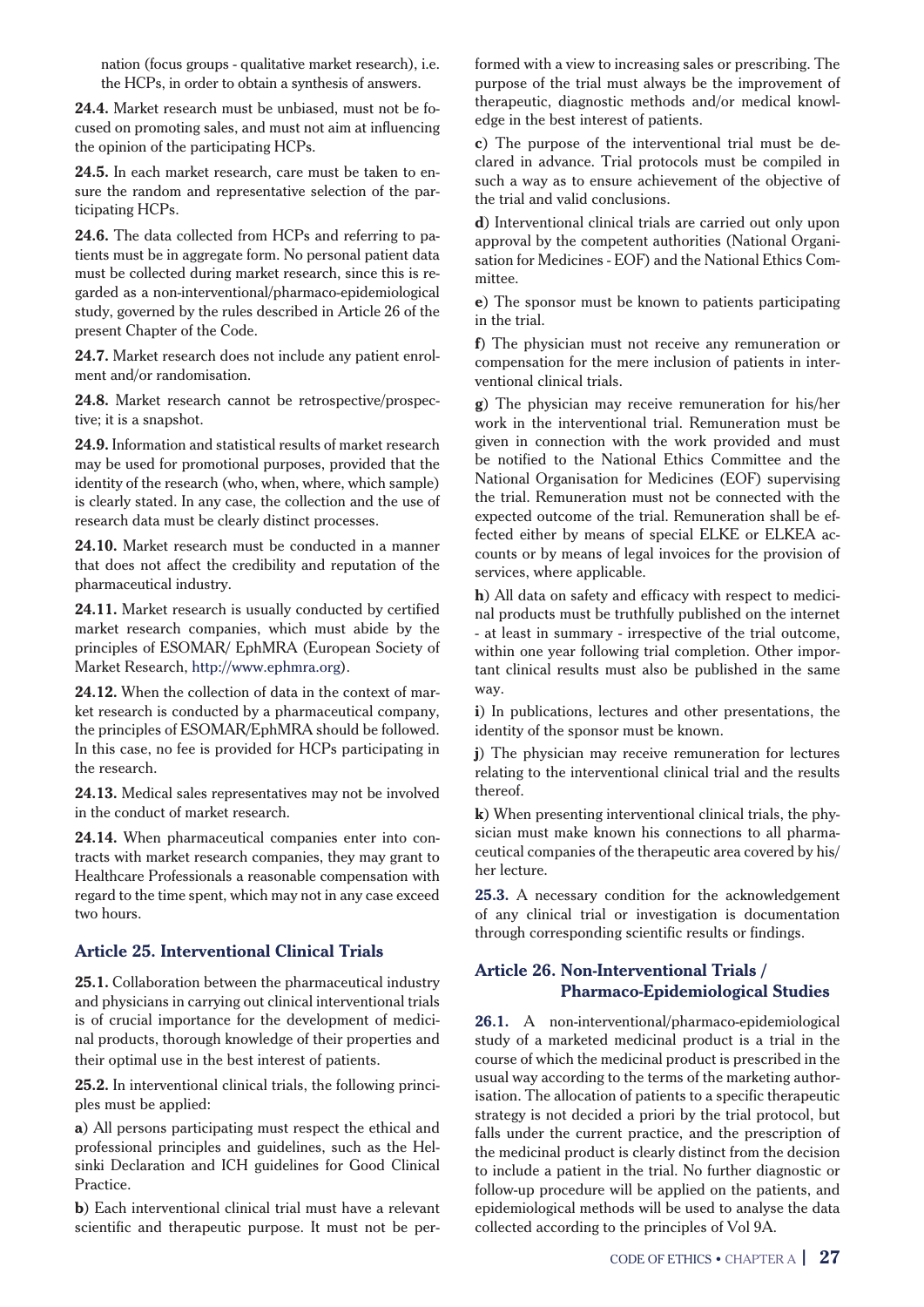**26.2.** Non-interventional/pharmaco-epidemiological studies for medicinal products of prospective or retrospective nature, involving the collection of patient data by a HCP or under his/her authorisation or by groups of HCPs specifically for this trial, must comply with all the following criteria:

**a**) The trial is conducted for a scientific purpose.

**b**) (**i**) There is a trial protocol and (**ii**) there are written contracts between, on one hand, the HCPs and/or the institutions where the trial shall be conducted and, on the other hand, the pharmaceutical company which is sponsoring the trial, defining the nature of the services to be provided and the basis for compensation of such services under point (c) below.

**c**) Any compensation provided must correspond to the value of the service offered.

**d**) The trial protocol must be submitted for evaluation to the competent committees (scientific or ethics committees) and uploaded to an online registry of clinical trials, freely accessible by the public.

**e**) Confidentiality of personal data, including the collection and use of personal data, is subject to the provisions in force.

**f**) The trial must not constitute an inducement to prescribe, sell or supply a specific medicinal product.

**g**) The trial protocol must be approved by the scientific service of the pharmaceutical company, and the trial must be monitored by the scientific service of the pharmaceutical company, as described in Article 15 of the present Chapter of the Code.

**h**) Before the beginning of a trial, its basic characteristics must be recorded in a special registry freely accessible by the public.

**i**) Trial results must be analysed by the contracting pharmaceutical company or under its authorisation and the summaries of this analysis must be made available to the company's scientific service within a reasonable time period (as described above in the Article 15 of the Code). The said service must keep record of these reports for a reasonable period of time. The pharmaceutical company must send a brief report to all HCPs participating in the trial and must record it to a special registry of non-interventional/pharmaco-epidemiological studies. Should significant results for the benefit-risk assessment arise from the trial, the brief report must be promptly forwarded to the National Organisation for Medicines (EOF).

**j**) Medical sales representatives may not be involved in the conduct of the trial.

26.3. The only type of non-interventional/pharmacoepidemiological studies which will henceforth be submitted to EOF are the non-interventional post-authorisation safety/efficacy studies required by the competent authority either upon or later than the granting of the marketing authorisation and which are subject to EOF's prior approval.

**26.4.** To the extent practicable, pharmaceutical companies are encouraged to comply with Article 26.2 for all other types of trials covered by Article 26.1 of the present Chapter of the Code, including epidemiological trials and registries and other trials that are retrospective in nature. In any case, such trials are subject to Article 21 of the present Chapter of the Code.

**26.5.** Further details on the special Registry where the non-interventional/pharmaco-epidemiological trials shall be recorded, as well as on the criteria and conditions that must be fulfilled by the non-interventional/pharmaco-epidemiological trials are provided in Annex II of the present Code.

## **Article 27. Internet-Digital Applications**

**27.1.** There are various types of promotional material provided via the internet. The most frequently used types are the following:

- i. Websites
- ii. Digital presentation of «eDetailing» Promotion Forms
- iii. E-Newsletter/E-mailing to HCPs
- iv. Social Media

**27.2.** In any case, the current legislative and regulatory framework must be applied, as established by pharmaceutical laws and the relevant circulars of EOF, as well as legislation governing personal data protection and copyrights.

As for any type of promotional material, digital material must:

- i. Be subject to the standard procedures of each company, so as to be controlled/certified by the competent company departments (legal department approval may also be required, apart from the scientific department approval);
- ii. Be submitted to EOF, if it falls into the scope of the relevant provisions.
- iii. Below follows a detailed description of indicative management methods for each type of promotional material.

## **27.3. Websites Website types**

27.3.1. Websites of Pharmaceutical Companies addressed to the public

**a. The main corporate website** that can include the profile, history and news on the social activity of the company, as well as a list of products with the respective approved package leaflet.

It may also include texts informing the public on prevention and health issues, but it must not connect them with the respective medicinal products that might be offered and/or their package leaflets.

The material included must be primarily approved according to the internal procedures of the company. The same applies for any change or addition to the website.

The texts and pictures, as well as any material revision thereof, must be submitted to EOF in accordance with Circular 43631 /14-6-2012 (and its future amendments, if any) and comply with such Circular (see b(I) to b(VI) below).

**b. Websites of pharmaceutical companies including exclusively informative texts on prevention and health issues.** The texts and pictures, as well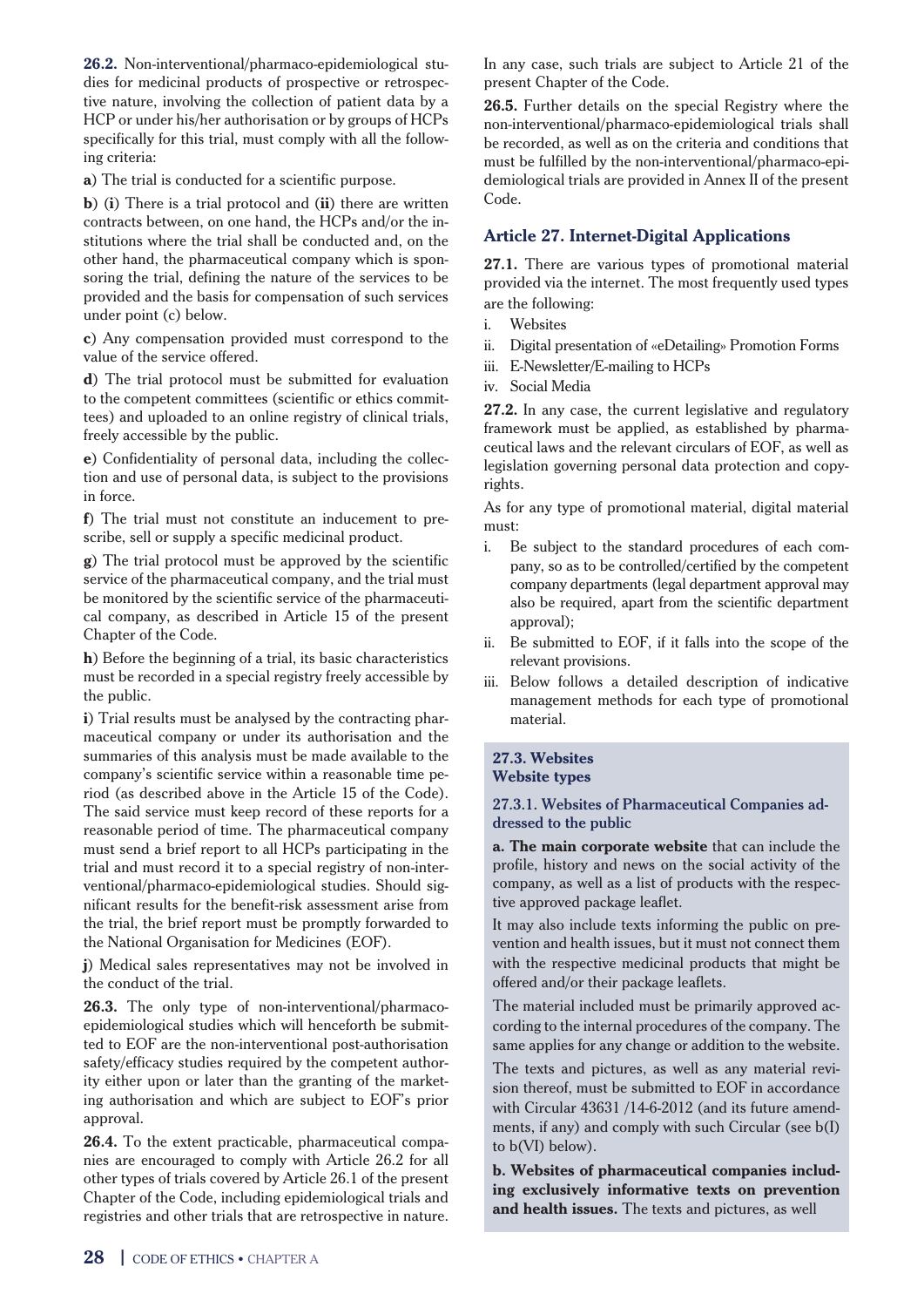as any material revision thereof, must be submitted to EOF in accordance with circular 43631 /14-6-2012 (and its future amendments, if any) and comply with such Circular i.e.:

Ι. There will be no direct or indirect promotion of medicinal products. Therefore, there will be no references to trade names and/or names of active substances of medicinal products, nor any references to therapeutic options connected to general pharmacological groups.

ΙΙ. Texts and information will be quoted in a neutral and objective manner with precise reference sources.

ΙΙΙ. A phrase to the following effect: "This is intended for general information purposes and is no substitute for advice from a physician or another competent HCP" will be included.

ΙV. The sources of the information included will be kept on record by each pharmaceutical company and be made available to EOF, upon request.

V. For reasons of transparency and responsibility, there will be clear reference of the pharmaceutical company responsible for providing the information. No disclaimer by the pharmaceutical company is permitted for the information included in the information campaign.

VI. The texts and graphs prepared will be signed by the physician of the pharmaceutical company in charge, whose name will be notified to EOF.

#### 27.3.2. Websites of Medical Societies addressed to the public, including texts for public information on health prevention-promotion issues and financially supported by a pharmaceutical company.

Texts and pictures, as well as any substantial updating thereof, must be submitted to EOF in accordance with Circular 43631 /14-6-2012 (and its future amendments, if any) and comply with such Circular. Medical Companies websites may include references to therapeutic options – but not any direct or indirect promotion of medicinal products – under the following conditions:

All currently available therapeutic options, pharmaceutical or not, applied alternatively or supplementary, must be mentioned (e.g. proper nutrition, exercise, surgical intervention, etc.).

Pharmaceutical options references must extend up to the level of the pharmacological group.

The name of the Medical Societies will be referred and, in a less conspicuous position, the name of the pharmaceutical company sponsoring the website.

As for the rest, the provisions laid down in points b(II) to b(IV)of the present section apply.

#### 27.3.3. Websites exclusively addressed to HCPs and concerning medicinal products supplied with or without prescription and/or other scientific issues

Measures must be adopted in order to ensure that only those professionally dealing with heath issues will have personal access via a user name and a password.

Access details may be granted to a specific HCP population, fully controlled by the pharmaceutical company or, alternatively, registration at the website must be permitted, so as to enable periodic qualitative credibility control of the system by the pharmaceutical company.

In any case, the material included in such corporate websites must be primarily approved in accordance with the internal procedures of the company, as is the case with the promotional material. The same applies for any change or addition to the website.

The material posted must comply with the respective provisions on the promotion of medicinal products (case law and Article 11 of the present Chapter of the Code), be certified by the company's Scientific Department and be notified to EOF 8 days after the date it is first posted.

The approved SPC of the products must be accessible, posted in a visible place on the website and updated after every revision.

In addition, attention is drawn to the following:

a) In the case of interactive communication with the HCPs and collection of personal data, this must be performed in accordance with the applicable legislation and with the consent of the HCPs (a relevant record must be kept by the pharmaceutical company).

b) In the case of accompanying questions digitally recorded with free text fields and, if these fields fall into the category of market research, they must be approved in accordance with the respective clause of the present Chapter of the Code.

c) Special care must be taken to ensure pharmacovigilance and adverse reaction reporting – within the time periods provided for by the law, as appropriate – through the special platform and the yellow card, either in printed or in digital form. Clear indication of the contact details of the respective pharmacovigilance department is required.

d) Copyright protection, when content is used whose copyrights are not owned by the person in charge of the website.

e) If the website offers a functionality that qualifies as a medical technology product; the relevant legislation must be taken into account.

f) If links to other (third-party) websites are included, the user must be clearly informed that he/she is led away from the company's website.

g) For the use of website cookies, permitted only with the user's consent and after he/she is properly informed according to the legislation in force (excluding the cases set out in Opinion 4/2012 of the Working Party of Article 29, EU Directive 95/46).

#### **27.4. Digital presentation of Promotional Material "eDetailing"**

**27.4.1.** eDetailing is the presentation of digital promotional material - or eDetails - via electronic media (including, but not limited to, the Web, CDs, Videos, Webcasts, tablet PCs, Smartphones) to HCPs in the context of promotion and provision of information.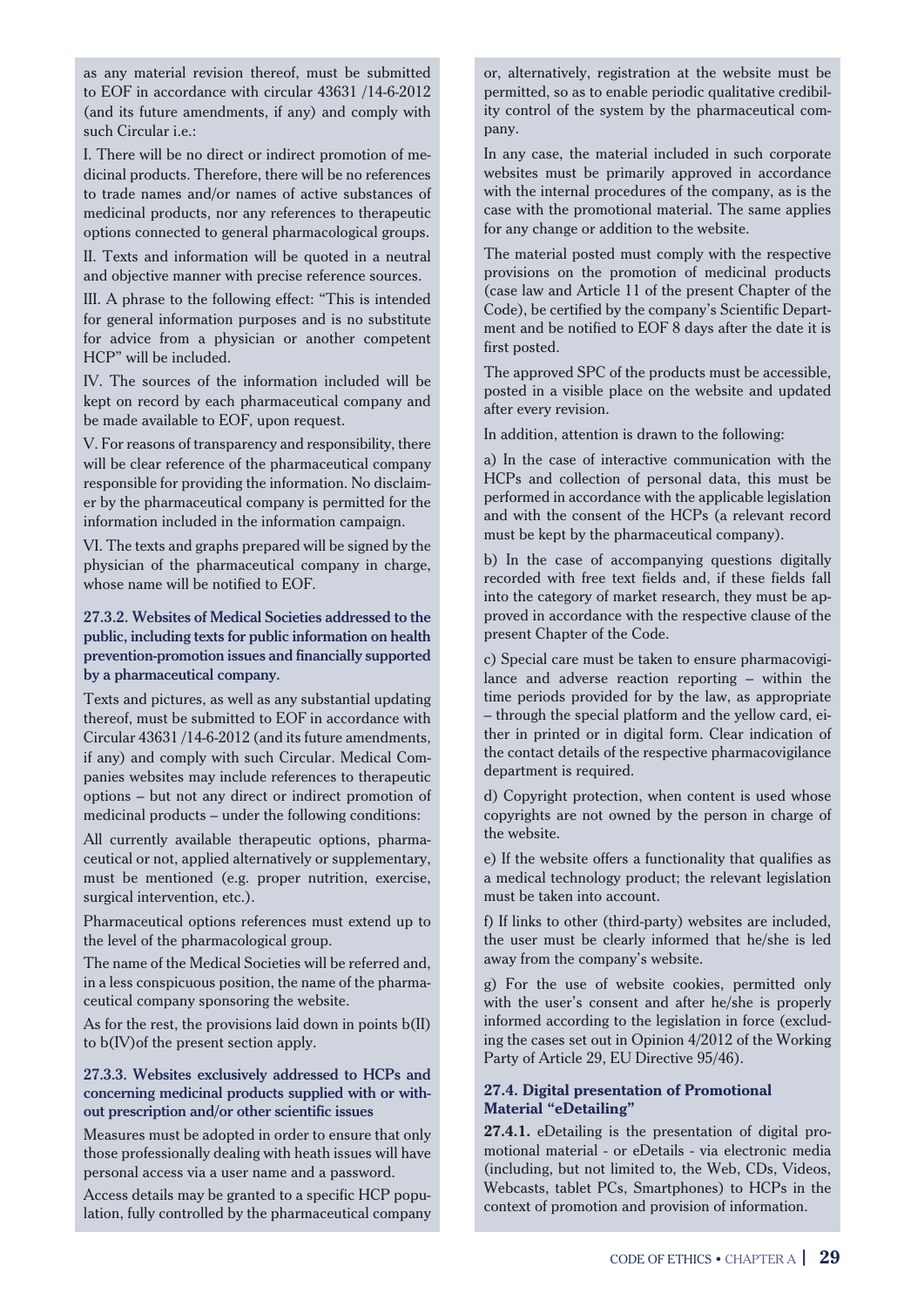**27.4.2.** eDetails must be sent only to those categories of HCPs who need them or that are concerned or for whom they are purported. Pharmaceutical companies are obliged to regulate the distribution frequency of eDetails in a manner that corresponds to the need for essential information.

**27.4.3.** eDetails follow the certification procedure set out in Article 11 (Certification of Promotional Material) of the present Chapter of the SFEE Code and submission to the National Organisation for Medicines, as described in Article 11 of the present Chapter of the Code, can be performed digitally through the Web or digital storage media.

**27.4.4.** During the conduct of eDetailing activities, care must be taken: (a) to treat any sensitive personal data in accordance with the applicable laws; (b) to ensure pharmacovigilance in the case of accompanying questions digitally recorded with free text fields; (c) to respect copyrights when the marketing authorisation holder of the medicinal product is not the copyright owner of content used; (d) to consider the case that the eDetail might be characterised as a medical device; (e) to ensure clear communication with the pharmacovigilance department of the marketing authorisation holder of the medicinal product; and f) in case the eDetail can be characterised as a promotional gift in the sense of Article 14 of the present Chapter of the Code (Informational and Educational Material and Medical Use Material).

**27.4.5.** For the purposes of safeguarding transparency and trust in the medical sales representative profession, the following rules must be observed:

- i. The approval of the promotional material included in the electronic media (iPad, iPhone, etc.) must comply with Chapter VIII of Ministerial Decision ∆ΥΓ 3α/Γ.Π 32221 (Government Gazette 1049/Β/29.4.2013) implementing Directive 2001/83 as amended, the respective article of the present Chapter of the SFEE Code of Ethics and the relevant circulars of EOF.
- ii. The Marketing Authorisation Holder must have ensured that the electronic material "locks", so as to avoid potential connection with the HCP's electronic devices and sharing of non-approved material.
- iii. The Marketing Authorisation Holder must also take all necessary measures to:
- prevent free access to websites during the promotional visit;
- Þ prevent downloading of non-approved material and provision thereof to the HCP;
- iv. ensure that the promotional material contained in the electronic media indicates in readily visible and accessible part of the first/home page the latest Summary of Product Characteristics (SPC), which may become available to the HCP upon request;
- v. ensure, if the promotion involves the provision of gifts or software applications, that these comply with the respective article of the present Chapter of the SFEE Code of Ethics;
- vi. keep record of the electronic promotional material in accordance with the internal archiving procedures of the Marketing Authorisation Holder.
- vii. The procedure for submitting electronic promotional material to EOF remains the same. Electronic submission is encouraged.
- viii. EOF reserves the right to perform ex officio or unscheduled audits on the electronic promotional material.

## **27.5. E-Newsletters/E-mails to HCPs**

#### **27.5.1. Upon the request of the HCP**

Please refer to the respective section of this manual on Medical Information (article 4 of the present Chapter of the Code).

## **27.5.2. Unsolicited (on the initiative of the pharmaceutical company)**

#### GENERAL

The regular supply of information tof HCPs via e-mail on the initiative of pharmaceutical companies is permittted provided that (general requirements applying to Articles 2.Α & 2.Β below):

- i. The recipient HCPs have consented in writing or electronically to receive such type of information by e-mail or by any other medium (the nature of information and the type of the medium must be stated in the written consent). Consent documents are kept on record.
- ii. The pharmaceutical company observes all obligations with regard to personal data.
- iii. Messages sent include an opt out feature, so that if the HCP no longer wishes to receive such information, he/she can be removed from the mailing list.
- iv. In the case of interactive messages, i.e. where the HCP can reply, care must be taken to ensure appropriate collection, recording and reporting of queries. If this is not possible, the dispatch must be performed in a manner that prevents replies (no reply).
- v. In all messages, the recipient must be clearly informed that the specific message is exclusively addressed to HCPs, he/she receives it because he/she has agreed to and that the pharmaceutical company may not be held liable for the dispatch of the message to non-HCPs. The type of dispatch must be carefully planned beforehand by the pharmaceutical company.
- vi. Pharmaceutical companies are required to regulate the frequency of eNewsletters in a manner corresponding to the need for essential information per therapeutic category.

#### **27.5.3. From the Scientific/Medical Affairs Department**

The periodic dispatch of messages including **literature updates on** the initiative of pharmaceutical companies may be performed only by the scientific/medical affairs department following internal approval by the head of that department in accordance with the standard procedures of each pharmaceutical company.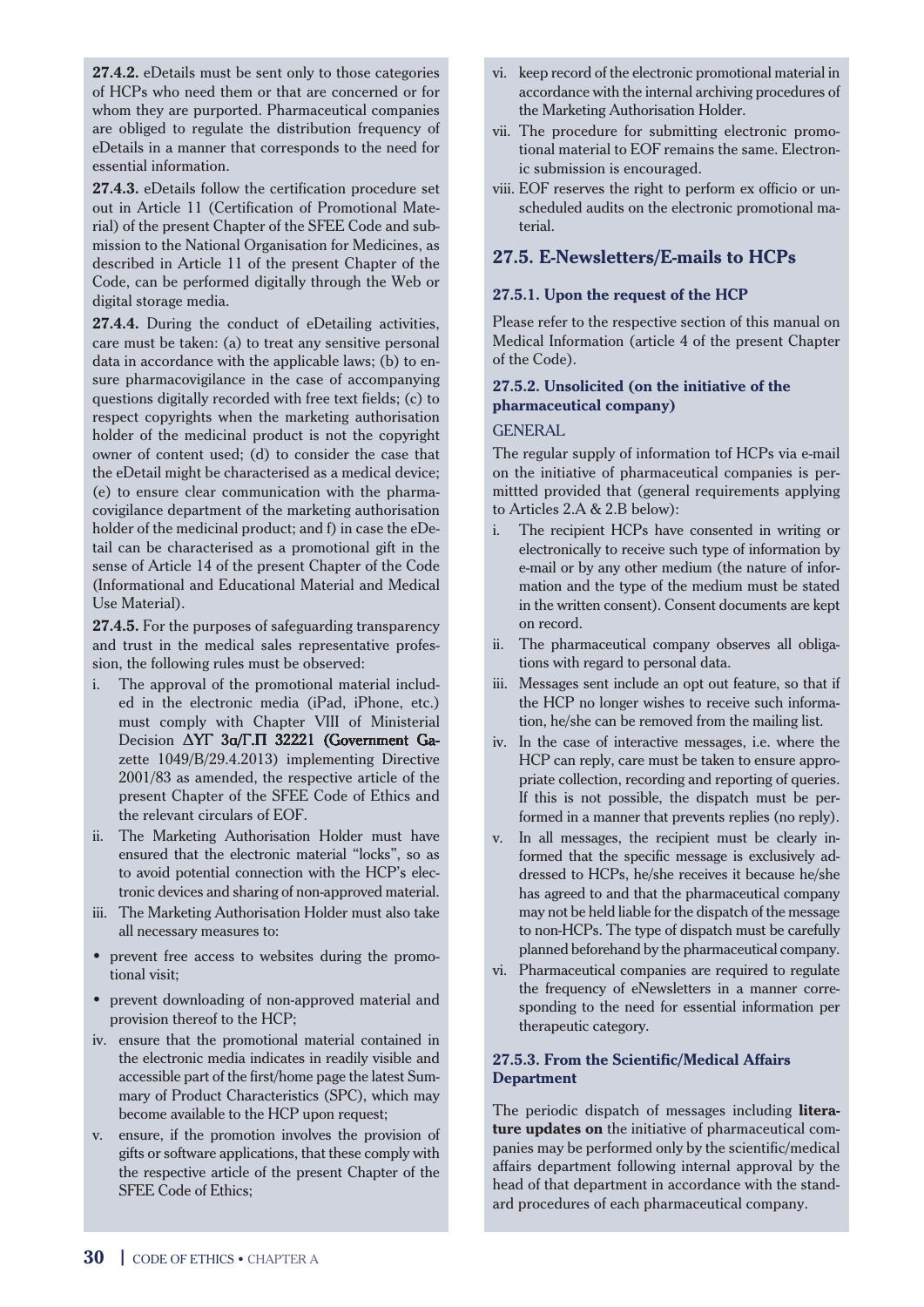The content of the eNewsletter must refer to data on a disease and the approved medicinal products of each company and not to data on competitors' products.

The unsolicited dispatch of literature updates regarding uses outside the indications stated in the package leaflet is not permitted. Such literature update is only permitted as a reply to a question formally asked by an HCP and documented by the company and may only be performed by the Medical Information or the Medical Affairs Department (see previous section).

Treating physicians may further request and obtain the full publication, subject to all relevant legislative and regulatory requirements.

In any case, the procedure for the acquisition of the rights on the articles sent must be followed, depending on their use.

#### **27.5.4. From the Marketing Department**

All messages sent by the Marketing Department constitute eDetailing promotional material (medical information) and the provisions of the respective article of the Code shall apply.

**Medical information** messages may be sent by the Marketing Department, provided that all requirements applicable for promotional material are met (including consistency with the indications, certification by the scientific/ medical affairs department of the company and notification to EOF within 8 days from their first dispatch).

**In any case, the procedure for the acquisition of the rights on the articles sent must be followed, depending on their use.** 

#### **27.6. Social Media**

#### **27.6.1. Using social media – Facebook and Twitter**

The use of social media is continuously growing and both consumers and HCPs use these channels as means of information for health-related issues.

Social media such as Facebook and Twitter enable pharmaceutical companies to establish interactive communication with a wide public of consumers and HCPs and can prove very effective information and communication tools. Nevertheless, the use of social media must be examined carefully in terms of quality assurance and validity and purpose of the information provided.

#### **27.6.2. KEY PRINCIPLES FOR THE MANAGEMENT OF POTENTIAL RISKS ENTAILED BY THE USE OF SOCIAL MEDIA**

#### **Social media management:**

i. In any case, the decision to create corporate Facebook pages/ Twitter accounts and the approval of their content must go through the internal approval procedure of each company by an authorised team comprising members from all departments involved (e.g. Medical Affairs, Pharmacovigilance, Marketing, Compliance, Legal Department, E-business, Communications), so as to ensure the quality and validity of the information transmitted outwards in

accordance with the principles of the present Chapter of the SFEE Code of Ethics for the promotion of medicinal products, as well as with the applicable legislative provisions on information and promotion of medicinal products to healthcare professionals by pharmaceutical companies and on public information with regard to diseases.

- ii. Only the staff authorised by the management of each company to conduct external communications (e.g. members of the Communications Department) may contact consumers or HCPs on behalf of the company via Facebook or Twitter.
- iii. Facebook pages/ Twitter accounts of pharmaceutical companies must be created via a Facebook profile/ Twitter account for professional and not for personal use.
- iv. An alternate "administrator" must be appointed for every pharmaceutical company officer authorised to manage the company's Facebook pages/ Twitter accounts, so as to ensure constant compliance with the principles, procedures and standards governing the use of Social Media.
- v. Corporate Facebook pages and Twitter accounts must be constantly updated and any pages inactive for a period exceeding 6 months must be deactivated by the main administrator.

#### **27.6.3. Transparency assurance:**

- i. All corporate Facebook pages and Twitter accounts must clearly state their association with the respective company via the name of the page/account or the use of a brand/corporate logo.
- ii. Third parties who may communicate on behalf of a company must accompany their communication with a disclaimer notice, approved by the legal department of the company.

#### **27.6.4. Approved Content and Disclaimer Notice:**

- i. Any communication material used in social media which concerns pharmaceutical products must be approved through the standard approval procedures of each company and must be governed by the principles of Article 4 (Medical Information addressed to healthcare professionals) of the present Chapter of the Code.
- ii. Any communication material used in social media aimed at informing the public on diseases must comply with EOF Circular No. 43631/14.06.2012.
- iii. The communication of information not included in the approved indications of the medicinal products is prohibited.
- iv. All corporate Facebook pages and Twitter accounts must be submitted along with their content to EOF for approval before publication, and EOF will, in turn, notify its approval or not within 30 days.
- v. All corporate Facebook pages and Twitter accounts must include clear instructions explaining the manner in which Adverse Effects must be reported, as well as the contact details of the respective Pharma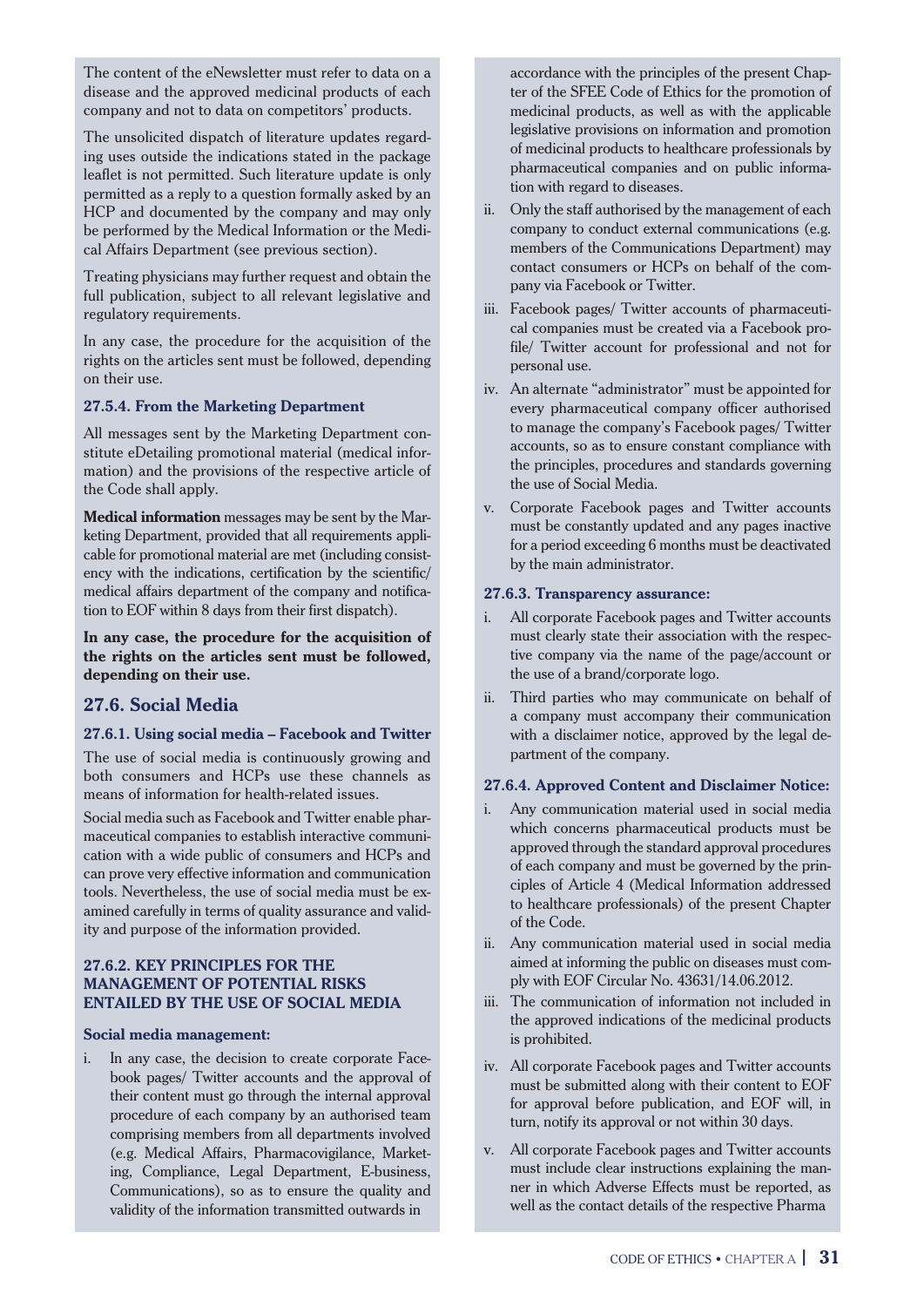covigilance Department of the Marketing Authorisation Holder of the medicinal product.

vi. Corporate Facebook pages/ Twitter accounts must include a "Terms of Use" statement, approved by the Legal Department, substantially in the form of the following template:

## **27.6.5. TERMS OF USE FOR FACEBOOK/ TWITTER**

The company [ ] follows Facebook/Twitter rules, as well as its own rules for the posting of information and comments. The company [ ] reserves the right to remove comments, graphs, videos, pictures and any other content which:

- i. is defamatory;
- ii. violates the copyrights of another party;
- iii. promotes illegal actions;
- iv. is misleading;
- v. contains offensive, improper, disrespectful or threatening comments;
- vi. is spam or intends to technically disrupt this page;
- vii. provides non-approved medical information;

viii. is irrelevant with the subject matter.

The company [ ] reserves the right to restrict access to this page to any person who repeatedly makes comments that fall into the above categories.

The company [ ] is not responsible for the validity of any views, information, advice or comments on this page, which have not been directly communicated by the company.

In case an adverse effect due to the use of a medicinal product occurs, it is highly recommended that the patient inform his doctor and contact the pharmaceutical company pharmacovigilance department.

#### **27.6.6. Reporting Adverse Effects**

All corporate Facebook pages and Twitter accounts must be checked at least every 24 hours, 7 days a week, for possible reporting of adverse effects and violation of the terms of use.

#### **27.7. Personal Data**

- i. When personal data are collected, the consent of the persons to whom the personal data refer must be obtained through the consent application provided by Facebook and Twitter, and the manner in which such data will be used by the company must be clearly explained.
- ii. Any Personal Data collected via Facebook or Twitter must be handled in accordance with the applicable law and the internal procedures of pharmaceutical companies.

## **Article 28. Compliance with the Principles of the Code**

For all their activities falling within the scope of application of the present Chapter of the Code, pharmaceutical companies are obliged to ensure compliance with the provisions thereof.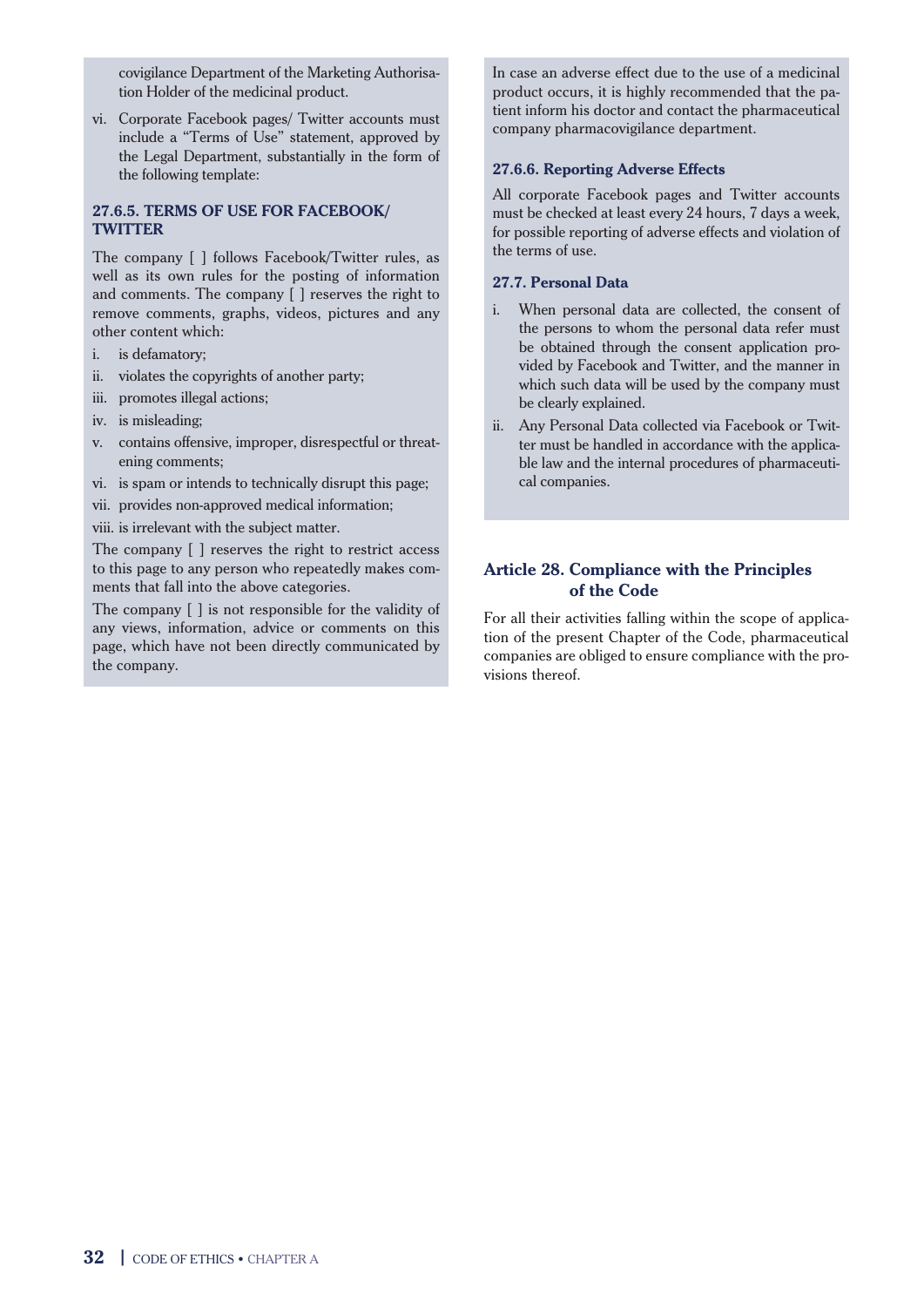## CHAPTER Β

## DISCLOSURE OF TRANSFERS OF VALUE BY PHARMACEUTICAL COMPANIES TO HEALTHCARE PROFESSIONALS AND HEALTHCARE ORGANISATIONS

## **A. INTRODUCTION**

**A.1.** Healthcare Professionals (HCPs) and Healthcare Organisations (HCOs) with whom pharmaceutical companies work, provide the pharmaceutical industry with valuable, independent and expert knowledge derived from their clinical and scientific experience. This expertise makes an important contribution to the industry's efforts to improve the quality of patient care, with benefits for individuals and society at large. Healthcare Professionals and Healthcare Organisations should be fairly compensated for the legitimate expertise and services they provide to the industry.

**A.2.** Medicinal products developed by the industry are complex products designed to address the needs of patients. In parallel, the pharmaceutical industry supports the education of HCP about medicines and the diseases they treat, to the benefit of patients. The pharmaceutical industry sponsors high-calibre scientific events for the education of HCPs and the exchange of knowledge among HCPs and e industry..

**A.3.** SFEE believes that interactions between the pharmaceutical industry and HCPs have a profound and positive influence on the quality of patient treatment and the value of future research. At the same time, the integrity of the decision of a HCP to prescribe a medicine is one of the pillars of the healthcare system. SFEE recognises that interactions between the industry and HCPs can create the potential for conflicts of interest. Consequently, SFEE adopted the present Chapter of the Code of Ethics and other guidelines (reflected in the relevant Q&As) to ensure that these interactions meet the high integrity standards that patients, the state and other stakeholders expect.

**A.4.** In the context of the European Commission initiative on Ethics and Transparency in the pharmaceutical sector, the industry's self-regulation must respond to the growing need of society for more integrity and transparency, in order to continue to be effective.

**A.5.** This Chapter of the Code in compliance with the current legislation in force, requires the detailed disclosure of the nature and size of any transfer of value to HCPs and HCOs. In this manner, SFEE aims to ensure transparency and build confidence in the relationships of its member pharmaceutical companies with HCPs and HCOs.

**A.6.** This Chapter of the Code shall take effect from 1 January 2016, starting with the disclosure of transfers of value made during the calendar year 2015.

#### **B. SCOPE OF THE CODE**

**B.1.** The present Chapter of the Code governs the disclosure of transfers of value effected by pharmaceutical companies (whether resident in Greece or abroad) to HCPs and HCOs resident in Greece. The present Chapter applies in parallel with Chapter A of the Code and the "SFEE Code of Ethics for the Relationships between Pharmaceutical Companies and Patient Associations".

**B.2.** Consequently, it applies to all SFEE member companies. Pharmaceutical companies which are not members of SFEE may voluntarily adhere to this Chapter of the Code, if they so wish, by submitting a declaration to this effect to the President of SFEE. Such companies will be set out in a separate list, which shall be updated regularly and shall constitute part of the Code. All the provisions of this present Chapter of the Code shall fully apply to the said companies.

**B.3.** The definitions at the end of this Chapter constitute an integral part of the Code.

## **C. Definitions used in Chapter B regarding the Disclosure of Transfers of Value by Pharmaceutical Companies to Healthcare Professionals and Healthcare Organisations**

#### **C.1. Donations and Grants**

Collectively, means donations under the meaning of article 16 Chapter A of this present Code, and grants (either cash or benefits in kind) for the promotion of prescription and non-prescription medicinal products.

#### **C.2. Events**

All promotional, scientific or professional meetings, congresses, conferences, board meetings, symposia and other similar events that are not associated with Research & Development (including, but not limited to type A, B, C & D events in accordance with EOF Circulars, as applicable from time to time, on scientific events) organised or sponsored by or on behalf of a company (Articles 17, 18 and 19, Chapter A of this Code).

#### **C.3. Healthcare Professionals (HCPs)**

Any natural person that is a member of the medical, dental, pharmacy or nursing profession or any other person who, in the course of his or her professional activities. may prescribe, purchase, supply or administer a medicinal product and whose primary practice, principal professional address or place of incorporation is in Greece. For the avoidance of doubt, the term "Healthcare Professional" includes: (i) any official or employee of a government agency or other organisation (whether in the public or in the private sector) that may prescribe, purchase, supply or administer medicinal products and (ii) any employee of a SFEE Member Company whose primary occupation is that of a practising HCP. This latter category excludes: (a) all private physicians having a lasting collaboration with a SFEE member company SFEE under an employment contract, an agency contract agreement or contract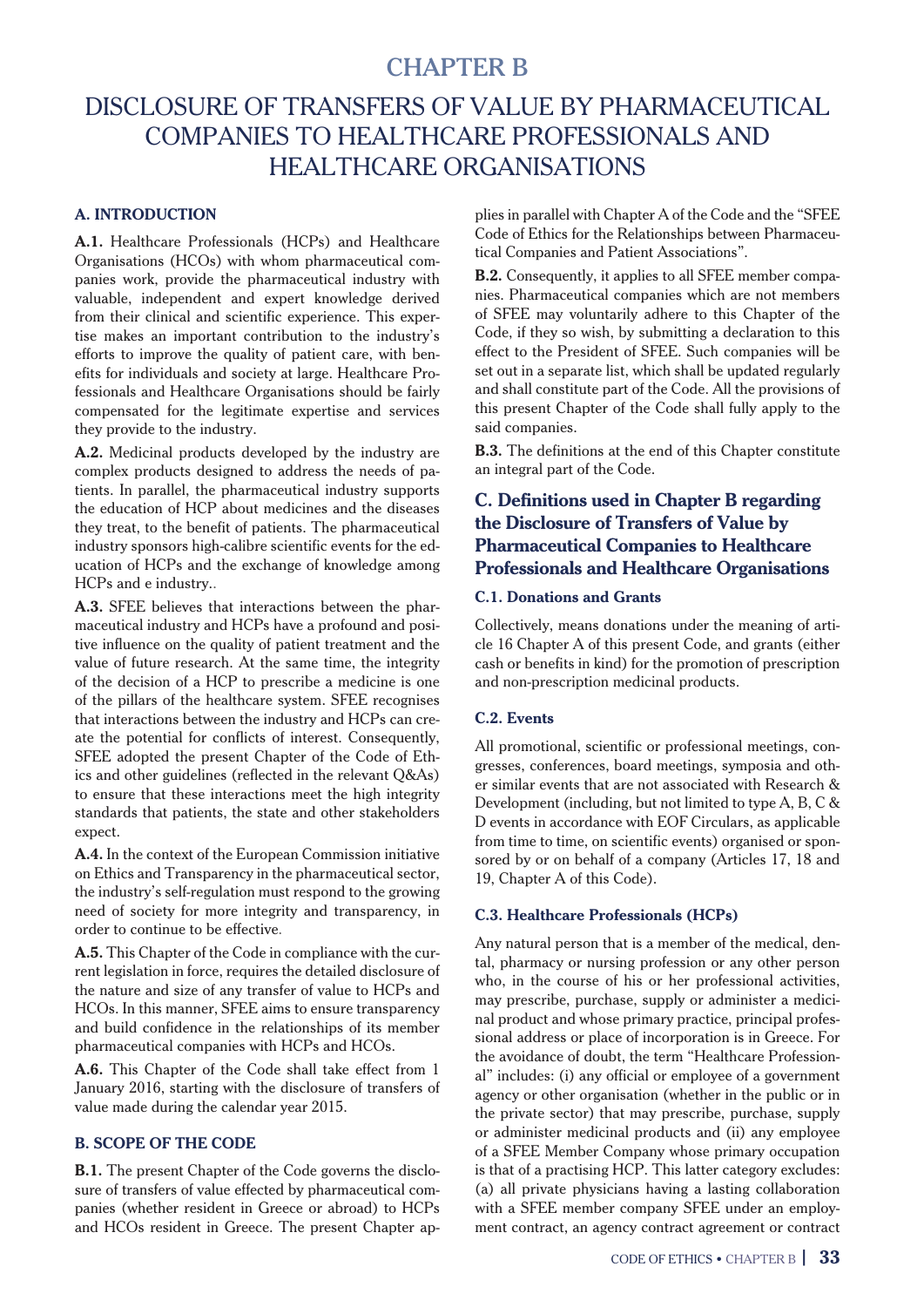for work; and (b) all wholesalers or distributors of medicinal products.

## **C.4. Healthcare Organisations (HCOs)**

Any legal person:

- (i) that is a healthcare, medical or scientific association (scientific society or an association of HCPs) or healthcare organisation (irrespective of the legal or organisational form), such as a hospital, clinic, foundation, university or other educational institution or learned society of any type (e.g. NGOs) sponsored by pharmaceutical companies (except for patient associations within the scope of the SFEE Code of Ethics on the Relationships between Pharmaceutical Companies and Patient Associations), which has registered office or is active in Greece; or
- (ii) through which one or more HCPs provide healthcare services, including private Primary Healthcare Providers (Presidential Decree 84/2001, Gov. Gazette 70/A/10.4.2001).

## **C.5. Medicinal Products**

Medicinal products as used in this Code are those products specified in Article 2 of Ministerial Decision ∆ΥΓ3α/ ΓΠ32221/29.4.2013 (Gov. Gazette 1049/B/2013) as currently in force, including immunological medicinal products, radiopharmaceuticals and medicinal products derived from human blood or plasma, for which a marketing authorisation has been granted pursuant to Directive 2001/83/EC, as currently in force.

## **C.6. Recipient**

Any HCP or HCO whose primary practice, principal professional address or registered office is in Greece.

## **C.7. Service and Consultancy**

Education/Training (in-house for company employees or externally to other HCPs), advisory boards Committees (advisory boards or pharmaco-economics expert panels), speeches/lectures, general consultancy (i.e. regarding medical information brochures, preparation of programmes for informing HCPs and/or the public on diseases).

The above term indicatively includes: education, article authoring, translation.

## **C.8. Research and Development transfers of value**

Transfers of value to HCPs or HCOs related to the planning or conduct of (i) non-clinical studies (*as defined in the OECD Principles on Good Laboratory Practice*); (ii) clinical trials (phase I, II, III & IV, as defined in Directive 2001/20/EC); and (iii) prospective non-interventional studies that are prospective in nature and that involve the collection of patient data from or on behalf of individual, or groups of, HCPs specifically for the study (Articles 25 and 26, Chapter A of this Code).

## **C.9. Transfer of value**

Any transfer of objects and rights, either in the form of fee for service or in the form of a grant for an educational/training activity. The definition includes all direct or indirect transfers of value, whether in cash, in kind or otherwise, made for promotional or other purposes, in connection with the development and sale of generic or branded medicinal products, intended exclusively for human use. **Direct** transfers of value are those made directly by a Member Company for the benefit of a Recipient. **Indirect** transfers of value are those made on behalf of a Member-Company for the benefit of a Recipient, where the Member-Company is known or can be identified by the Recipient.

## **Article 1. DISCLOSURE OBLIGATION**

**1.1***. General Disclosure Obligation.* Subject to the terms of the present Code, each Member Company shall document and disclose on their website and on the EOF website platform, within six months' by the end of each calendar year at the latest, individually by name all Transfers of Value it makes, directly or indirectly, to or for the benefit of a Recipient, as described in more detail in Article 3. The supervision of the above obligation falls within the competence of EOF.

**1.2***. Exclusion from the Disclosure Obligation*. Excluded from the scope of the disclosure obligation described in Section 1.1. of this Code are transfers of value that:

- i. are solely related to over-the-counter medicines;
- ii. are not listed in Article 3 of this Code, such as meals and drinks (see Article 19, Chapter A of the Code), medical samples (see Article 13, Chapter A of the Code) and medical utility items of insignificant value set out in Article 14, Chapter A of the Code; and
- iii. are part of ordinary course purchases and sales by and between pharmaceutical companies and HCPs engaging in the business of medicine trading (such as pharmacists, wholesalers) and/or HCOs, i.e. financial transactions within the distribution chain of medicinal products.

## **Article 2. FORM OF DISCLOSURE**

**2.1***. Annual Disclosure Cycle.* Disclosures shall be made on an annual basis and each reporting period shall cover a full calendar year (the "**Reporting Period**"). The first Reporting Period shall be the calendar year 2015 and the first disclosure shall take place in 2016.

**2.2***. Time of Disclosure.* Disclosures shall be made by each Member Company within 6 months after the end of the relevant Reporting Period and the information disclosed shall remain available in the public domain for a minimum of 3 years, unless the Law or the Hellenic Data Protection Authority defines a shorter or longer period after the time such information is first disclosed in accordance with Section 2.4.

**2.3***. Disclosure Template.* Subject to Section 2.4, disclosures shall be made using a standardised template which is consistent with the provisions of the present Chapter of the Code.

**2.4***. Platform of Disclosure.* Disclosures shall be made on EOF and each member company's website by every Member-Company in accordance with Section 2.5. and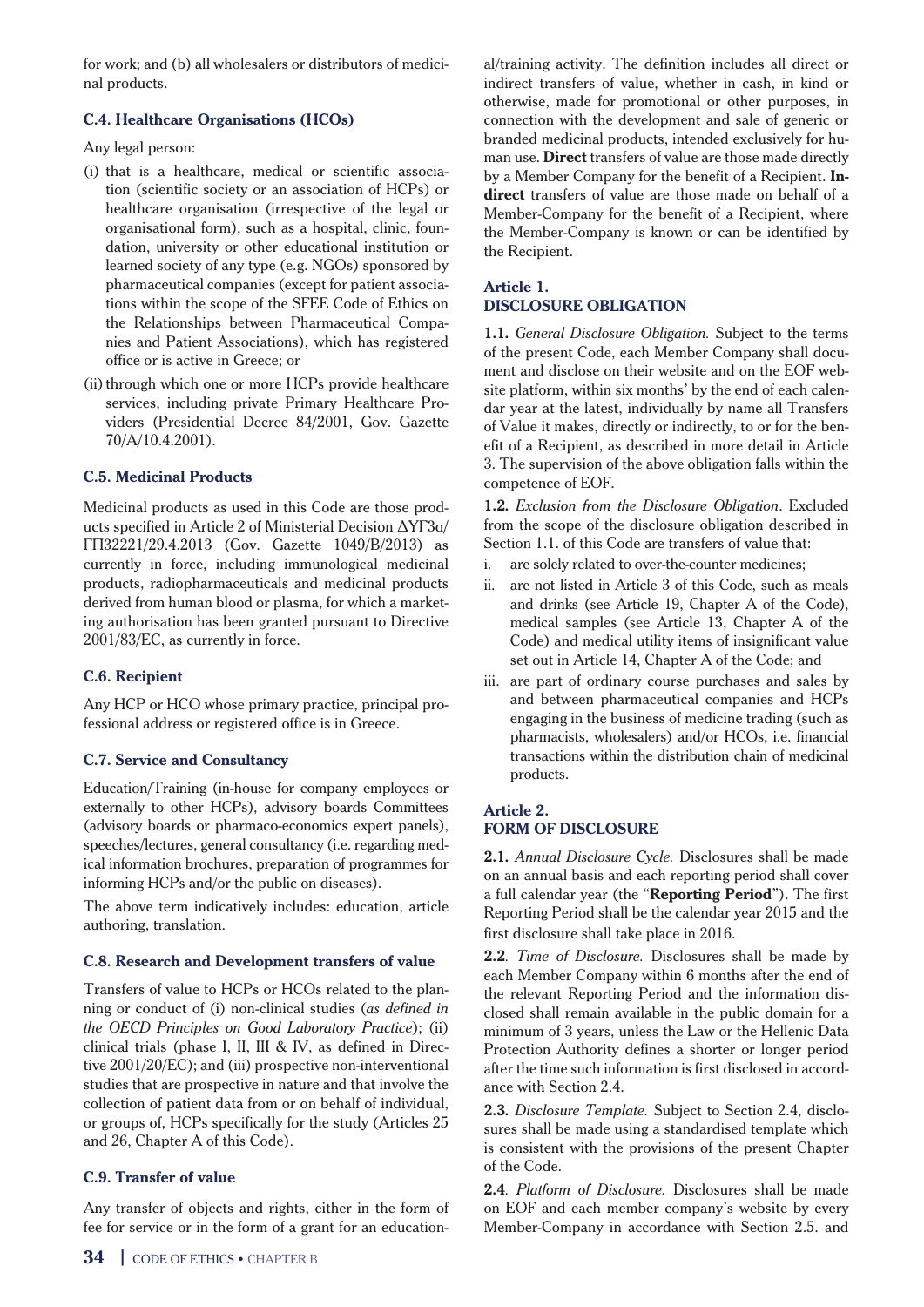shall be unrestricted and publicly available. Disclosure of all data shall be effected on 1 July of each year or on the first business day following that date, on EOF's and each member company's website platform.

**2.5.** *Applicable National Code*. Disclosures for all HCPs and HCOs resident in Greece shall be made pursuant to the present Code. If a pharmaceutical company is not resident or does not have a subsidiary or an affiliate in Greece, it shall disclose such transfers of value to HCPs or HCOs resident in Greece in a manner consistent with the current Greek legislation in force and this present Chapter of the Code.

**2.6.** *Language of Disclosure.* Disclosures shall mandatorily be made in the Greek language.

**2.7.** *Documentation and Retention of Records*. Each Member Company shall document all Transfers of Value required to be disclosed pursuant to Section 1.1. and maintain the relevant records of the disclosures made under this Code for a minimum of 5 years after the end of the relevant Reporting Period.

## **Article 3. INDIVIDUAL AND AGGREGATE DISCLOSURE**

**3.1***. Individual Disclosure.* Except as expressly provided by this Chapter of the Code, transfers of value shall be disclosed on an individual basis. Each Member Company shall disclose, on an individual basis for each clearly identifiable recipient (name, surname, and speciality), the amounts of transfers of value to such recipient in each Reporting Period which may be reasonably allocated to one of the following categories.

#### **3.1.1.** *Transfers of value to HCOs related to:*

**a. Donations and grants**: Any kind of donation or grant (either cash or benefits in kind) governed by with Article 16, Chapter A of the Code.

**b. Sponsorship of Events**: Sponsorships of events organised by HCOs or PCOs such as:

i. Group registration fees for HCPs (when participating HCPs are not selected by the sponsor, but by the organising entity); ii. Amount of sponsorship, as specified in agreements with HCOs or third parties appointed by an HCO to manage an event, provided that the sponsorship is not intended for a specific HCP.

**Note:** Any costs related to the participation of a HCP in a conference in a special capacity (speaker, moderator, etc.) referred to in the sponsorship agreement between the company and the organising entity of the event, shall be published on an individual basis by the sponsor company (after the signing of the relevant agreement), taking into account the relevant restrictions.

**c. Fees for service and consultancy.** Fees resulting from or related to contracts between Member Companies and HCOs, under which HCOs provide any type of services to a Member Company or any other type of funding not covered in other categories (e.g. fee for service and consultancy which is payable directly to a HCP). Fees, on the one hand, and on the other hand Transfers of Value relating to expenses agreed in the written agreement covering the activity will be disclosed as two separate amounts.

#### **3.1.2.** *Transfers of value to HCPs related to:*

**a. Events,** such as:

i. Registration fee

ii. Travel and accommodation expenses (*to the extent permitted by Article 19, Chapter A of the Code*).

**b. Fees for Service and Consultancy**. Fees resulting from or related to contracts between Member Companies and HCPs, under which HCPs provide any type of services to a Member Company or any other type of funding not covered in the previous categories. Fees, on the one hand, and on the other hand Transfers of Value relating to expenses agreed in the written agreement covering the activity will be disclosed as two separate amounts.

**3.2***. Aggregate Disclosure. Payments related to Research and Development activities. / Payments related to HCP refusing consent.* Transfers of value concerning Research and Development activities for each Reference Period shall be disclosed by each Member Company on an aggregated basis. Costs related to events that are auxiliary to activities falling within the scope of this section (e.g. investigator meetings) shall be disclosed on an aggregate basis.

**3.3***. Non Duplication.* Where a transfer of value required to be disclosed pursuant to Section 3.1. or 3.2. is made to an individual HCP indirectly via an HCO, such transfer of value shall only be disclosed once. Such disclosure shall be made on an individual basis, indicating the name of the HCO in accordance with Section 3.01(2).

**3.4***. Methodology.* Each Member Company shall publish a note summarising the methodology applied for the disclosure and identification of transfers of value for each category described in Section 3.1. The note, which shall include a general summary, shall describe the methodology applied and include the handling approach of multiyear contracts, VAT and other tax issues, currency issues and other issues related to the timing and amount of Transfers of Value for the purposes of the present Chapter of the Code.

## **Article 4. ENFORCEMENT**

**4.1***. Applicability and Sanctions.* The provisions of the present Chapter of the Code are binding on Member Companies. Non-compliance with such provisions shall entail the imposition of sanctions provided for in Section 4.2. below. Chapter C of the present Code on the complaints procedure shall apply by analogy.

**4.2.** *Sanctions.* The First-Instance Committee of Article 1, Chapter C (Compliance Monitoring Process) of the present Code, if, after examining an allegation/complaint received by it, rules that there is a violation of Articles 1, 2 and 3 of this Chapter B of the Code, may impose to the non-compliant SFEE member company- the following sanctions, which shall be enforced after the period for referring the case to the Second-Instance Committee has elapsed without effect or after the issuance of the decision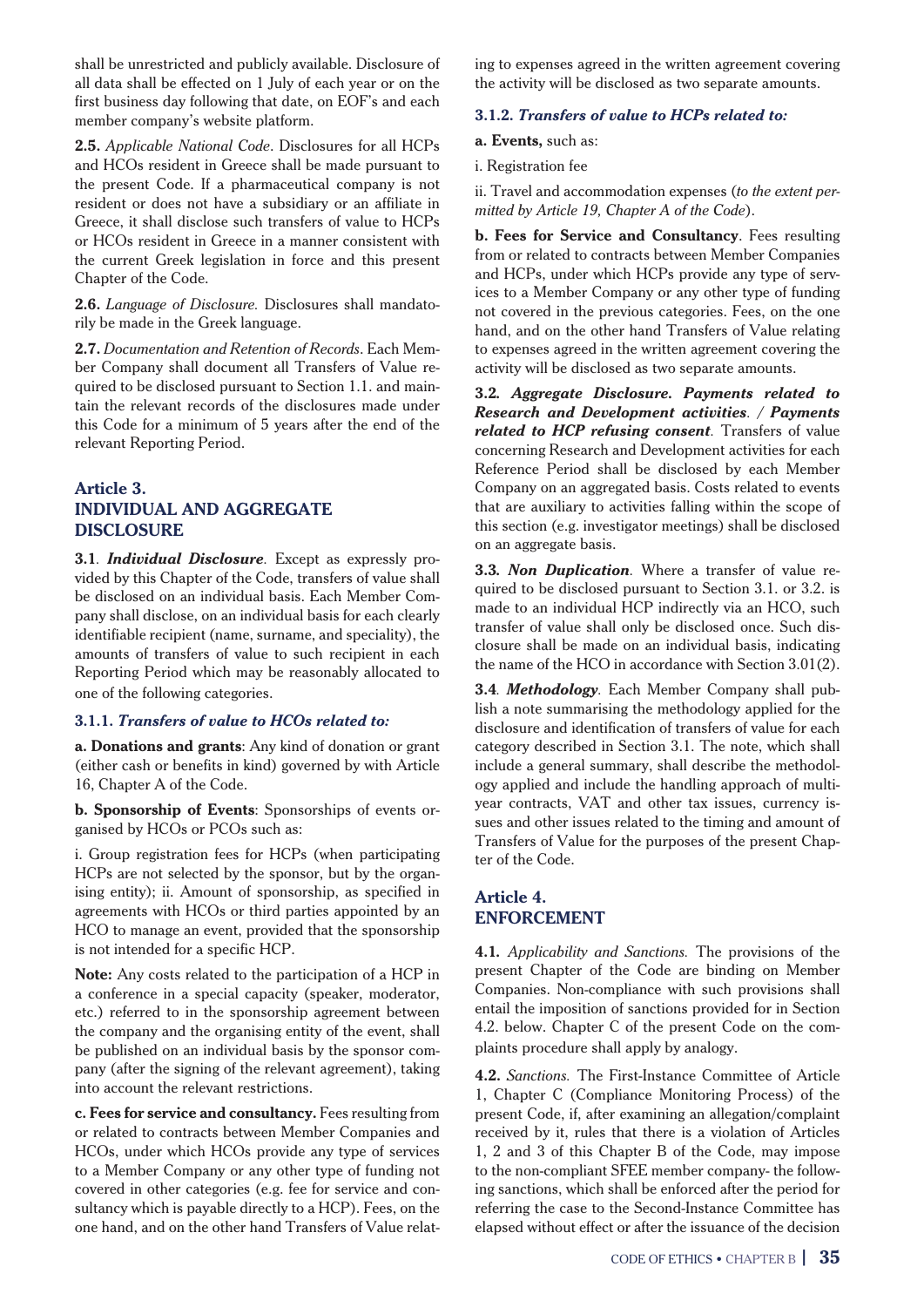of the Second-Instance Committee, unless the respondent accepts the violation or part thereof:

(a) Prompt publication of the text of the decision on SFEE's website.

(b) A financial penalty of up to EUR 25,000. This amount shall be deposited by the pharmaceutical company to a dedicated bank account held by SFEE. The Second Instance Committee of Article 1, Chapter C of the present Code may impose to a SFEE member company that does not comply with the decision of the First Instance Committee a financial penalty of up to EUR 50,000, further to the sanctions mentioned above. These amounts shall be deposited by the pharmaceutical company to a dedicated bank account held by SFEE, not later than 30 business days of the date of issuance of the decision.

In the event that the SFEE member company has not complied, or has not properly complied, with the sanction imposed on it by the Second Instance Committee, the Second Instance Committee shall meet upon request of the complainant and shall decide on further sanctions, which may amount up to three times the initially imposed sanction.

In the event that the SFEE member company still fails to comply with the decision of the Second Instance Committee, the latter shall refers the issue to the Disciplinary Board of SFEE, which may decide the expulsion of the member.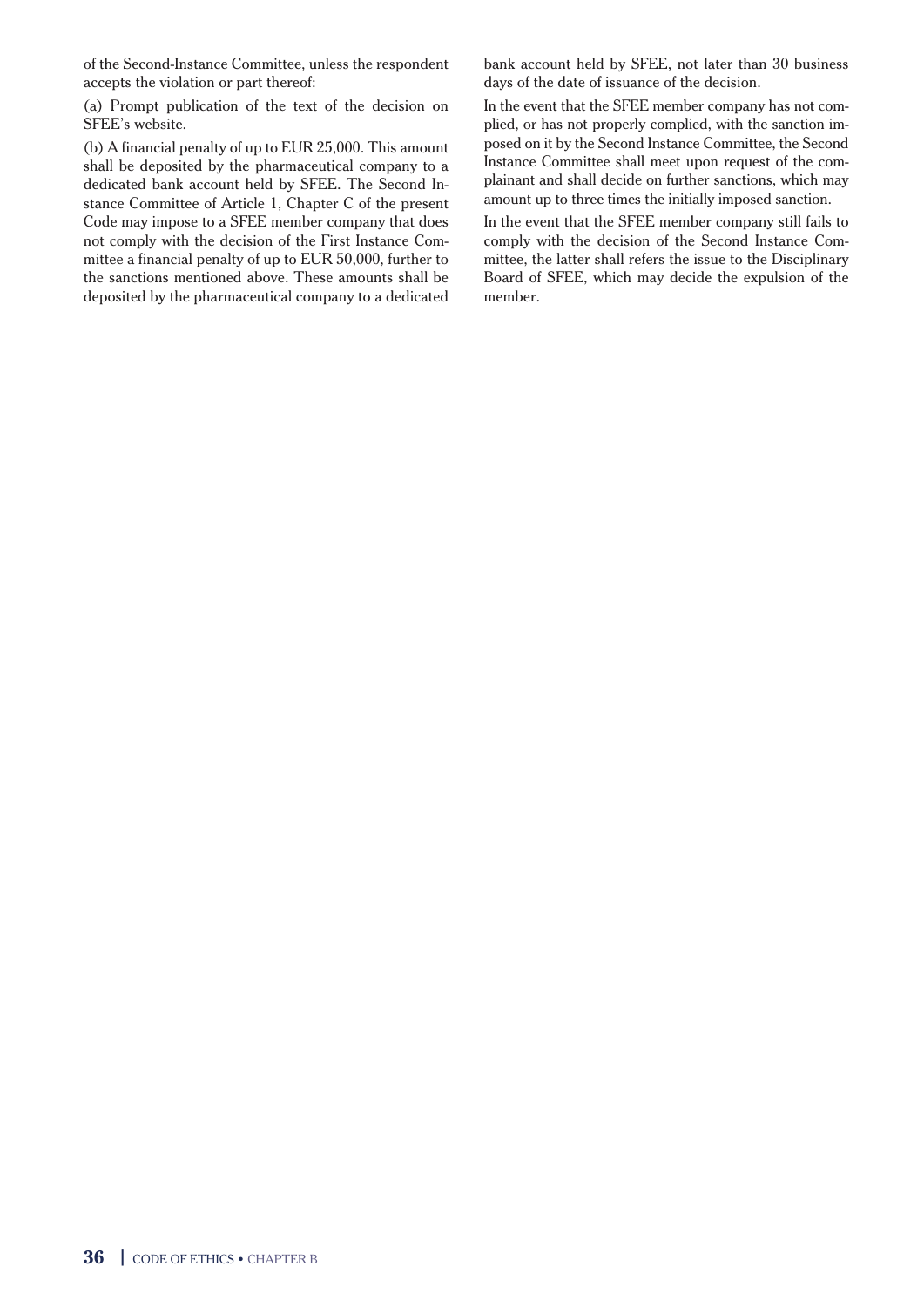## CHAPTER C COMPLIANCE MONITORING PROCEDURE

#### **Article 1. Introduction**

The bodies monitoring compliance with the present Code of Ethics are:

**1.1.** The First Instance Committee for Code Compliance, hereinafter referred to as the First Instance Committee, which examines allegations/complaints filed on two levels, as follows:

(a) A mediation procedure, where the First Instance Committee is represented by its Chairman and Secretary, acting at this stage as mediators for the amicable settlement of the dispute arising between the opposed parties.

(b) A procedure before the First Instance Committee in plenary session (discussion and decision on the allegation/complaint).

**1.2.** The Second Instance Committee for Code Compliance, hereinafter referred to as the Second Instance Committee, which reviews allegations/complaints following a decision of the First Instance Committee and application for referral filed by the interested parties.

**1.3.** The Disciplinary Board of SFEE, stipulated in Article 19 of the Statutes of SFEE, which addresses with cases of pharmaceutical companies referred to it upon request of the Second Instance Committee and can consider expulsion of the member company from SFEE.

#### **Article 2. Structure, Responsibilities and Complaints Procedure of the First Instance Committee**

**2.1.** Monitoring of compliance with Chapters A and B of the Code is entrusted to the First Instance Committee, which shall be competent to rule on allegations/ complaints about Code violations. In addition, it shall be responsible for any settlements or other arrangements in the context of compliance with the Code.

**2.1.1.** The First Instance Committee is assisted in its work by the competent Committee of the SFEE Code of Ethics and Transparency, which is responsible for providing advice, guidance and training on the stipulations of the Code. The term of office of the said committee is 18 months. In addition, it provides support both to the First Instance and to the Second Instance Committee for Code Compliance with regard to technical issues.

**2.1.2.** The Code of Ethics and Transparency Committee consists of 9 members and their alternates and is set up by decision of the Board of Directors.

**2.1.3.** In the context of compliance with the SFEE Code of Ethics, member companies can file complaints for any violation by mail, personally, or via e-mail at: complaints@ sfee.gr. Complaints may be named or anonymous. The legal department of SFEE will receive the complaints and ensure anonymity.

**2.1.4.** A complaint shall not be deemed anonymous if the complainant states his/her name but requests that it remain confidential.

**2.2.** The First Instance Committee is appointed by the Board of Directors of SFEE. The term of office of those of its members who are representatives of SFEE member companies is 18 months and may be renewed by decision resolution of the SFEE Board of Directors. The term of office of the other members of the First Instance Committee is 3 years and may be renewed by decision of the SFEE Board of Directors.

The First Instance Committee comprises:

- i. its Chairman, appointed by consensus of the Committee;
- ii. a lawyer, as Secretary;
- iii. two former General Managers of Pharmaceutical Companies;
- iv. a specialised Scientific Officer (external advisor);
- v. the respective alternates of regular members.

**2.3.** Pharmaceutical companies shall make every possible effort to settle disputes before filing an allegation/complaint to the First Instance Committee.

An allegation/complaint may be made by the following:

1. Any natural or legal person affected by the violation of the provisions laid down in Chapters A and B of the present Code is entitled to file an allegation/complaint before the First Instance Committee, which shall convene ad hoc and decide on the matter. Allegations/complaints may be named or anonymous. The identity of the complainant may be kept confidential, if he/she so wishes, and shall only be disclosed with his/her consent.

2. The SFEE Board of Directors may on its own initiative file an allegationcomplaint to the First Instance Committee, when a violation of the Code is brought to its attention.

3. The First Instance Committee may file an allegation/ complaint on its own initiative, when aviolation of the Code is brought to its attention.

4. Notwithstanding the above, it is possible to file an anonymous allegation/complaint at the discretion of the complainant.

5. Furthermore, it is possible to file an allegation/complaint directly at EFPIA offices in Brussels.

6. An allegation/complaint may also be filed by an EFPIA member Association of Pharmaceutical Companies.

**2.4.** Allegations/complaints under points 5 and 6 above shall be filed to the Legal Department of SFEE within a reasonable period of time, which may not exceed six months from the occurrence of the action that is the subject matter of the allegation/complaint.

As soon as it receives the anonymous complaint, the Legal Department of SFEE, shall promptly forwards it to the Chairman of the First Instance Committee, who, as a first approach, shall examine the anonymous complaint to ascertain if it is sufficiently precise or vague. Vague complaints shall be on record as non-cases.

If the complaint is sufficiently precise, the Chairman of the First Instance Committee shall gather the necessary factual evidence. The Chairman of the Committee, if he/ she deems it necessary, may request the assistance of a member of the 9-member Committee referred to in Article 2.1 in the collection of evidence. The company concerned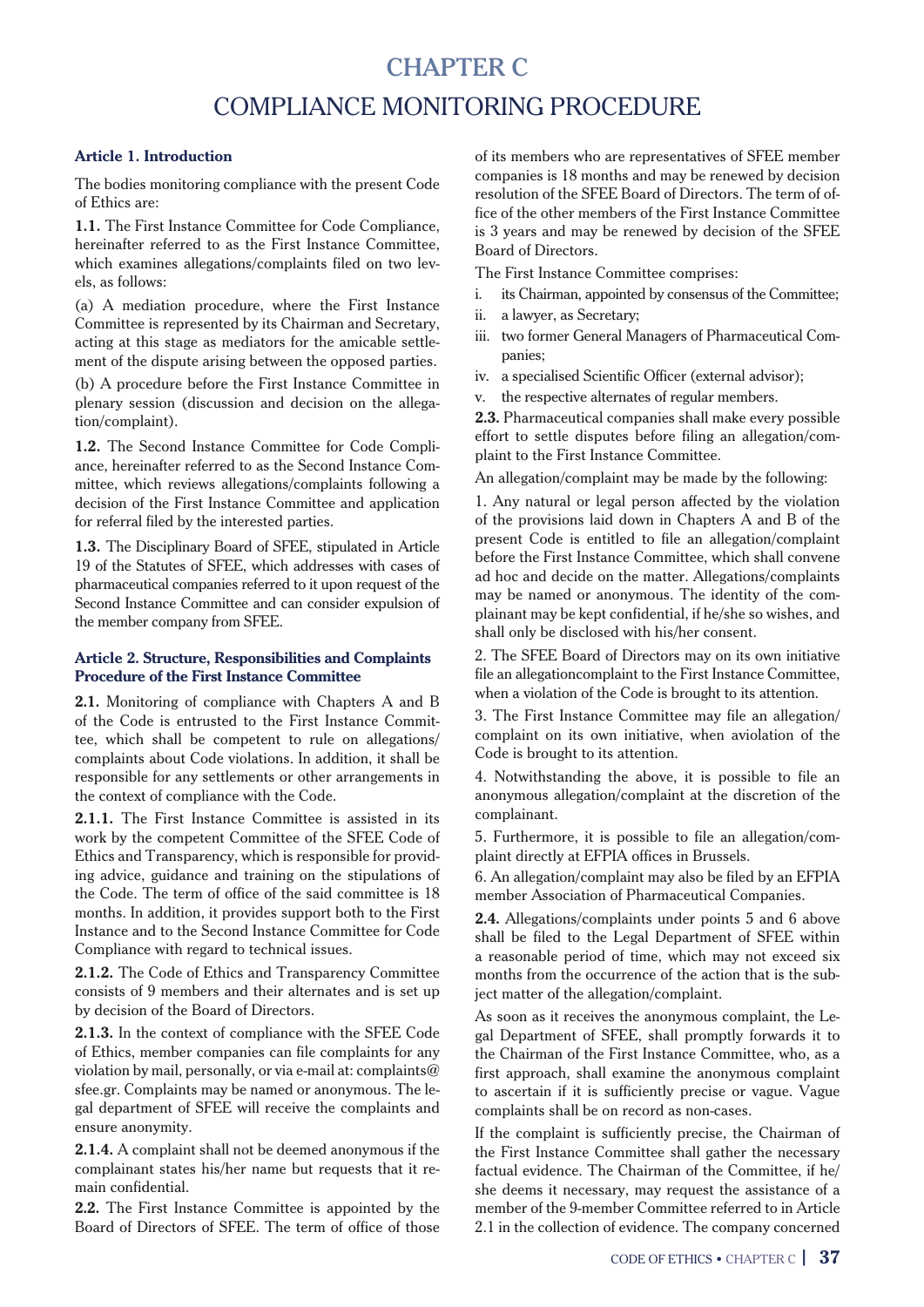may also be invited in order to assist in the evidence collection process. Thereafter, the Chairman shall decide if the complaint will be brought before the First Instance Committee in Plenary Session, in order to be discussed.

**2.5.** Allegations/complaints filed with EFPIA and concerning activities of SFEE member companies shall be forwarded by EFPIA to the Legal Department of SFEE, which shall register them on the same day in its book of allegations/complaints and inform by fax or e-mail the First Instance Committee Chairman and Secretary of the received allegation/complaint. Subsequently, the procedure provided for in Article 2.8 below shall be initiated before the First Instance Committee.

**2.6.** Allegations/complaints regarding cases 1-4 of Article 2.3. shall be filed with the SFEE Legal Department and registered on the same day in the book of allegations/ complaints.

**2.7.** The SFEE Legal Department shall notify the allegation/complaint to the members of the First Instance Committee and to the pharmaceutical company concerned.

**2.8.** The discussion of the allegation/complaint before the bodies monitoring compliance with the Code shall not suspended as a result of the fact that a case with the same subject matter is pending before the National Organisation for Medicines (EOF) or civil courts having jurisdiction.

**2.9.** During the Mediation Procedure, an amicable settlement of the dispute is attempted. If an amicable settlement is achieved, the disputing parties and the members of the First Instance Committee other than those involved in the mediation shall be notified in writing.

**2.10.** In the event that the Mediation Procedure fails, the allegation/complaint shall be referred to the First Instance Committee in Plenary Session by letter of the Chairman of such Committee, addressed to the other members and to the disputing parties. The Committee shall meet in plenary session within 20-30 working days at the latest following the date of the letter sent by the Chairman, which shall be accompanied by a letter of the Secretary of the First Instance Committee enclosing all the documentation provided by the disputed parties.

**2.11.** The First Instance Committee shall be in quorum if at least four of its members attend. The decisions shall be taken by majority vote. If majority is not reached, the vote shall be repeated. If again a majority is not reached, the vote of the Chairman of the Committee shall prevail. At the conclusion of the meeting the First Instance Committee, the Secretary of the Committee, jointly with the Chairman and the rest of the members shall draft the decision text, which shall be entered in the book of decisions of the First Instance Committee duly signed by the Chairman and the members thereof. The decision shall be thereafter notified by the Legal Department of SFEE to the pharmaceutical company concerned and to the complainant.

**2.12.** The Chairman of the First Instance Committee may, during the meeting, invite for a hearing any person whom he/she may deem to be of help in decision making regarding the allegation/complaint filed before the Committee. The Chairman of the First Instance Committee may consult expert advisors on any issue within the scope of the First Instance Committee. Expert advisors may be requested to attend the proceedings of the First Instance Committee, without the right to vote.

**2.13.** If a member of the First Instance Committee has filed before the Committee an allegation/complaint against a company or works for a pharmaceutical company which has filed an allegation/complaint before the First Instance Committee, that member shall be excluded from the meeting discussing the case. The same applies when a member of the First Instance Committee works for a company against whom an allegation/complaint was filed before the First Instance Committee. The place of the excluded member for the specific meeting shall be taken by the respective alternate member.

**2.14.** If either of the disputing parties or both of them do not accept the decision of the First Instance Committee, they reserve the right to apply for referral of the allegation/complaint to the Second Instance Committee within 30 working days of the notification of the decision.

**2.15.** The application for referral must be filed with the Legal Department of SFEE, which shall communicate it on the same day by e-mail or fax to the Chairman and the Secretary of the Second Instance Committee.

#### **Article 3. Hearing of allegations/complaints before the Second Instance Committee**

**3.1.** The Second Instance Committee is appointed by the Board of Directors of SFEE. The term of office for the officers of the pharmaceutical companies - members of SFEE in the Second Instance Committee is 18 months and may be renewed by decision of the Board of Directors of SFEE. The term of office for other members of the Second Instance Committee is 3 years and may be renewed by decision resolution of the Board of Directors of SFEE.

#### **The Second Instance Committee comprises:**

- i. a member of the judiciary or a person appointed by consensus, as Chairman of the Committee;
- ii. a lawyer, presumably familiar with medical and pharmaceutical issues, as Secretary of the Committee;
- iii. two doctors, selected by draw ad hoc for each allegation/ complaint from a list of doctors (clinicians and otherwise) established and approved by Board of Directors of SFEE;
- iv. two Pharmacology Professors, preferably retired or active faculty members;
- v. one former General Manager of a pharmaceutical company; and
- vi. their respective alternates.

**3.2.** The Second Instance Committee convenes within 15 working days at the latest after being notified by the SFEE Legal Department of the application for referring the allegation/complaint. After examining the case, the Committee shall issue a decision, which is binding on the disputing parties.

**3.3.** The Second Instance Committee shall be in quorum when at least 5 of its members attend. However, there must always be one representative from each of the categories described in Article 3.1. Decisions shall be taken by majority vote.

**3.4.** The Chairman of the Second Instance Committee may invite for a hearing at the meeting of the Committee any person whom he/she may deem to be of help in decision making on application for referral of the allegation/complaint.

**3.5.** The Chairman of the Second Instance Committee may seek advice from expert advisors on any issue within the scope of the Second Instance Committee.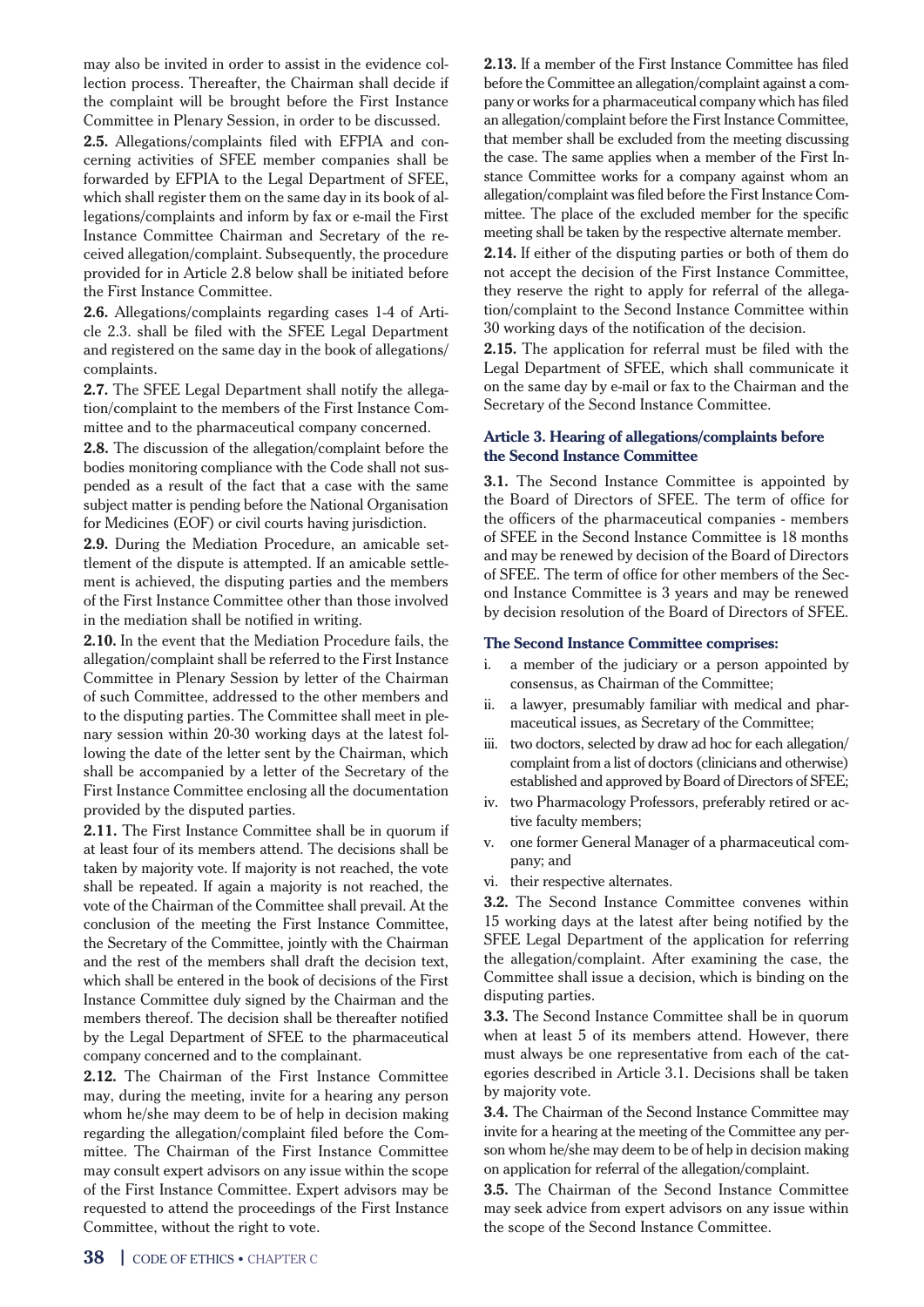**3.6.** Expert advisors may be asked to attend the proceedings of the Second Instance Committee, without the right to vote.

**3.7.** If a member of the Second Instance Committee has filed before the First Instance Committee an allegation/ complaint against a pharmaceutical company or works for a pharmaceutical company that has filed an allegation/ complaint before the First Instance Committee, which is discussed before the Second Instance Committee, that member shall be excluded from this particular meeting and be replaced by an alternate member of the same category. The same applies in the case that a Second Instance Committee member works for a pharmaceutical company against which an allegation/complaint was filed before the First Instance Committee, which is under discussion in the Second Instance Committee.

**3.8.** Similar issues of allegations/complaints shall be addressed in the same manner. If an allegation concerns an issue which has recently been addressed by the Second Instance Committee, the Chairman thereof may accelerate the procedure, e.g. by requesting the pharmaceutical company concerned to promptly provide documentation prior to the first meeting of the Committee.

**3.9.** Each representative of a SFEE member company is entitled to one membership in both Committees, either as a regular or as an alternate member.

**3.10.** The members of the First Instance and the Second Instance Committees, as well as any expert advisors attending, shall be compensated by SFEE for their participation in the meetings of the said Committees. The amount of the compensation shall be agreed upon by the Committee members and the SFEE Board of Directors. Persons working for SFEE member companies shall not be entitled to compensation, when participating in the First Instance or the Second Instance Committee.

#### **Article 4. Sanctions**

**4.1.** The First Instance Committee, if, after examining the allegation/complaint, judges that there is a violation of any articles of the Code and taking into account the type of the violation, the number of violations, the gravity and the relapse, may impose to a member, company that fails to comply with the provisions of Chapter A of the Code the following sanctions, which shall be enforced after the deadline for filing an appeal has elapsed without any action or after the decision on the appeal, unless the respondent has accepted the violation or part thereof:

a) A financial penalty of up to EUR 25,000.

b) Correction of the non-compliant promotional material and obligation of the pharmaceutical company concerned to send the corrected material to its addressees, accompanied by a letter stating the amendments;

c) Prompt publication of the decision on SFEE's website; Following the issuance of the First Instance Committee decision, the disputing parties reserve the right, within 30 business days of the date when the decision is communicated to them by SFEE's Secretariat, to file an application for referring the case to the Second Instance Committee (see Article 2.15) of the Code Compliance Monitoring Procedure.

The above sanctions shall be enforced if the deadline provided for in Article 2.15 of the SFEE Code Compliance Monitoring Procedure for referring an allegation/complaint to the Second Instance Committee elapses without any action.

**4.2.** The Second Instance Committee may impose on a SFEE member company – not complying with the decision of the First Instance Committee the sanctions set out in Article 4A above, as well as a financial penalty of EUR 50,000 and publication of the relevant decision on SFEE's website. Those amounts shall be deposited by the pharmaceutical company in a dedicated bank account held by SFEE, within 30 working days at the latest of the issuance of the decision. In the event that the SFEE member company still fails to comply with the decision of the Second Instance Committee, the latter shall refer the issue to the Disciplinary Board of SFEE, which may decide on the expulsion of the member. This decision shall be published at SFEE's website.

#### **Article 5. Failure to comply, or to properly comply, with a decision of the Second Instance Committee**

In the event that a pharmaceutical company-member of SFEE fails to comply, or to properly comply, with the sanction imposed on it by the Second Instance Committee, the Second Instance Committee may, upon special request of the complainant, meet and decide to impose further sanctions, which may amount to up to three times the initially imposed sanction. If the SFEE member company still fails to comply with the decision of the Second Instance Committee, the latter shall refer the issue to the Disciplinary Board of SFEE which may decide on the expulsion of the member.

In any event, failure to comply, or to properly comply. with the decision shall be notified to the National Organisation for Medicines (EOF).

#### **Article 6. Non-member pharmaceutical companies**

**6.1.** Pharmaceutical companies which are not members of SFEE may voluntarily adhere to the Code if they so wish, by submitting a declaration to this effect to the President of SFEE. Such companies will be set out in a separate list, which shall be updated regularly and shall constitute part of the Code. All articles of Chapters A and B of the present Code shall fully apply to the said companies.

**6.2.** Allegations/complaints against non-member companies shall be examined as provided for in Chapter A of the present Code. After verifying the violations, the First Instance or Secondary Instance Committee may proceed to the following:

- report the non-compliant company to the National Organisation for Medicines;
- Þ publicly disclose the case on SFEE's website.

#### **Article 7. Annual report to EFPIA**

The Secretary of the First Instance Committee shall prepare and forward to the EFPIA Code Committee an annual report summarising the allegations/complaints handled during the past year by SFEE's First Instance and Second Instance Committees.

#### **Article 8. General Provision**

In case of conflict of Laws between the provisions of this present Code and the Greek Laws, the stricter rule applies.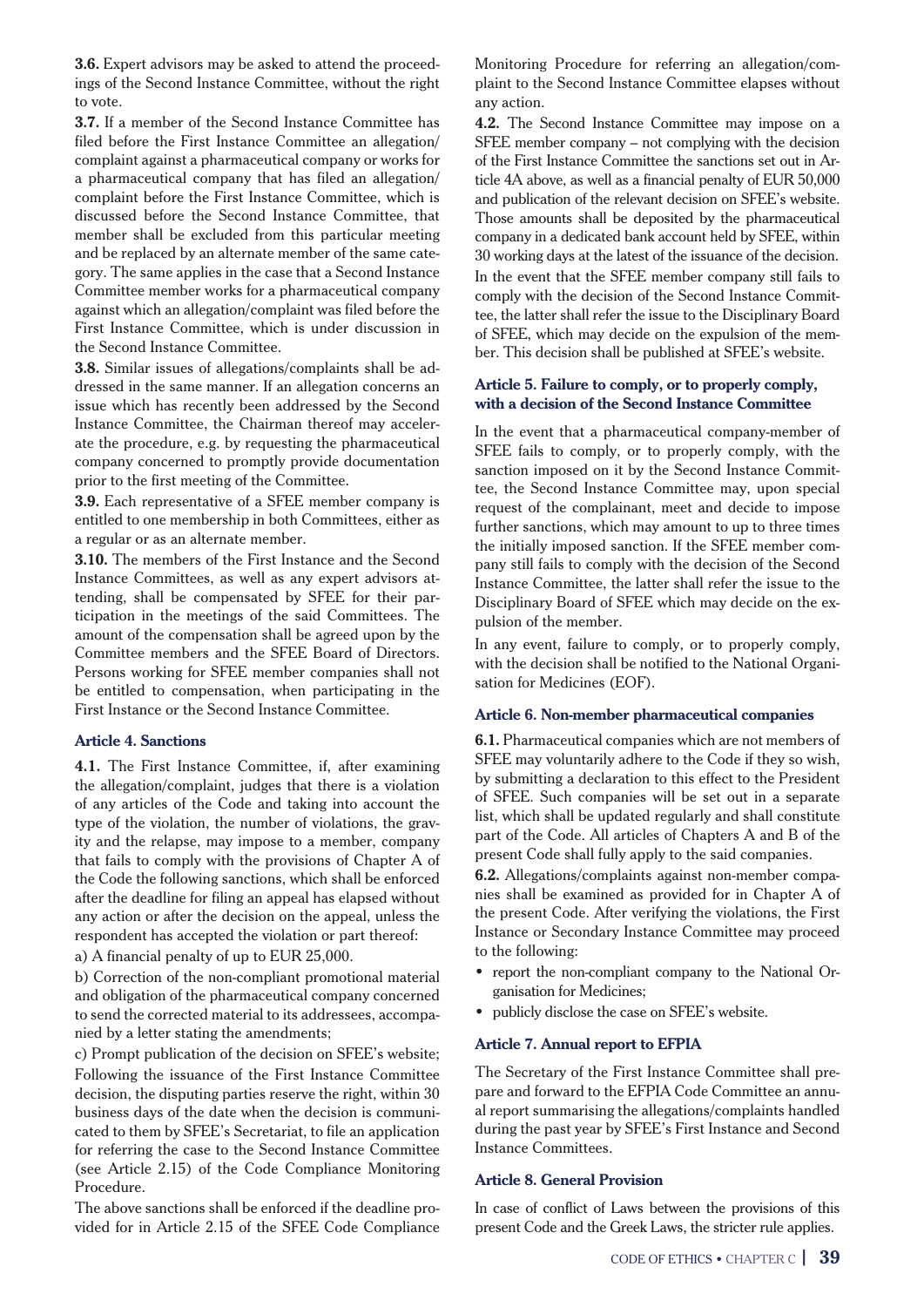## ANNEXES

**I)** Table of indicative calculation of HCP fees for services provided to pharmaceutical companies

**II)** Registry of non-interventional studies

## **ANNEX I**

#### **1. Indicative calculation of HCP fees calculation for services provided to pharmaceutical companies, depending on status/rank:**

| Status/Rank                                        | Indicative fee per medical visit (gross/assumed duration<br>of visit: about 30 minutes) |  |
|----------------------------------------------------|-----------------------------------------------------------------------------------------|--|
| A. Academics                                       |                                                                                         |  |
| Professors                                         | Euro 72                                                                                 |  |
| Associate Professors                               | Euro 60                                                                                 |  |
| <b>Assistant Professors</b>                        | Euro 48                                                                                 |  |
| Lecturers                                          | Euro 36                                                                                 |  |
| <b>B. NHS-affiliated Specialists (Consultants)</b> |                                                                                         |  |
| <b>Coordinating Directors</b>                      | Euro 64                                                                                 |  |
| Directors (Heads of Department/Clinics)            | Euro 60                                                                                 |  |
| Attending physician - rank I                       | Euro 48                                                                                 |  |
| Attending physician - rank II                      | Euro 36                                                                                 |  |
| Attending physician – rank III                     | Euro 24                                                                                 |  |
| C. Nursing and paramedical professions             | Euro 36                                                                                 |  |

The above rates have been determined in accordance with Ministerial Decision oik.72944 (Gov. Gazette 1958/B/12.8.2013) for HCPs, excluding nursing and paramedical professions, for which the fees are determined at half the fees of Professors.

#### **2. Indicative calculation of HCP fees for services provided to pharmaceutical companies, depending on time of involvement (in hours) per service:**

|                                              | <b>Attendance</b> | <b>Preparation</b> | <b>Travel</b> | <b>Total</b> |
|----------------------------------------------|-------------------|--------------------|---------------|--------------|
| Speaker in a<br>conference                   | 3.5               | 3                  | 1.5           | 8            |
| <b>Presentation / training</b>               | $\overline{4}$    | 3                  |               |              |
| Participation in an<br><b>Advisory Board</b> | 8                 | $\mathfrak{D}$     |               |              |
| <b>Article writing</b>                       | 10                |                    |               |              |
| <b>Protocol writing</b>                      | 40                |                    |               |              |

- Þ According to the internal procedures applied for deriving reasonable remuneration levels, by market standards, hourly remuneration rates are based on the fee received by HCPs for examining a patient in the outpatient Hospital clinics.
- Finally, the HCP's fee for out-of-job engagements may not exceed his/her regular hourly pay in his/her permanent/main job.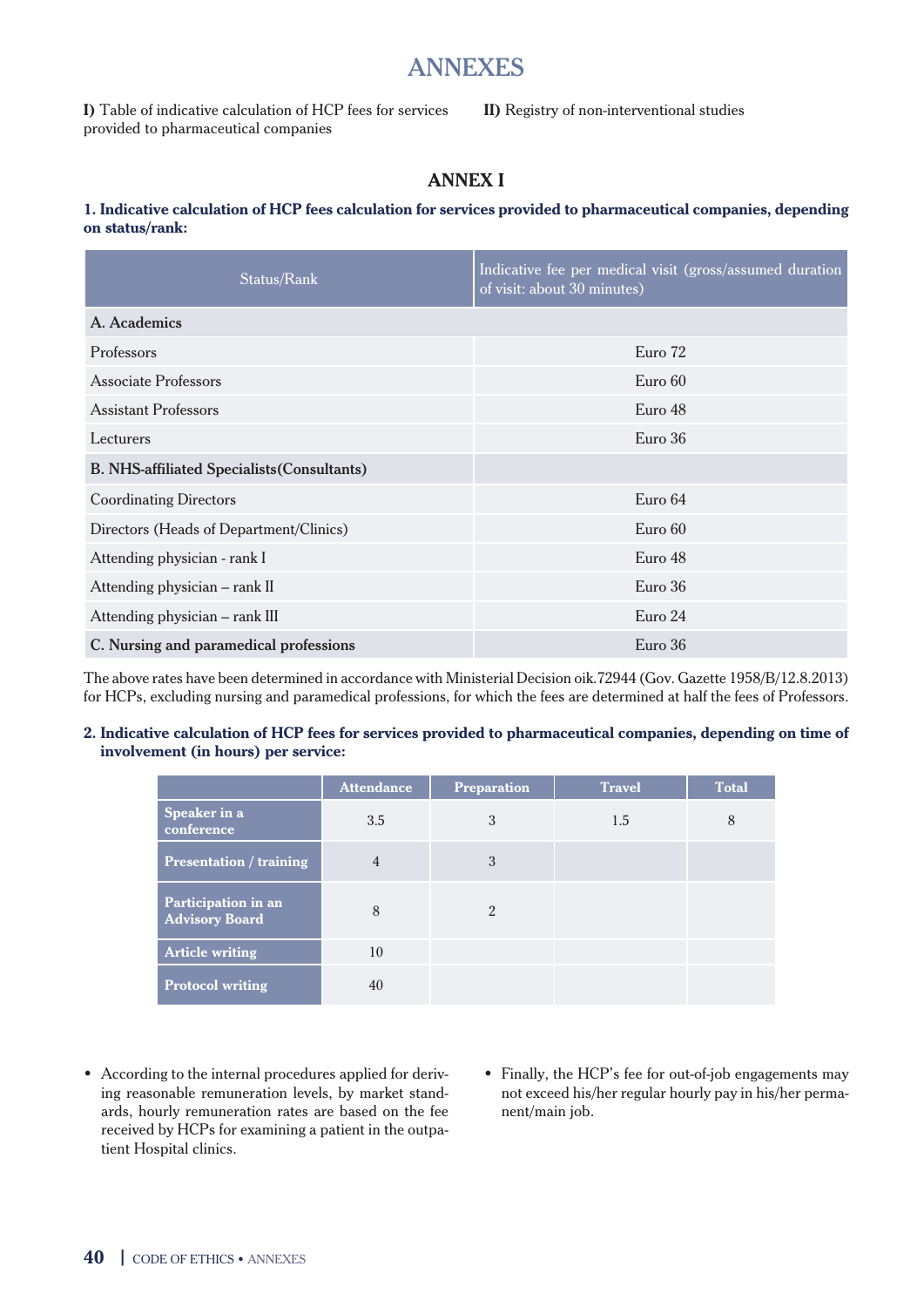## **ANNEX ΙΙ**

## **Registry of Non-Interventional Trials On-line Registry of Non-Interventional Trials posted on SFEE Website**

## **1. Description**

- Þ Recording of all non-interventional trials conducted by the sponsor (SFEE member pharmaceutical company), with description of planning, targets and time schedules
- Þ Recording of personal details of researchers and of their remuneration
- Recording of the number of patients scheduled to participate
- Þ Each trial is posted by the SFEE member sponsor and is assigned a unique reference code per sponsor and trial, enabling follow-up
- Þ Posting of the relevant details and approvals of the Auditing Board of non-interventional trials as well as the results thereof upon their conclusion
- Þ A relevant manual by the SFEE's Committee of Medical Directors will be available as soon as the online registry becomes operative.

## **2. Statistical planning of Non-Interventional Trials**

- Þ Based on the primary target of the trial, the scientific and methodological criteria must be fulfilled
- Based on EMA guidance dated Nov 2011, ENcePP standards & guidelines
- Þ Based on Directive 28/2005, envisaging specific types of trials.

## **3. Types of Non-Interventional Trials**

- Þ Types of non-interventional trials:
- Þ The types provided for in EU guidelines and the EMA algorithm, Annex 1: Decision tree to establish whether a trial is a "clinical trial", March 2011, must be observed.
- Þ The number of participants in non-interventional trials must be calculated based on the primary scientific target and according to a robust sampling methodology

## **4. Remuneration in the context of Non-Interventional Trials**

Þ Reasonable value in accordance with market standards. Hourly rates for researchers are calculated on the basis of the range of reasonable remuneration for a private physician, depending on specialty and therapeutic field.

|                                                        | Indicative rates |
|--------------------------------------------------------|------------------|
| Gross remuneration of researcher per hour              | EUR50-90         |
| Gross remuneration of study coordinator per hour       | EUR20-40         |
| Training on the filling in of electronic CRF (one-off) | EUR190-290       |
| Preparation and review of files (one-off)              | EUR270-430       |